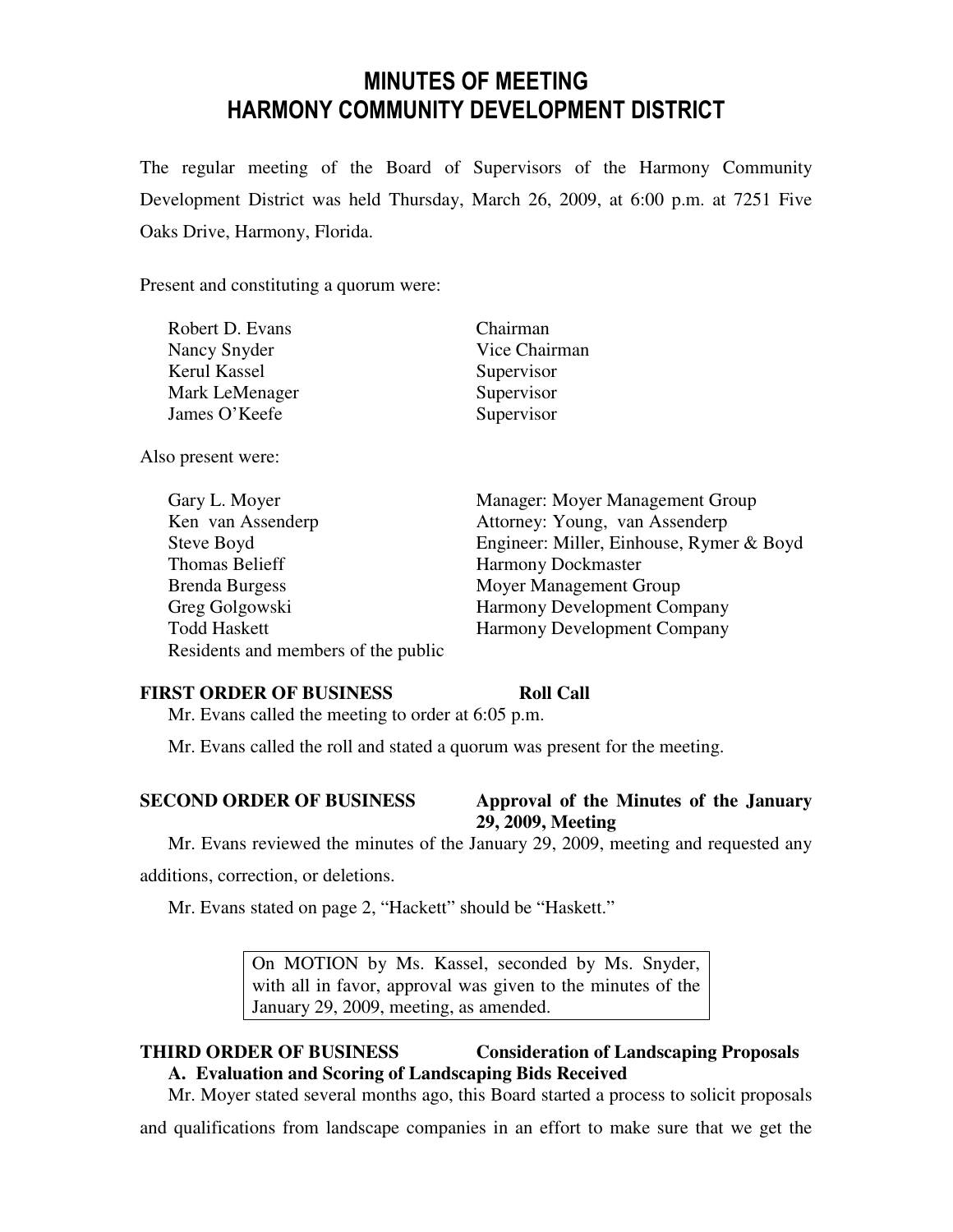lowest responsive, responsible bidder providing our landscaping. These are difficult economic times, and we thought this would be an opportune time to go out and obtain proposals for landscaping work. As part of that process, there are a variety of ways to do this. We can put out what is called a "hard bid," which is when people give you a number. You usually award, and under the law you are required to award, to the lowest responsive and responsible bidder. You do not take into consideration other factors that deal with quality, personnel and things of that nature. What this Board selected to do is a request for proposals (RFP) in which the Board not only can take into consideration the price but they can consider other factors—personnel, location of the company, references, price is a part of that, understating of the proposal, and understanding of the scope of work. It gives the Board much more flexibility to determine the company that would be best suited for the work, which is not solely dependent on price. That is the direction the Board authorized staff to proceed in. That included a notice in the newspaper, and we received excellent responses from the newspaper advertisement. Where we are tonight is to review those proposals. There is a lot of information that was provided to the Board. The engineer reviewed the responses and sent a memorandum to the Board and identified that several of the firms omitted information or made extension errors in their bid in terms of the five months remaining in this fiscal year and the whole calendar year going forward. Out of all the bidders we received responses from, there were only six that met all the criteria. The Board at this point can do one of three things: they can stay with the six bidders that met all the qualifications in the RFP; they can make the decision to waive some technicalities and bring other bidders who submitted their responses into the process; or the Board can simply say they are going to rebid it because there was some confusion. This is the first discussion the Board needs to have to determine what you want to do in terms of including some of these bidders who made certain errors or omissions in their submittals.

Mr. Boyd stated I need to make one clarification to my recommendation letter. There are two items that I need to reference. One, Florida Cut Landscaping Services did not include financial statements in their bid package. Two, I did not include Weber on my summary list and they fall in category two because the unit price sheet was not included.

Ms. Kassel asked would Mr. Moyer recap the three choices? We can either select one of six bidders?

2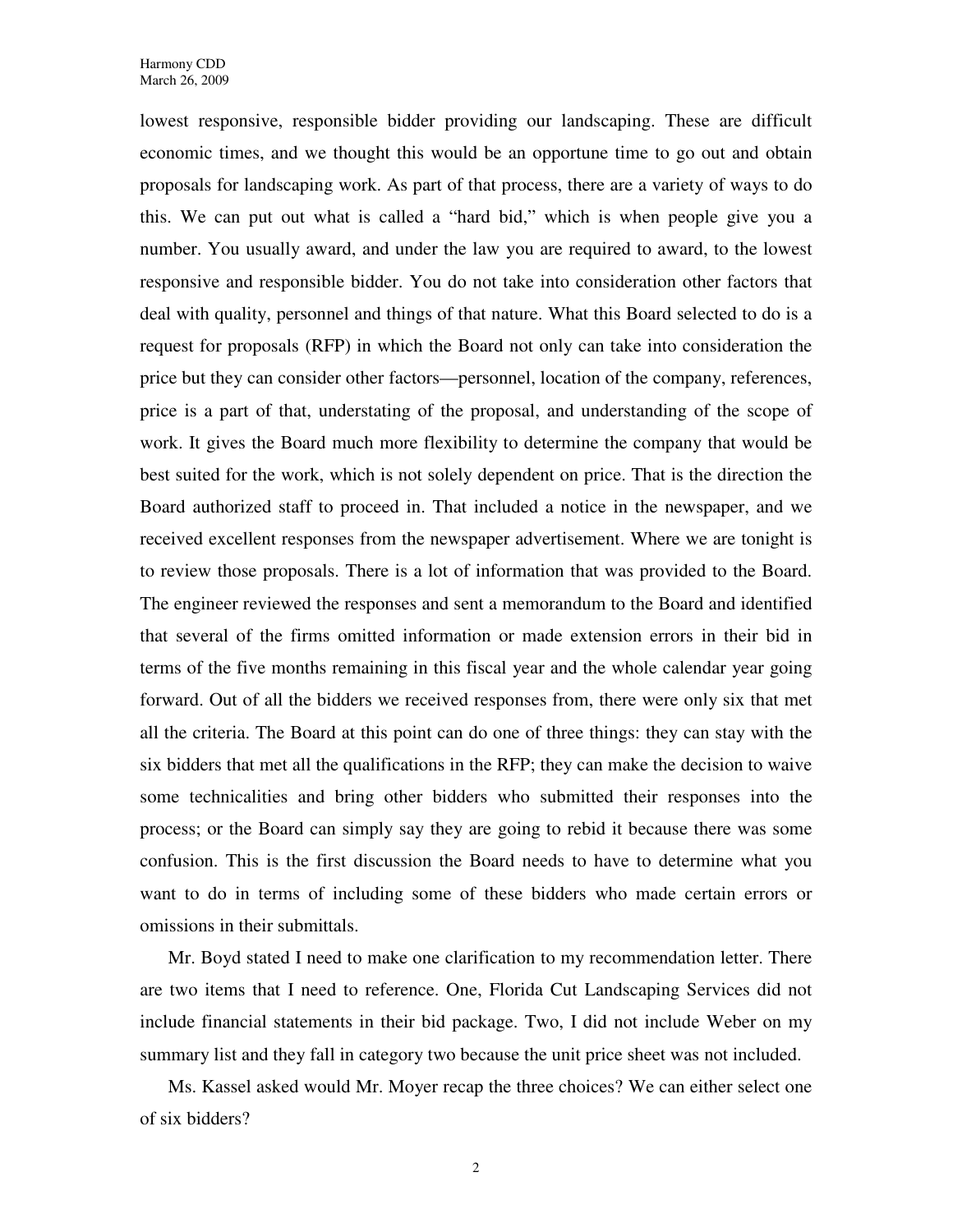Mr. Moyer stated you can say that in your determination, in your collective judgment, it would not be fair to the ones that provided all of the information correctly to open it up and now start putting in the bidders who omitted information or did not make the right extensions on the dollar amount of the contract. You can say in fairness, we are going to keep the ones who responded appropriately. You can say that you are going to make the determination on each one of the omissions on whether it is material or whether it in anyway disadvantages one of the other bidders and waive those minor technicalities. You would make the determination they are minor technicalities and then waive them. Or you can say we ought to go back out to bid and reject all these proposals and go through the process again. As the Board is aware, we had a timeline that we put together at one of our meeting, and it would have to be extended if it is the desire of the Board to go through the whole process all over again.

Mr. Evans stated it is my understanding that the bid package would have to be modified because year 1 would no longer be for a five-month period, so we would have to account for a readvertisement, rebid and that is probably another two months.

Mr. Moyer stated that is correct.

Ms. Snyder asked is REW set to continue if we delay the process?

Mr. Evans asked are they on a month-to-month basis at the termination of their contract?

Mr. Moyer stated we will have to ask the existing contractor if they would be willing to do that on a month-to-month basis.

Mr. Evans stated those are our three options.

Ms. Kassel stated Mr. van Assenderp, to be fair, those contractors who submitted proposals that had all the qualifications should be recognized. At the same time, if we decide there are other bids that seem reasonable, what are we opening ourselves up for?

Mr. van Assenderp stated as long as you have acted in good faith and done everything legally required, which the record shows that this Board and its staff have done, then you make whatever you believe is the fairest decision. Any decision is always subject to challenge, even if there is no basis for the challenge. If there is a lawsuit on any of these options you choose, this Board will be the defendant. I have monitored these proceedings, and so has Mr. Qualls. I am not aware of anything to this point that this Board or its staff has done that is successfully actionable in any litigation. The decision for today as Mr.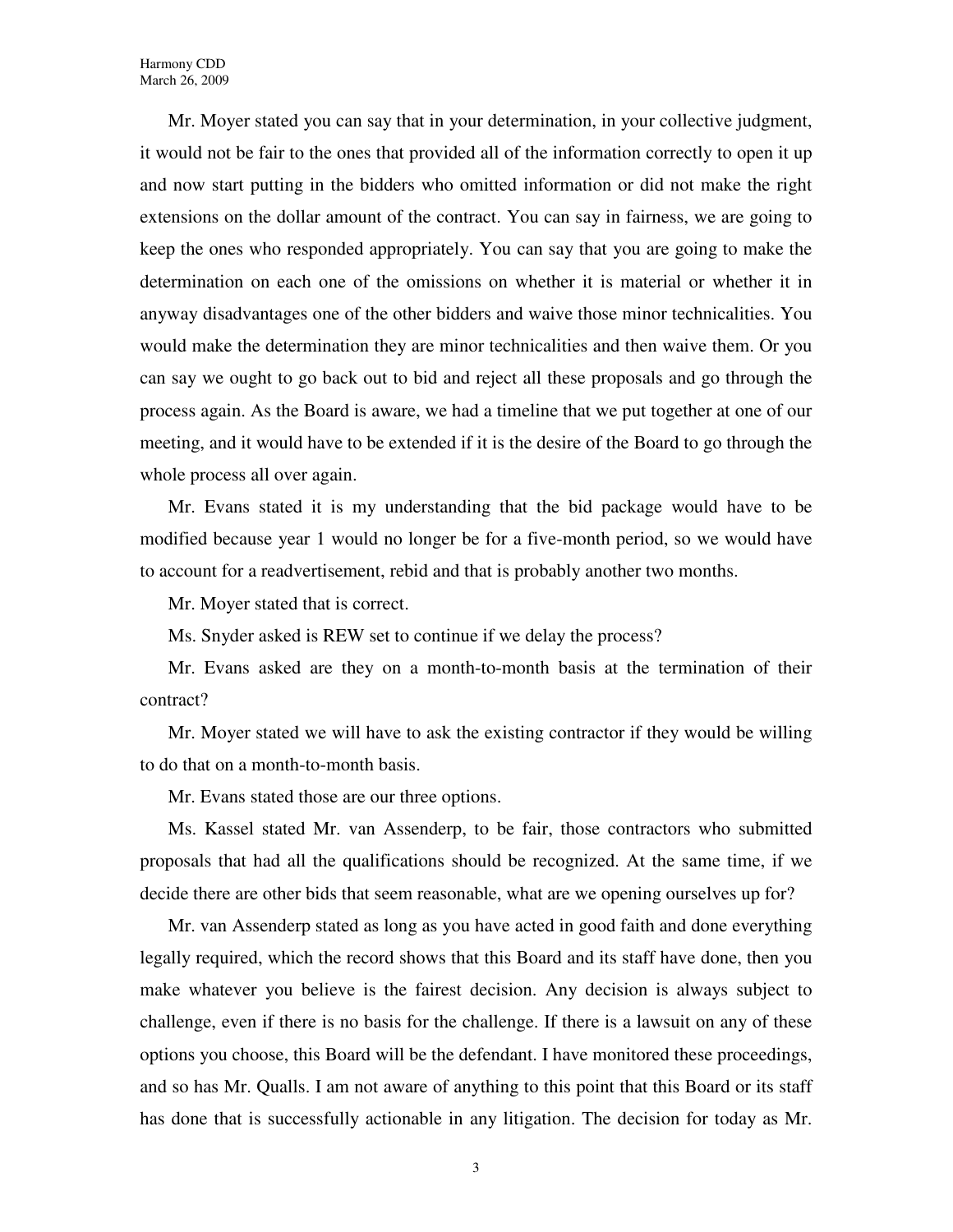Moyer summarized was correctly summarized. You have those three options. The purpose of law and your charter, Chapter 190, Florida Statutes, and the rules you have adopted, which reference this law—this merits some review on the record and I will ask this be on the record of what this Board did—reduce the appearance and opportunity for favoritism by going through this competitive process called the RFP, to do so in order to inspire public confidence in the procurement process, produce documents to show that the contracts were reviewed and ultimately will be reviewed by this Board either now or later, on an equitable and economic basis, and follow a uniform system of procedures that detail the justification for whatever you do, including ethical. I think you have followed the letter and the spirit to this point. Whatever choice you make of those three options that Mr. Moyer set forth have to be based upon your continuing good record of being fair and opening it up to competition. That is your record. You cannot make a decision based upon whether or not someone will file a lawsuit. If I thought there was a mistake that this Board made or that staff made, we would correct it to prevent the legal basis for a lawsuit. Anyone can sue at any time. I am not aware of any mistake that this Board or this staff has done, including the manager and the engineer. Yes, you can be sued regardless of what option you take, but I am not aware of any legal basis right now.

Mr. LeMenager asked can we do anything exploratory with respect to reviewing the information that is incomplete and then still decide not to proceed with the proposal tonight?

Mr. van Assenderp stated that would apply not to rebidding and not to proceeding just with the six firms but using all or some of these other proposals that were not necessarily legally and completely responsive. In doing so, you would have to do so on the basis that you think the mistakes are not material or minor. Let us review the letter that Mr. Boyd summarized. Some fall in the category of pricing for the full year and not taking into consideration the five months of year 1. Others were incomplete due to several items being requested in your RFP, which was written clearly and noticed, that were not included. Others had a work plan and pricing that is not in compliance as proposed within the specifications. You have to decide in your exploration a very timely and important question, whether any one or all three of those categories that resulted in nonresponsiveness were minor or major. If you wanted to, you could consider all of them, but you have to have some kind of a record that you are determining that none of these is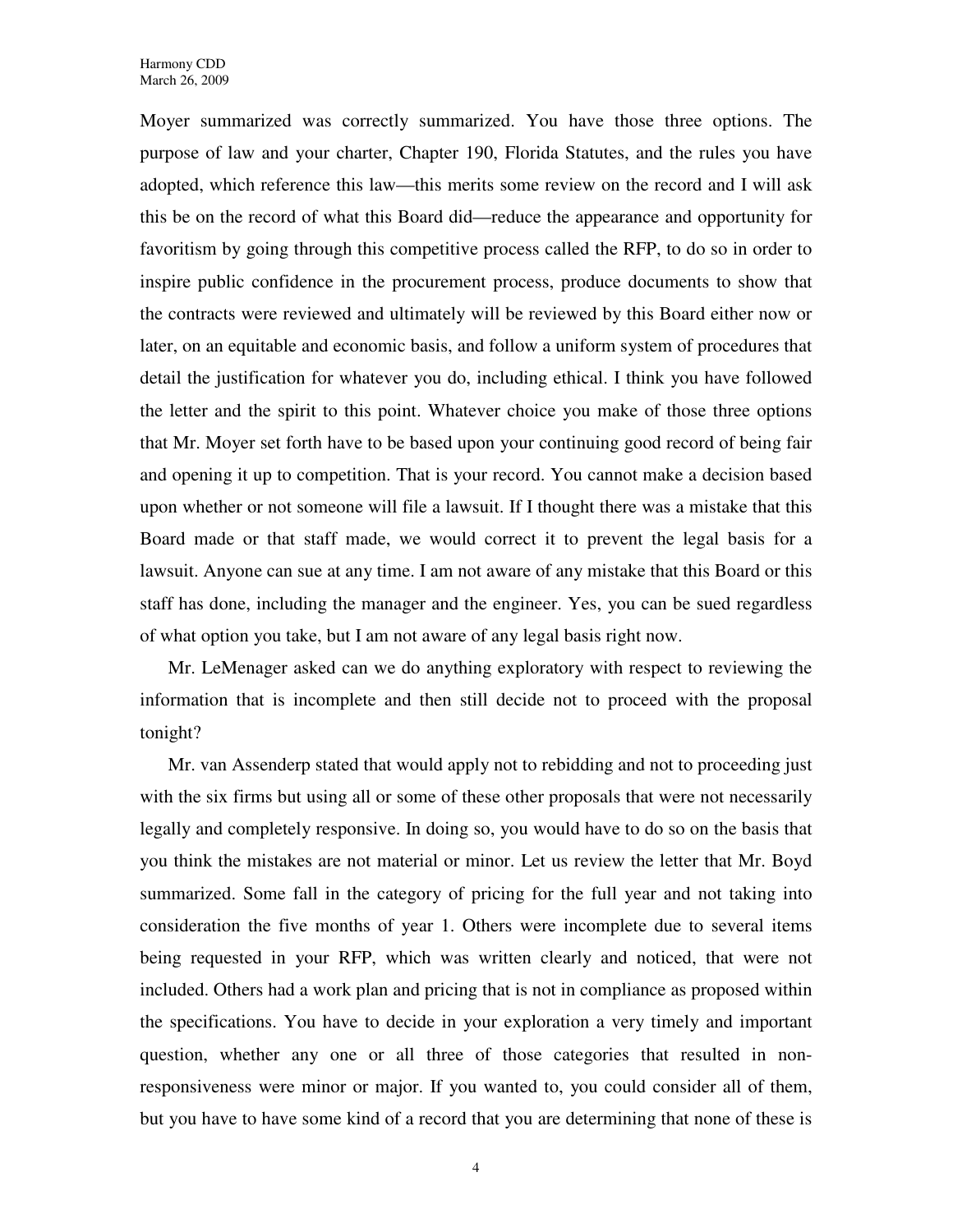a major failure to comply in order to be responsive. You can say any one or all of these bidders who were not responsive, you will waive that non-responsiveness and then discuss them tonight and make a decision if that is what you would like to do. The record will have to show that you have determined that each of these three categories in the March 18, 2009, letter from Mr. Boyd are not major or material. You can say you want to consider them all anyway, discuss all of them, ask questions of Mr. Boyd in his review and the manager and still make your decision tonight if that is the option you want to take.

Ms. Kassel stated the final RFP after the last Board meeting, the minutes reflect that the RFP was going to reference the Florida Friendly publication that was issued by the University of Florida. In the final RFP that went out, it simply says "*Harmony is a Florida Green Building Coalition 'Certified Green Development' which requires the practice of Floridafriendly and environmentally sound landscaping practices. 'Green' alternatives shall be considered and utilized whenever feasible*," so there actually is no reference to the document or some kind of set of practices that refers to those more environmentally sustainable practices. There is nothing. I have thought hard about this and it is not the end of the world, but it is important for our community if we want to be the model we make ourselves out to be. Only one landscaping contractor made any mention whatsoever of any kind of environmentally sensible practices.

Ms. Snyder stated if we are going to waive the firms that did not fulfill the requirements and we are going to do it by a point system, I feel they probably will not make the cut anyway. I would prefer to discuss the remaining five first and if we really have a problem, we can go back. We have five companies and from what I have seen of the five, there are a couple that really stand out. I think we discuss the five listed in Mr. Boyd's letter.

Mr. O'Keefe stated I am in agreement with Ms. Snyder just to consider the five we have now. If it needs further discussion after the five have been discussed, then I think we should do that.

Mr. LeMenager stated I am not in agreement with that. If you look at category 1, which is just people who simply put the pricing wrong, the only mistake they made is they gave us too high a price for the initial five months, but the rest of their bids are complete. They absolutely should be in, but their price should be as the mistaken price. I see no reason to exclude them at all.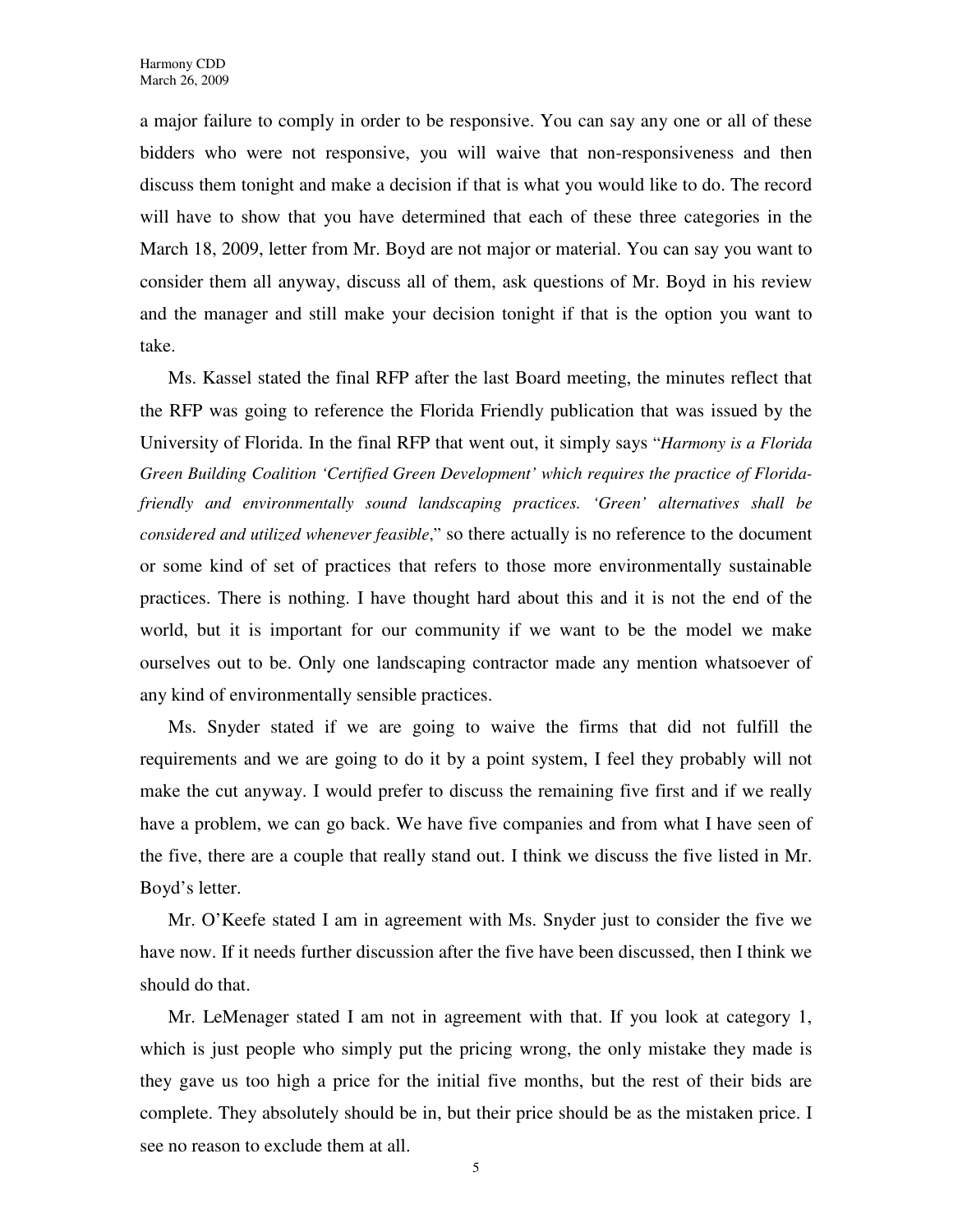Ms. Kassel stated I am divided. The remaining contracts that do qualify are not very appealing to me. I am bothered not only by the issue I just mentioned but also that there is nothing in the evaluation criteria that reflects that. Also the evaluation criteria have a lot of room for wiggle.

Mr. Moyer stated that is true; it is subjective. You go along that continuum of a hard bid, which is not subjective at all, to take into account all the criteria we have, which is subjective.

Mr. van Assenderp stated I respect every Board member's comments and questions. There is no legal requirement for Florida friendly, but the Board can require it. I do not know what the minutes reflect, but if the Board required it, then that is one thing. I do not think the Board required that in your discussion. If it was not required by the Board and since it is not required by the law, there is no legal basis to deal with that matter in a challenge. If it was required by this Board and not done by the staff, that would be a reason to rebid for everyone.

Ms. Kassel stated on page 4 in the minutes, tell me what you think. Mr. Qualls also makes comments on page 9.

Mr. van Assenderp stated I had them both marked. Page 9 is where he mentioned that there is no law requiring the Florida friendly website be used. He was asking if that is the direction of the Board where the contractor should make every effort to plant Florida friendly plants. Was that done or was that not required by this Board?

Ms. Kassel stated my impression on page 4 was the statement by Mr. Evans, "we are going to reference the Florida Friendly publication that is issued by the University of Florida." That was my understanding of what we were going to do.

Mr. Moyer stated please read to me that section within the scope of services that we bid. I know we referenced Florida friendly and we had a long discussion about how to go about doing that without being specific. I think we concluded not to be specific and that is what ended up in the scope.

Ms. Kassel stated I thought we were going to reference a particular set of practices that could be found somewhere specifically. This says the publication that is issued by the University of Florida in the minutes. That was my understanding of what the RFP was going to reflect.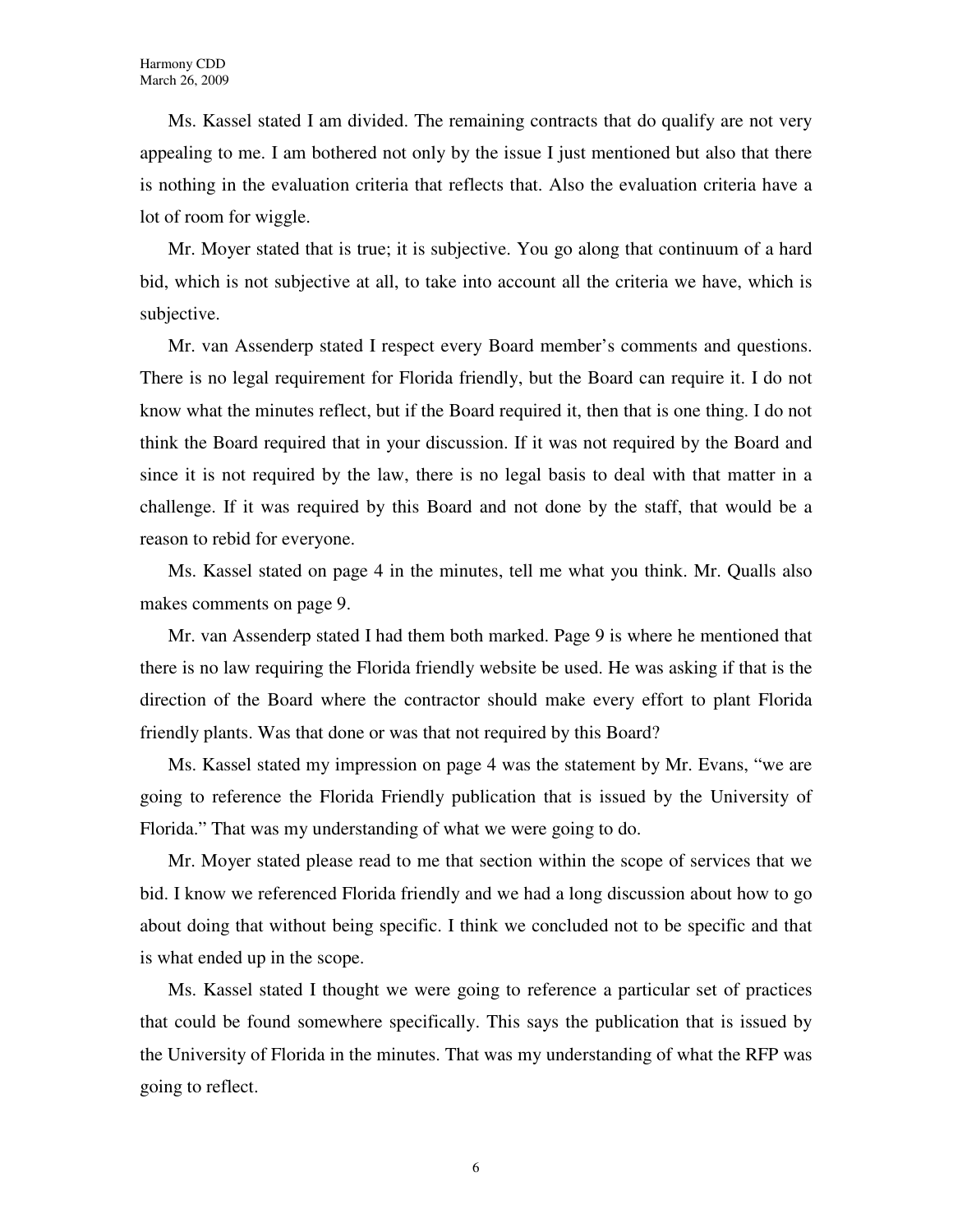Mr. LeMenager stated if we go back to page 9, you will see Mr. Qualls asked us some questions. Both Ms. Snyder and I said yes, that was our intention.

Mr. van Assenderp stated if that is your intention, and if it was done, that is fine. However, your intention may not have been carried out specifically. If you think it was not done, thank you for bringing it up and that tells me it needs to be rebid.

Mr. Evans stated if you go back to the beginning of this discussion on page 3, Ms. Kassel had a comment that talks about "to be considered" and "I would like to see perhaps a listing of some general green alternatives to be considered and utilized." I do not know that we placed an obligation on anyone to follow but we recommended that they follow. I remember there was some discussion about some circumstances of concern.

Mr. Boyd stated to reference another standard in a bid package can be a difficult thing to do because you will potentially have conflicting specifications. I think it is better to have a complete specification that is the Harmony CDD specification. We can include other elements if it is feasible. But to reference a University of Florida standard in our specifications will be dangerous because it will be more general in nature, and you will not have the specifications that you want. What the specifications do include is shown on page 7 under Scheduled Operations and Maintenance, which says "*Harmony is a Florida Green Building Coalition 'Certified Green Development' which requires the practice of Floridafriendly and environmentally sound landscaping practices. 'Green' alternatives shall be considered and utilized whenever feasible.*" We are leaving the door open for practices to be employed without referencing a different standard.

Mr. Evans stated Mr. Haskett made the comment that there may be certain situations where you cannot use certain green pesticides or herbicides because we have so much St. Augustine turf. That comment was made on page 3 of last month's minutes.

Mr. van Assenderp stated what this discussion is pointing out is that there was a decision by the Board in response to the questions to reference what Mr. Boyd just read, which is the reference. It is not a legal requirement of law, and this Board did not instruct that it be written down as a legal concept. That is why I said that I am not aware of anything that you did not do that you were required to do. That language read by Mr. Boyd is in the RFP that you sent out, which corresponds to what you said in the minutes on page 9. Therefore, this Board and its staff did not do anything illegal and even went beyond and had a reference to Florida Friendly, which is not a legal standard. Getting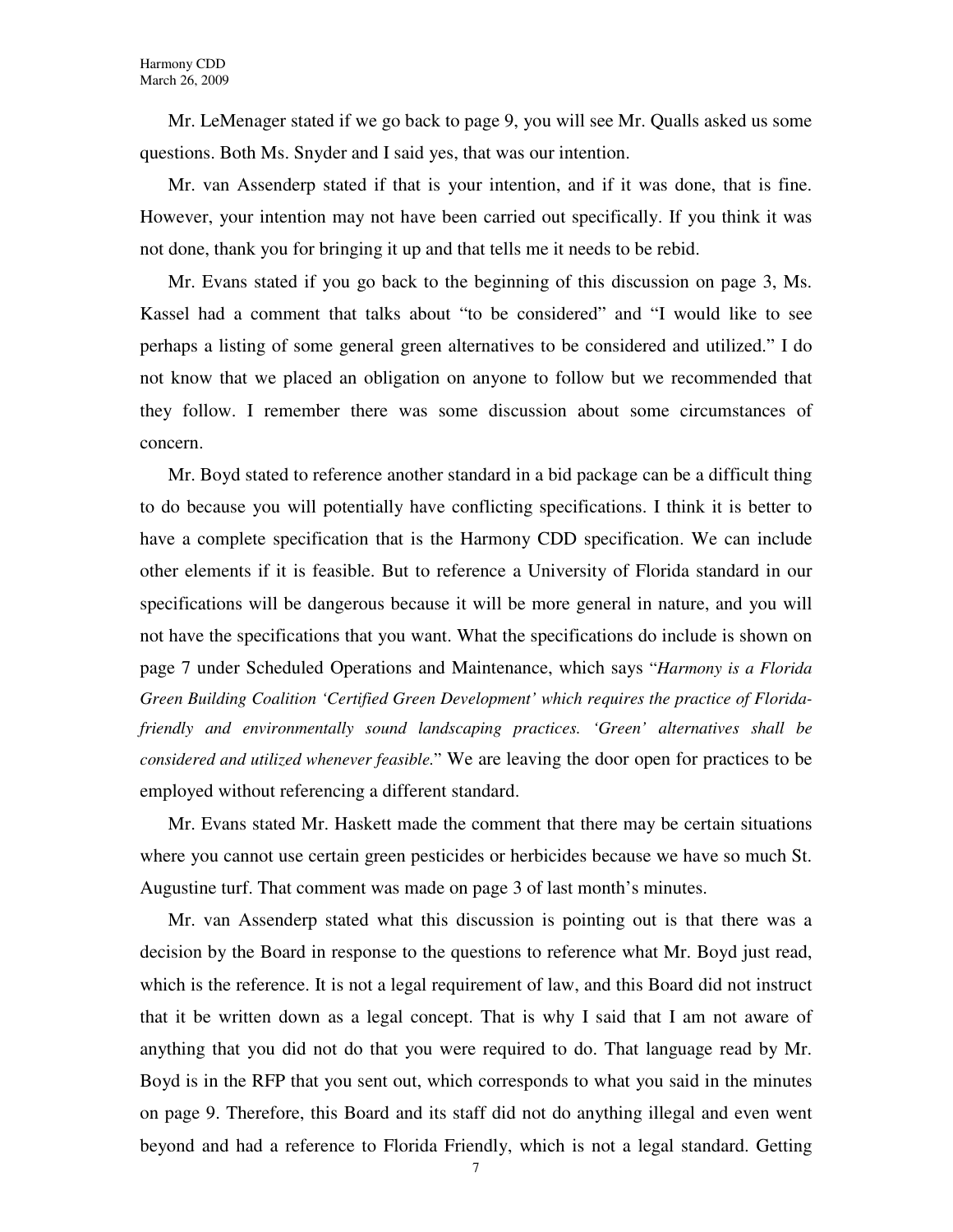back to Mr. Boyd's and Mr. Moyer's concept, if you are comfortable with that, that is taken care of as far as the legal requirement is concerned. You are the Board. If you want to rebid it on that basis, even though staff and this Board did not do anything wrong and did not violate any of your instructions. That is very clear on the record. If you want it that way, then you make that policy decision today and you tell the existing contractors that we continue on a month-to-month basis. Do not make it on the basis that this Board or this staff did anything illegal; you did not.

Mr. Evans stated as I recall, it was a recommendation or preference but not a legal requirement in the RFP.

Mr. van Assenderp stated in answer to the question of the attorney in the minutes, you said you want to reference it; you did not say to make it a legal requirement. You could have said that, but you did not.

Mr. Evans asked in Mr. Boyd's and Mr. Moyer's review of the bid packages as submitted, did they comply with the RFP criteria?

Mr. Boyd stated yes.

Mr. van Assenderp stated you can still rebid it if you want to. It is one of the three options Mr. Moyer mentioned. I am trying to protect you. Do not put it on the record that in voting to rebid you think this Board or this staff has done something wrong. Neither has done anything wrong.

Ms. Kassel stated maybe it would have been more practical toward the ends that I was hoping for is to have the actual specifications reflect the Florida friendly standards.

Mr. Moyer stated as I recall, we did not want to do that because there may be things in Florida Friendly landscaping that would not in the best interests of this community.

Mr. Boyd stated that is correct. One of the issues we are dealing with is continuing maintenance that has been underway for several years. In some respects, you want to implement as many of the green standards that you are referencing, but you have to continue with the practices as they have been for some time. To suddenly change the standard, you will see a dramatic change in the appearance of the community.

Mr. van Assenderp stated what you read from, please cite it again for the record where the proposal referenced this issue.

Mr. Boyd stated it is in section 4 of the RFP, which says "*Harmony is a Florida Green Building Coalition 'Certified Green Development' which requires the practice of Florida-friendly* 

8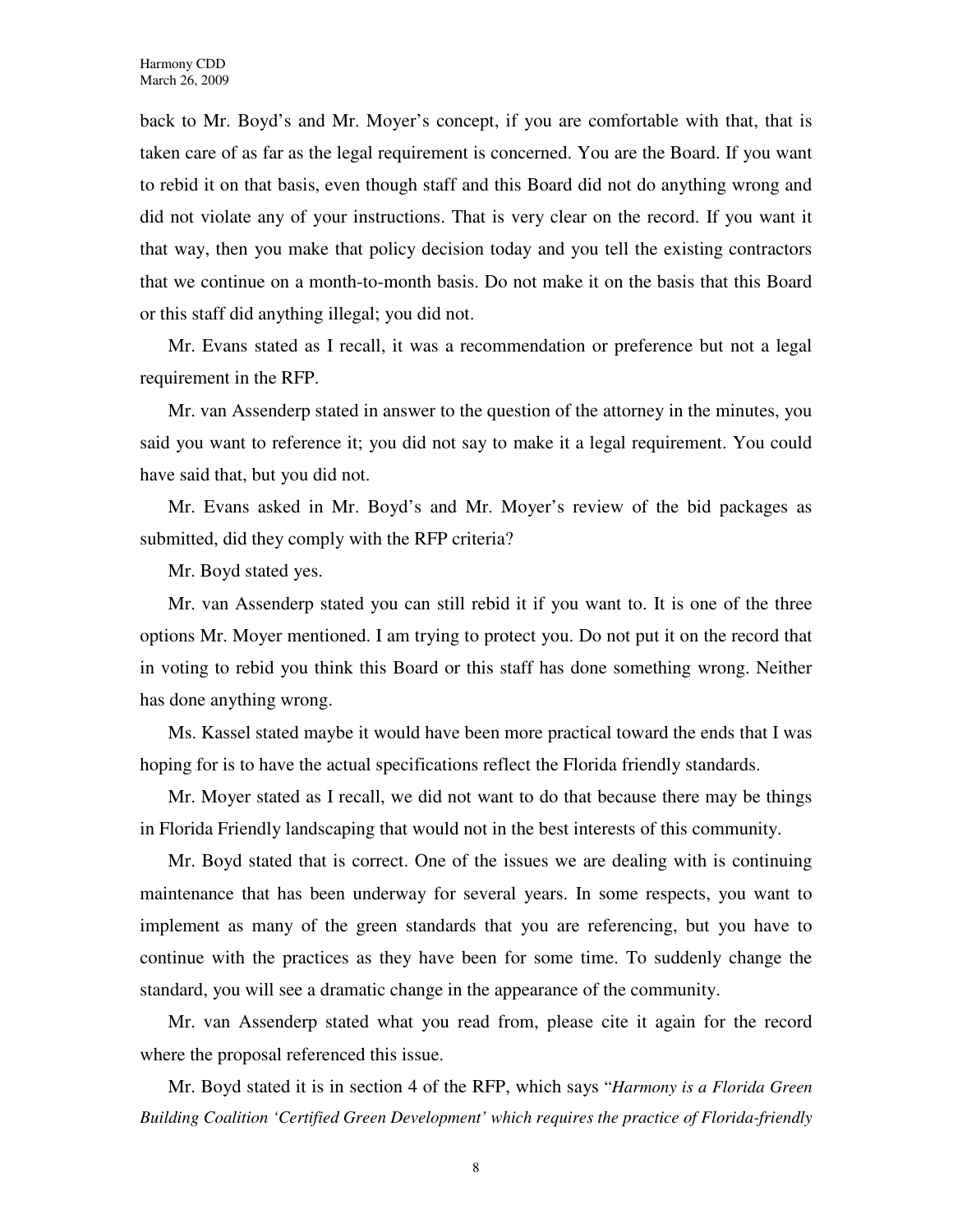*and environmentally sound landscaping practices. 'Green' alternatives shall be considered and utilized whenever feasible*."

Mr. van Assenderp asked how many of the respondents referenced that?

Ms. Kassel stated one.

Mr. van Assenderp stated the record has been clear ever since the beginning of this District. If there ever was a green community and a green District Board, it is this community and this Board. It was clear in the RFP. If we are going to use that basis, then you are telling me there is only one that responded to that particular requirement.

Mr. Moyer stated there was not a requirement for them to respond. That is in the scope that you will use green practices where practical. It was not anything that said you had to present us with a protocol on what their green practices will be.

Mr. van Assenderp stated that is why none of the bidders were non-responsive on that issue.

Mr. Moyer stated that is correct.

Mr. Boyd stated we included a very specific list of actions required as part of the maintenance. The reason for that was to get true apples-to-apples bid. If we asked for them to include green practice in their bid but did not make mention of specific tasks, it would be much harder to compare the bids.

Mr. van Assenderp stated I will have a recommendation after this Board makes your decision tonight on how to handle that in the future.

Mr. Evans stated it appears we are at a crossroads. Either we have to decide we are going to move forward with the evaluation of the five that have met the qualifications that have been set forth in the RFP, or we are going to take a different direction. That different direction has a fork, as well: either selectively re-evaluate these bids or rebid and delay the process for another two months. The first decision we need to make is if we want to limit our review to the five qualified bidders.

> On MOTION by Ms. Snyder, seconded by Mr. O'Keefe, with Mr. Evans, Ms. Snyder, and Mr. O'Keefe in favor and Ms. Kassel and Mr. LeMenager against, approval was given to move forward with the evaluation of the remaining five as set forth.

Ms. Kassel asked may I abstain from the vote?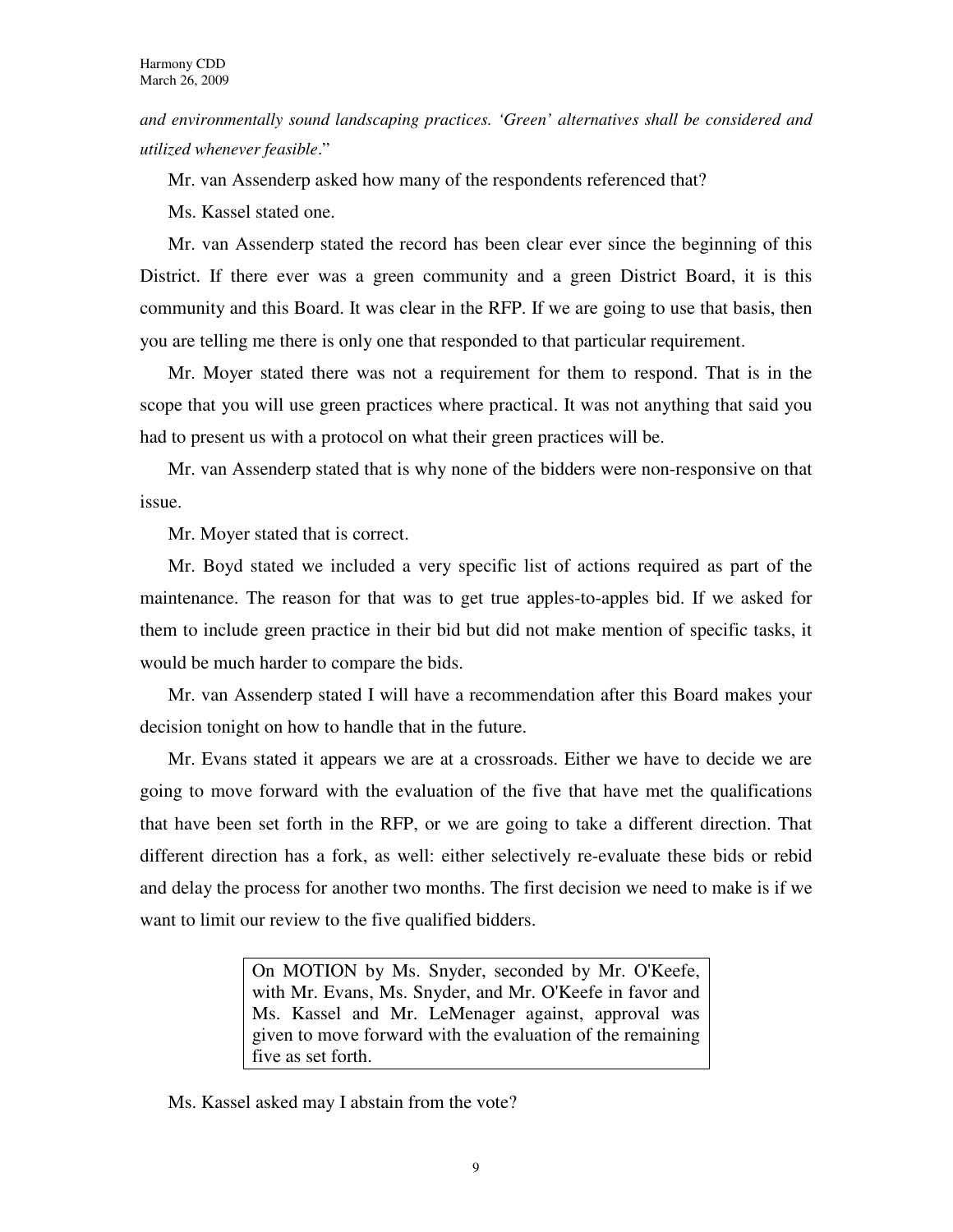Mr. Moyer stated no. The only time you can abstain is if you have a personal conflict where something will directly benefit you, and that is not the case here. Under Florida law, you have to vote.

Ms. Kassel stated then I will vote against.

Mr. Evans stated I have been a contractor for over 20 years. I have lost bids because of errors and things of that nature. We established a set of guidelines for everyone to adhere to. Everyone looked at the whole package; there was an extensive pre-bid meeting. Everyone had ample opportunity to ask questions throughout the whole bidding process. We saw people roaming through this community for weeks, evaluating. A lot of people went to great effort to put their bids together. At least five did it exactly the way we asked for it. I think that has merit of being able to satisfy what we asked for. This RFP was extremely voluminous. Staff worked for a long time, six months or more. Mr. Boyd, Mr. Moyer and Mr. Haskett worked for a long time on getting the first draft that Mr. Qualls reviewed. The preparation to make this concise was a huge task by comparison to what a lot of RFPs are that have been submitted. Given that, we need to focus on the five who were able to submit their package in its entirety and complete. My vote will be in favor of limiting it to the five.

Mr. LeMenager stated three contractors—PROscape, Landcare and Vila & Son have completed full packages, whether or not they put the right price in for the first year; they included a number. My understanding from Mr. Boyd is their packages are complete but there is a question as to their first-year price.

Mr. Boyd stated I believe that is a correct statement without having looked and rechecked those bid packages to make sure there was not something missing. If you were to consider those, you would have to consider them at the amount they submitted.

Mr. LeMenager stated I fully understand that. My point is, even with a potential pricing mistake, they are still cheaper than some other firms who have given a clear discount for the first partial year. If their only mistake is we question what number they wrote down, with all due respect, they have completed the package. They may have put the wrong number down and they will pay for that when we consider their price, but they completed the package.

Mr. Boyd stated you will be overpaying for year 1 on that basis.

Mr. LeMenager stated we can negotiate with them.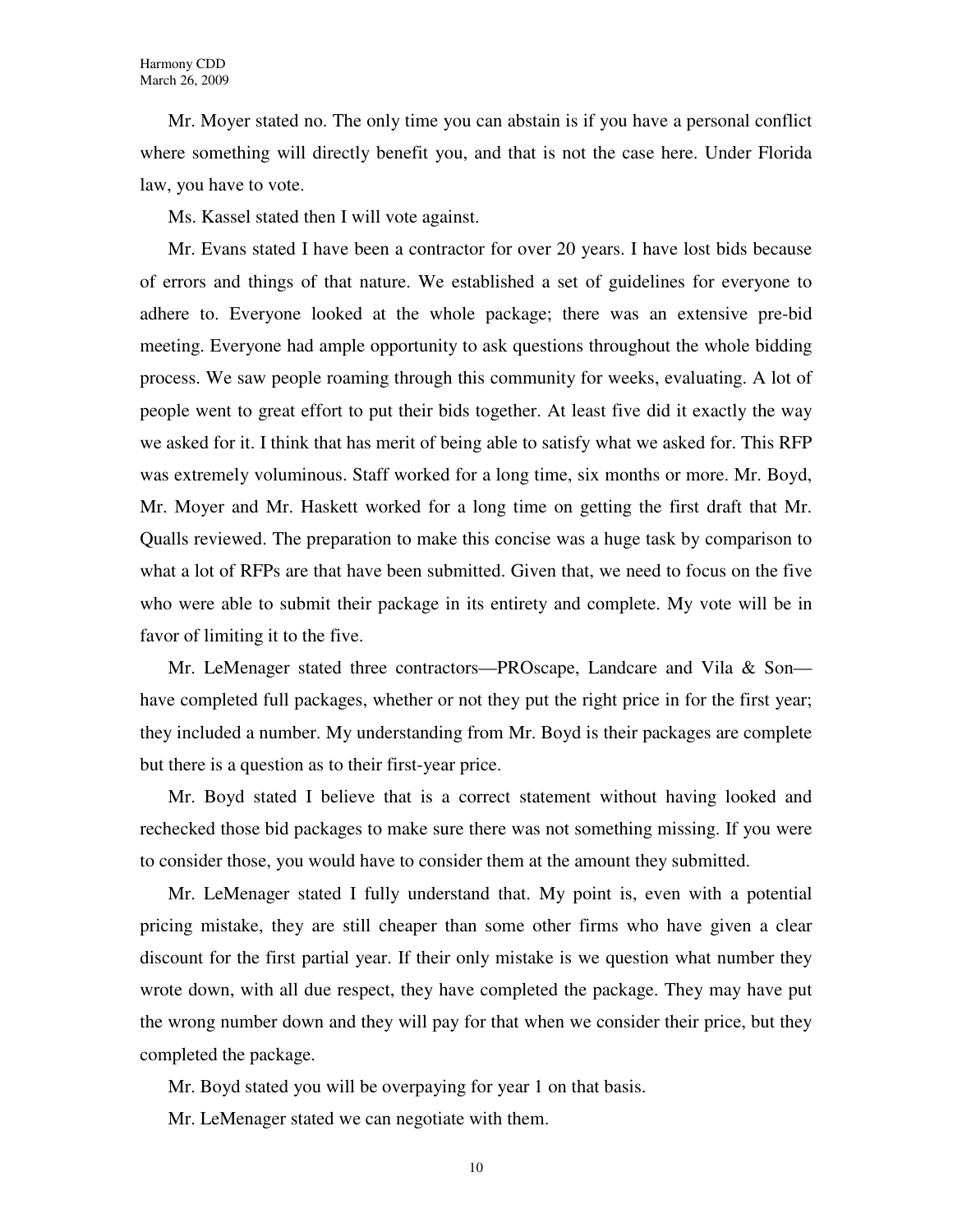Mr. Evans stated we are at the point where we have explored all of those options, we have weighed all of those and we had a 3-2 vote on the motion. We will limit our review to the five that have been submitted.

Mr. LeMenager asked please reread the motion. Was it to limit the review or to begin the review with the five?

Ms. Burgess stated it is to move forward with the evaluation of the five as set forth.

Mr. LeMenager stated I do not know that we are saying limit; I think we are saying that is the point to start from.

Ms. Snyder stated please read the motion again.

Ms. Burgess stated it is to move forward with the evaluation of the five contractors as set forth.

Mr. Evans asked do you feel you need to clarify your motion so that there is no misunderstanding?

Ms. Snyder stated what my motion was intended for was to discuss the five that made the cut, and we will have one of those five perform the contract.

Mr. Evans asked do we need to revote on that or can she simply clarify the motion?

Mr. van Assenderp stated let us be clear and revote.

On MOTION by Ms. Snyder, seconded by Mr. O'Keefe, with Mr. Evans, Ms. Snyder, and Mr. O'Keefe in favor and Ms. Kassel and Mr. LeMenager against, approval was given to consider the remaining five contractors as set forth with the intent of awarding a maintenance contract to one of those five contractors.

Mr. Evans asked can we begin our evaluation process as the next step?

Mr. Moyer stated yes.

A Resident asked will you clarify that the green company is among those five?

Ms. Kassel stated they are.

Mr. LeMenager stated that is a mischaracterization. I do not think we are saying any of the other companies are not green. We are simply saying that only one of them made significant mention of that in their bid.

Ms. Kassel stated that is correct. Actually they did not make that reference in regard to practices in Harmony but simply in regard to practices as a business.

Mr. Evans stated we now have our criteria to evaluate.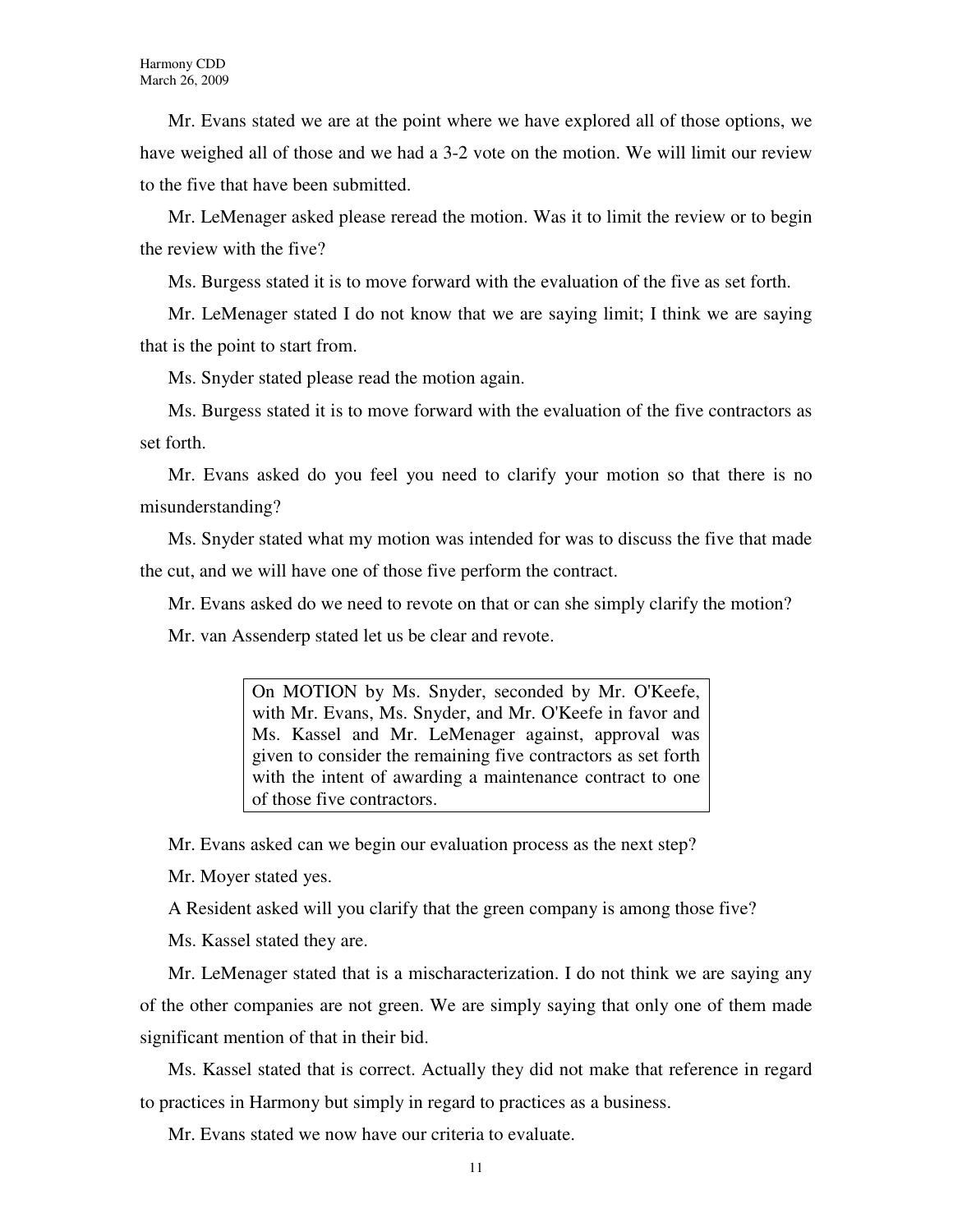Ms. Kassel stated the criteria need some clarification. We have the evaluation criteria sheet and it is on a point basis. There are certain points for certain criteria. There are criteria listed here that based on the information we have, I do not see how we can award points to anyone. There does not seem to be any information on some things, for instances, uncompleted work load.

Mr. Moyer stated in that case, when you do not feel you have sufficient information for everyone, you would score them all the same—score them zero or do not score them at all.

Ms. Kassel asked do we score them individually or do we do this as a Board?

Mr. Moyer stated under the Sunshine Law, it is better if you do it as a Board and discuss what went into that scoring. Some Boards have gotten into trouble where they actually filled out a ballot and passed it down to the Manager and he tabulated it all and tells you what the score is. Mr. van Assenderp and I would be more comfortable if you did that in an open meeting and discuss your scoring.

Mr. van Assenderp stated in fact, I advise that. I am very liberal on the Sunshine Law and open meetings law, and this Board throughout its history has been as transparent as any Board that I advise.

Mr. Evans stated before we begin this evaluation, we need to discuss the provision for optional service. I believe that was for the maintenance obligation between the curb and the sidewalk that is currently the obligation of the individual lot owners.

Mr. Boyd stated that is correct.

Ms. Kassel asked for every lot?

Mr. Evans stated for the lots that have grass on them now.

Mr. Boyd stated there are also lots abutting CDD right-of-way.

Mr. LeMenager stated I do not think that is correct. I was under the impression that we are still talking about doing the show streets as part of the proposal, and the optional service was for the internal streets.

Mr. Haskett stated that is correct. That is what the map indicates.

Ms. Kassel stated that would mean that for every homeowner on a platted property, the optional part of the bid would include mowing from the curb to the sidewalk on every platted property.

Mr. LeMenager stated that is correct.

12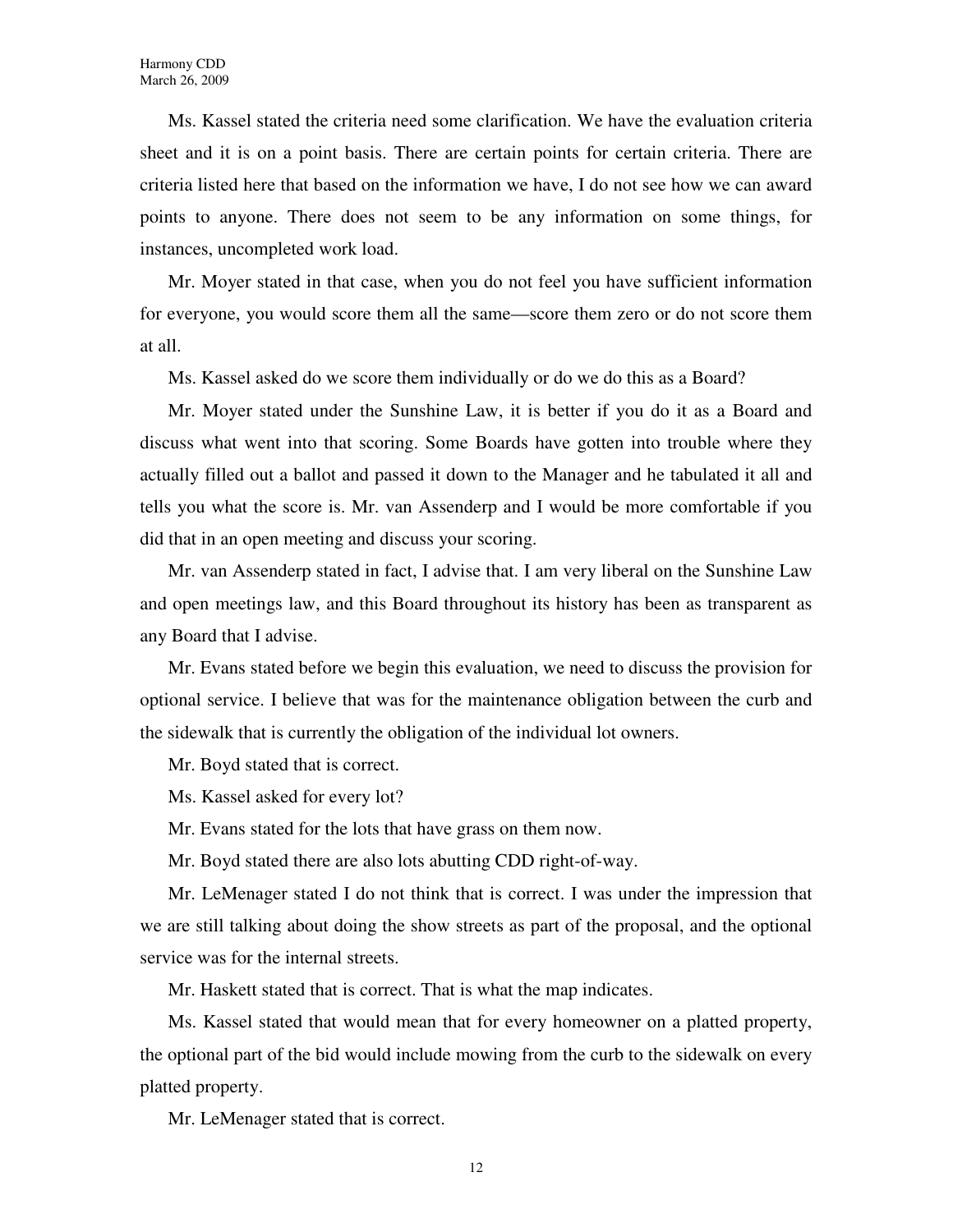Ms. Snyder stated as well as edging.

Ms. Kassel asked on the street side of the sidewalk and the curb, not on the home owner's side of sidewalk?

Ms. Snyder stated that is correct.

Mr. LeMenager stated that was my proposal. It was exactly what was discussed at the HOA meeting that occurred before this meeting, which is an attempt to make the community look better. I think some of the proposals were pretty attractive to actually do that. Clearly we are a single-purpose entity and we can only talk about public areas. But we are all aware that in the current economic crisis, we have quite a number of lawns that make the community look a bit more tatty. This Board has the ability to take care of its own property. There is actually one other point that I had not thought of at the time. We have actually employed an arborist to take care of the trees 10 feet up, but as we have done it now, there is no one to take care of 10 feet down on all the side streets. I was pleased you included my option and the idea was to see what they would charge us. The numbers are very reasonable and it certainly gives us help in terms of keeping the community looking good where the HOA has had difficulty enforcing. That was my whole idea.

Ms. Kassel stated I found it hard to evaluate that optional aspect based on the spreadsheets we received with the pricings. Because that was not included, I found it hard to evaluate.

Mr. LeMenager stated I do not think we are supposed to include it. Our pricing review should strictly be on all the other items and it is strictly our decision if we want to enter into a contract for them to do the optional service. Am I correct on that?

Mr. Moyer stated that is correct.

Ms. Kassel stated then it is a moot point.

Mr. Evans asked does anyone have any questions on this option?

Ms. Snyder stated I would like to see what company we choose and then if we decide to do that, have it as a separate thing.

Mr. LeMenager stated that is the last step.

Mr. Evans stated there is currently, under the HOA or CDD guidelines, a financial obligation that is on the part of those individual lot owners to maintain that area. In essence, this Board will be creating precedence that going forward, you are going to ask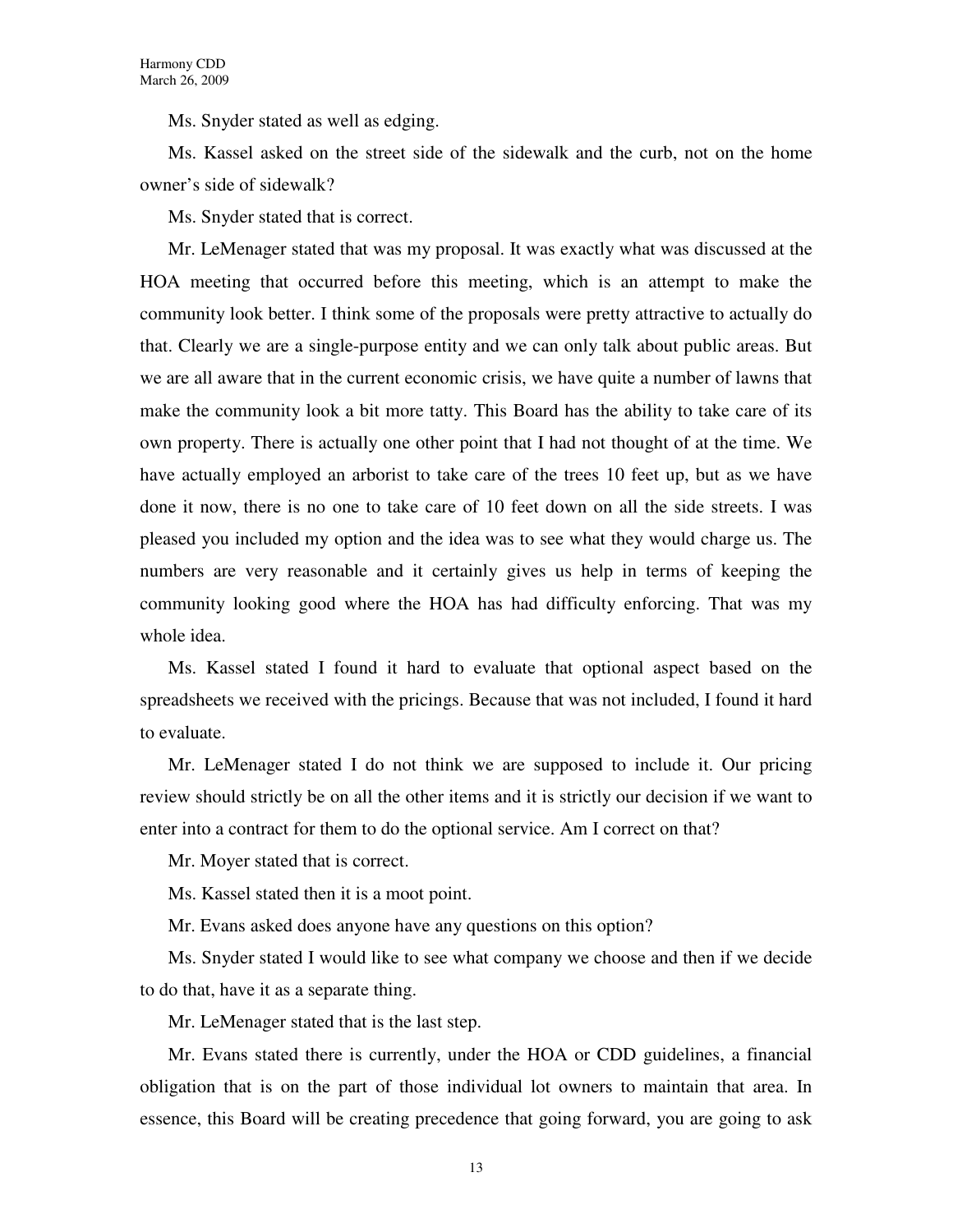all the landowners in this community to pay for the maintenance of a small percentage of lots. If this continued, you could possibly see the landscape obligation to maintain that strip exceed the current common area landscaping figure. You are only looking at a small percentage of lots that would be receiving this benefit. Everyone is paying for the benefit of a few.

Mr. LeMenager stated no, we are doing every single one of them.

Mr. Evans stated but you are asking all the landowners within the entire CDD who are contributing to the operation and maintenance budget for this optional service.

Ms. Kassel stated that is the way it is now.

Mr. Evans stated it is my understanding that the physical area that will be addressed under this option is currently the financial obligation of the individual home owners to maintain that area.

Ms. Kassel stated financial and physical.

Mr. Evans stated that is correct. Under the guidelines, they are supposed to maintain that area. If the District assumes that responsibility and removes that financial burden from them, there is only a small percentage of the lots within the entire development that will reap that benefit currently.

Ms. Kassel stated I thought that is what we are going to discuss.

Mr. LeMenager stated we have that benefit today. Three members of this Board are getting their easements mowed for free.

Ms. Kassel stated that is right.

Ms. Snyder stated not really.

Ms. Kassel stated in other words, the boulevard streets are mowed under the CDD contract, but the easements on the interior streets are not mowed. However, the people who live on the boulevard streets do not pay any additional assessment. They pay the same rate as all the other lots.

Ms. Snyder stated no, we do not.

Mr. LeMenager stated we pay more because they are bigger lots.

Ms. Kassel stated but they do not pay anything extra proportionately for that service. However, I believe this optional service was for every single lot, so that now it would be equitable, actually the opposite of what Mr. Evans is saying. Right now it is inequitable,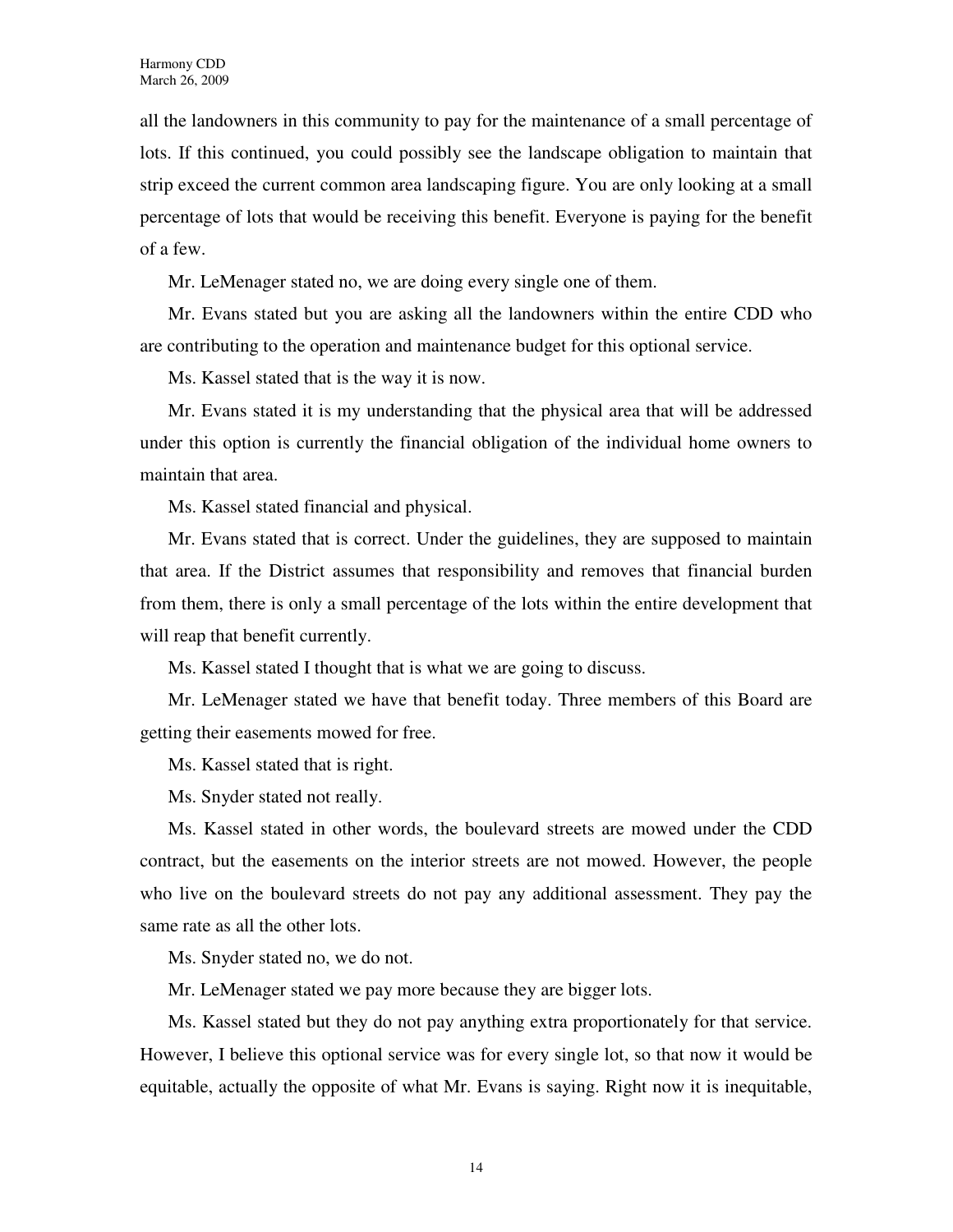and by adding that option, it would be more equitable because now everyone's easement will be mowed, not just the people on the boulevard streets.

Mr. Haskett stated you are looking at the small picture right now. All you see right now are homeowners. What about commercial properties? They are not going to have a sidewalk. This would include the area in front of the welcome center and other areas where there is no curb at all.

Mr. LeMenager stated I do not think that is a problem because the specification was strictly for residential streets.

Mr. Evans stated but the assessments go to all the lands.

Ms. Kassel stated you are saying that the developer-owned lands and any commercially owned land that is owned privately will not get that benefit. The home owners would, but any non-homeowner property will not.

Mr. Evans stated that is correct. All ownership is created equal under the eyes of the law.

Mr. Moyer stated another way of looking at it, and I think Mr. Evans was going in that direction, is your budget will increase each year as new subdivisions come online. The overall assessments will increase and your individual assessments will go up similarly as we bring on additional property.

Ms. Kassel stated we do not have to decide on the option now.

Ms. Snyder stated no.

Mr. Evans stated that is correct.

Ms. Kassel stated my recommendation and my feeling is that we move on to the evaluation part of the bid process and leave the optional discussion to be decided later.

Mr. LeMenager stated we do not have to decide on that now.

Mr. Evans stated we are going to look at the five remaining companies. The best procedure to do the evaluation, obviously you can look at the price right away to make a determination. If we add the first and second year prices collectively, they range from a high of \$873,860 to a low of \$560,121.

Ms. Snyder stated we have taken out the \$873,860.

Mr. Evans stated that is correct. The bids range from \$849,527 to \$560,121. My first observation on the low bid if you look at the first year, it is disproportionate for a fivemonth period in relationship to a full year.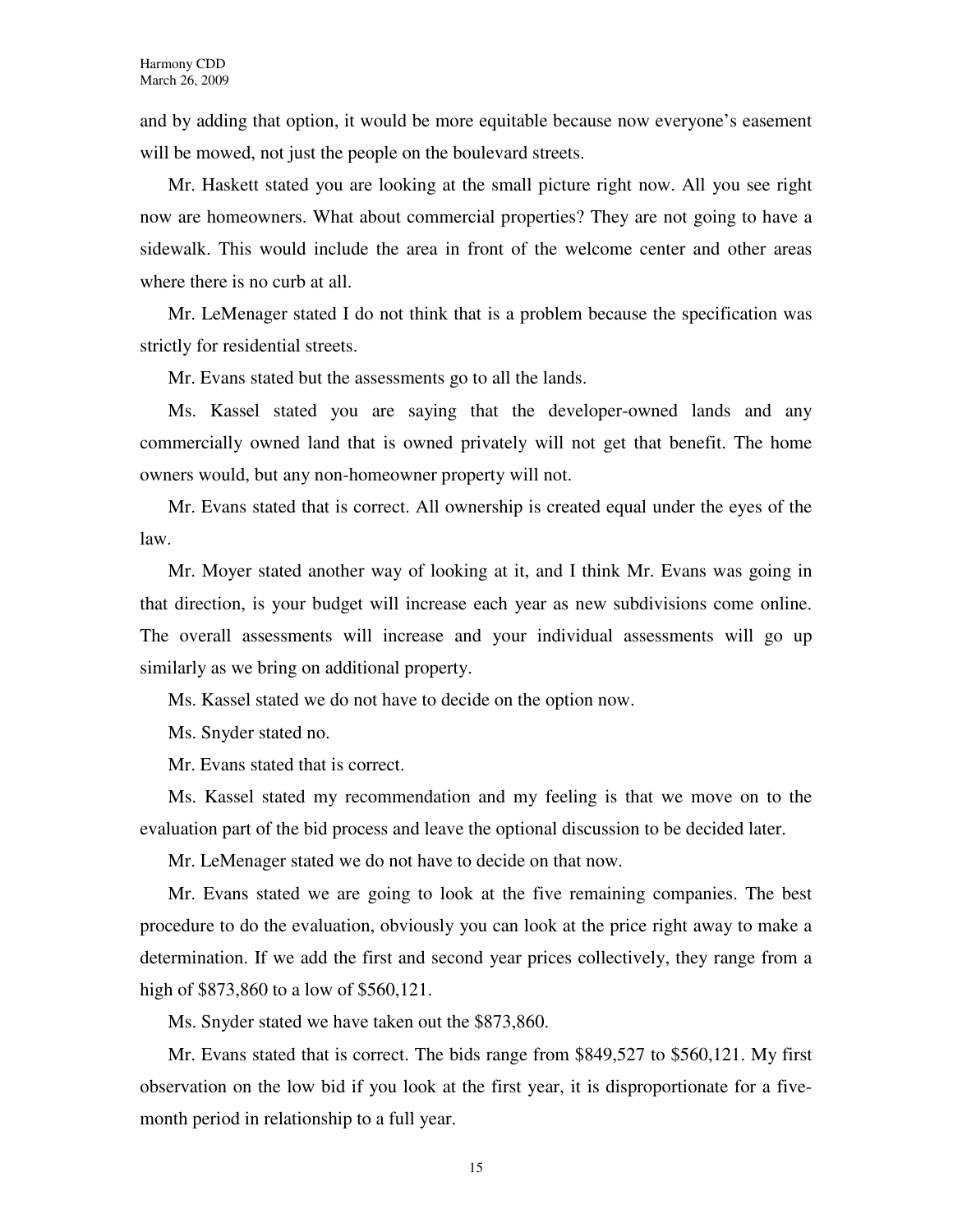Mr. LeMenager stated that is exactly my observation.

Mr. Evans stated I do not understand the balance of the optional service the way it was qualified. I cannot compare it to the others.

Ms. Kassel stated this means a lot to me, that same bidder on the reference section of the evaluation process, for the benefit of the audience, we asked for references from each of the vendors and we called those references and we asked them questions on what was their quality of work on a scale of 1 to 5, how would you rate your contract, was the work performed on schedule, was it pursuant to specifications, how was the timeframe for responsiveness. This bidder with the lowest bid has a substantial number of 3 scores on a scale of 1 to 5. That is a huge red flag to me.

Ms. Snyder stated I agree. I eliminated that company right away.

Mr. LeMenager asked given that company submitted numerous references, what basis did we use to choose the three? Clearly, in terms of the bid we received, these are the heavyweights because they turned in the lowest and they are clearly the largest company we are talking to in terms of their corporate structure. What basis did we pick these three references, and had we chosen three others, would we have gotten different numbers? If you look at their references, they do quite a number of large communities. Yet, we really just called these three. Did you call them at random?

Ms. Burgess stated I would have to look at the list of references. It may have been the first three on the list or the first three people we received a response from.

Mr. LeMenager stated there is a certain randomness that could actually work into these scores.

Ms. Burgess stated with all of them, I believe we started at the top and worked our way down.

Mr. LeMenager stated fair enough.

Ms. Kassel asked what is the best way to proceed? I have done a little scoring myself but what is the best way to proceed with evaluating the rest of these criteria?

Mr. Moyer stated you can do it as simply as, each one of you can indicate your scores for the top two or three bidders. Then we would work off that and see if we can come to a consensus of the Board. Each one of you would enter that information and say what firm you thought was number 1 and number 2, all of which is based on multiple scoring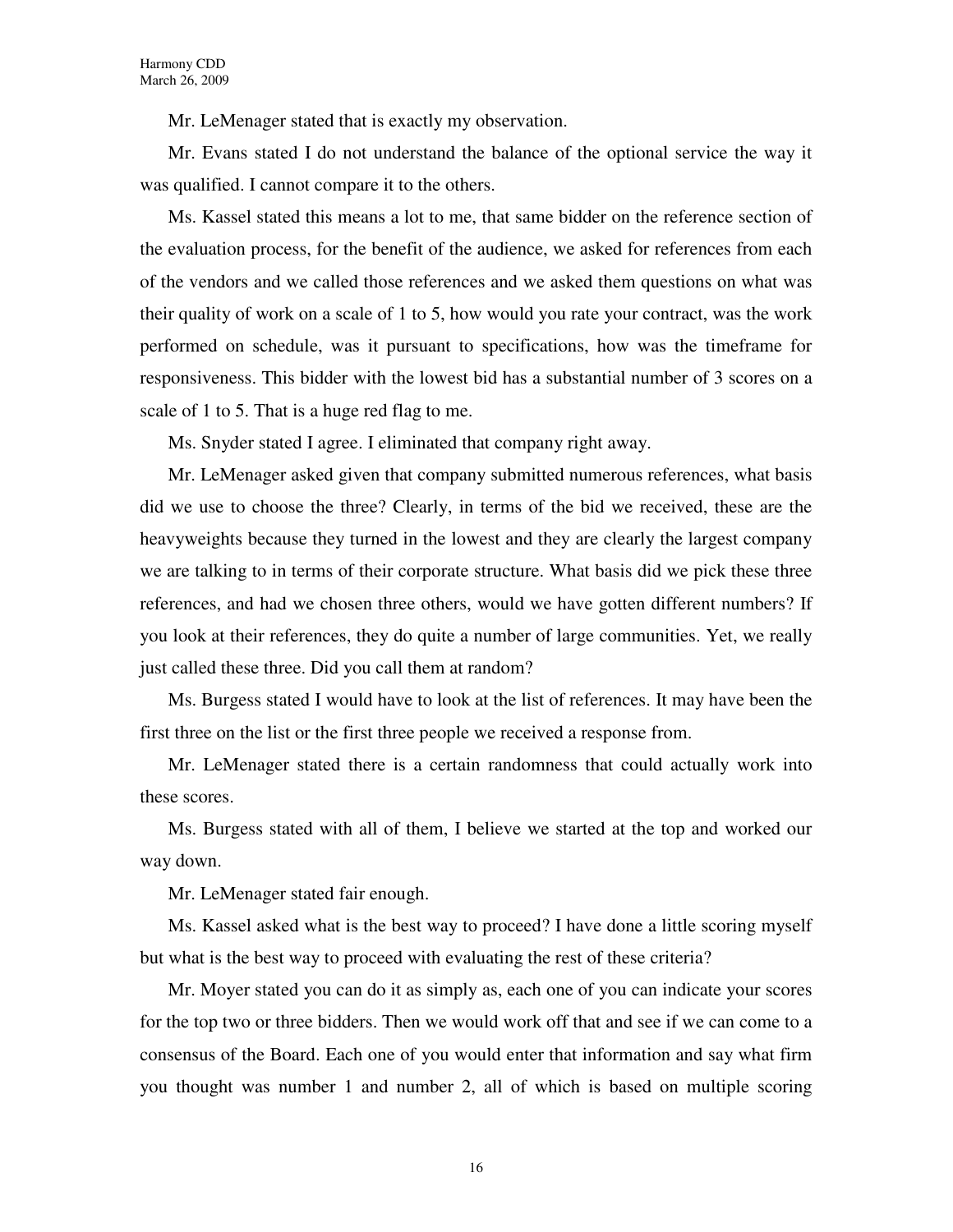criteria that is available for the public that we used and provided to the Board for your use in this process.

Mr. LeMenager stated I suggest we start with price.

Mr. Evans stated we do that or we can say, based on our independent calculations, here is where we rank them. We have our individual ranking sheets and we can take the average across the board and see where we are. If we go down each individual category, we will be here all night.

Ms. Snyder stated I would like to add one thing that I saw in Davey Tree's bid. They did have several offices in different areas. When there were hurricanes or something happened of that magnitude, they called in people from other areas and they were there immediately to help out. When I first started thinking about that, I thought it was a negative, but it is definitely a positive aspect from what the explanation was from that company. The first criterion is geographic location or headquarters, and to me, that would be a plus.

Ms. Kassel stated they all had offices in Kissimmee, Celebration, or Orlando. They are all equidistant. I seem to recall something in the Statutes for CDDs that said when going through a bid process, companies that were registered in Florida or Florida-based companies should be given some kind of preference. Is that correct?

Mr. van Assenderp stated that is not in Chapter 190, Florida Statutes, and I do not believe it is in Chapter 187, Florida Statutes. I will have to get you that answer. It is not in those two Statutes that govern what we are doing today.

Mr. Evans asked has everyone had an opportunity to go through their evaluations and can give an order of preference?

Ms. Kassel stated yes, but I would vote no on everything because I think we should rebid this. Can I do that? What is the protocol?

Mr. Evans stated we already determined that we are going to make a selection of one of these five. There is a two-step process that I would suggest. I suggest everyone give the order you have ranked these firms. We will average them out and if there is a clearcut first place, that is where we spend the bulk of our time discussing, or perhaps the first two. We are going through a process of elimination. If we come up with five different first-place firms, we will discuss the pros and cons of how we believe they will size up.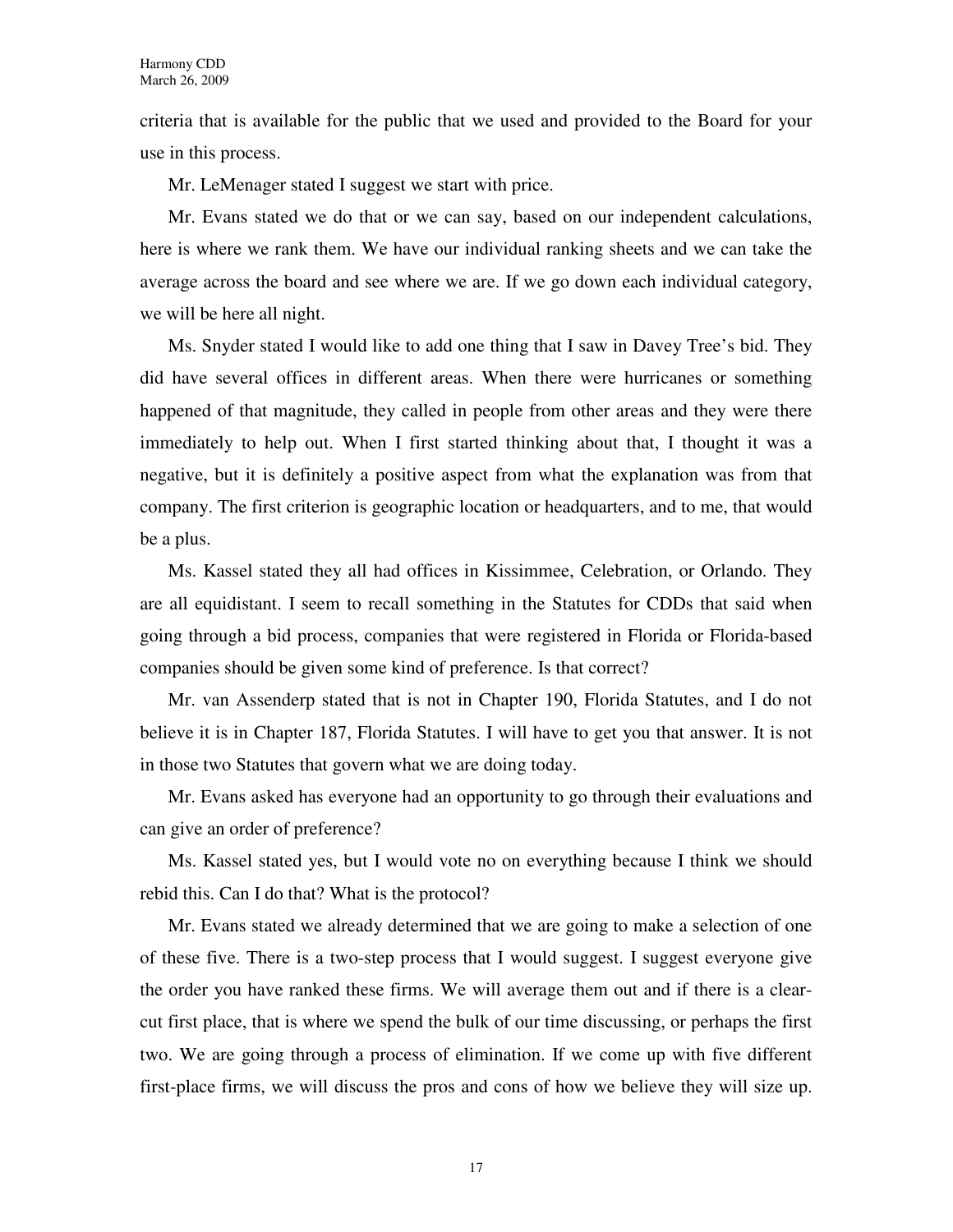Maybe we will point out things, either positive or negative, that we observe from the various ones we have looked at.

Mr. van Assenderp stated as we already discussed, you have to vote, but you also have to vote on the issue. You can make it clear by a general statement for the record that you were not on the prevailing side and that you prefer to do something else, like rebid. Since the majority ruled, you do have a duty to try to make a good-faith assessment. That is the answer to your question.

Ms. Kassel stated it appears that all of us have created our own spreadsheet for this evaluation.

Mr. LeMenager stated from my perspective, if you look at our criteria, perhaps we should have done it differently in the beginning. For geographic location, I think everyone gets a 5. For capability of personnel, I think everyone gets a 6. There were some extremely impressive résumés. Evaluation of uncompleted workload, I do not think we have a clue how to do that and we should not have included it. Proposed staffing levels, I did not notice that there was any significant difference.

Ms. Kassel stated there was one that had an exceptionally good proposed staff level, and that was Luke Brothers.

Mr. LeMenager stated I seem to remember they all had a Certified Arborist, so everyone gets a 5 for that.

Ms. Kassel stated except Cornerstone did not indicate that they had one.

Mr. LeMenager stated personnel-wise, in this particular category, I did not see a lot of difference between any of the respondents. I think where we get into the differences is experience and price. If we look at past record and experience in similar projects and past performance in dealing with customers and clients, reputation, if we look at the organizations that received scores of 5 across the board who are still on our list, one was PROscape.

Ms. Kassel stated they are not on our list.

Ms. Snyder stated you can only rank one of the five.

Mr. LeMenager stated I understand. With all due respect, they are going to lose by one point on initial price and they will make it up when it comes to renewal price.

Ms. Snyder stated we are not considering them.

18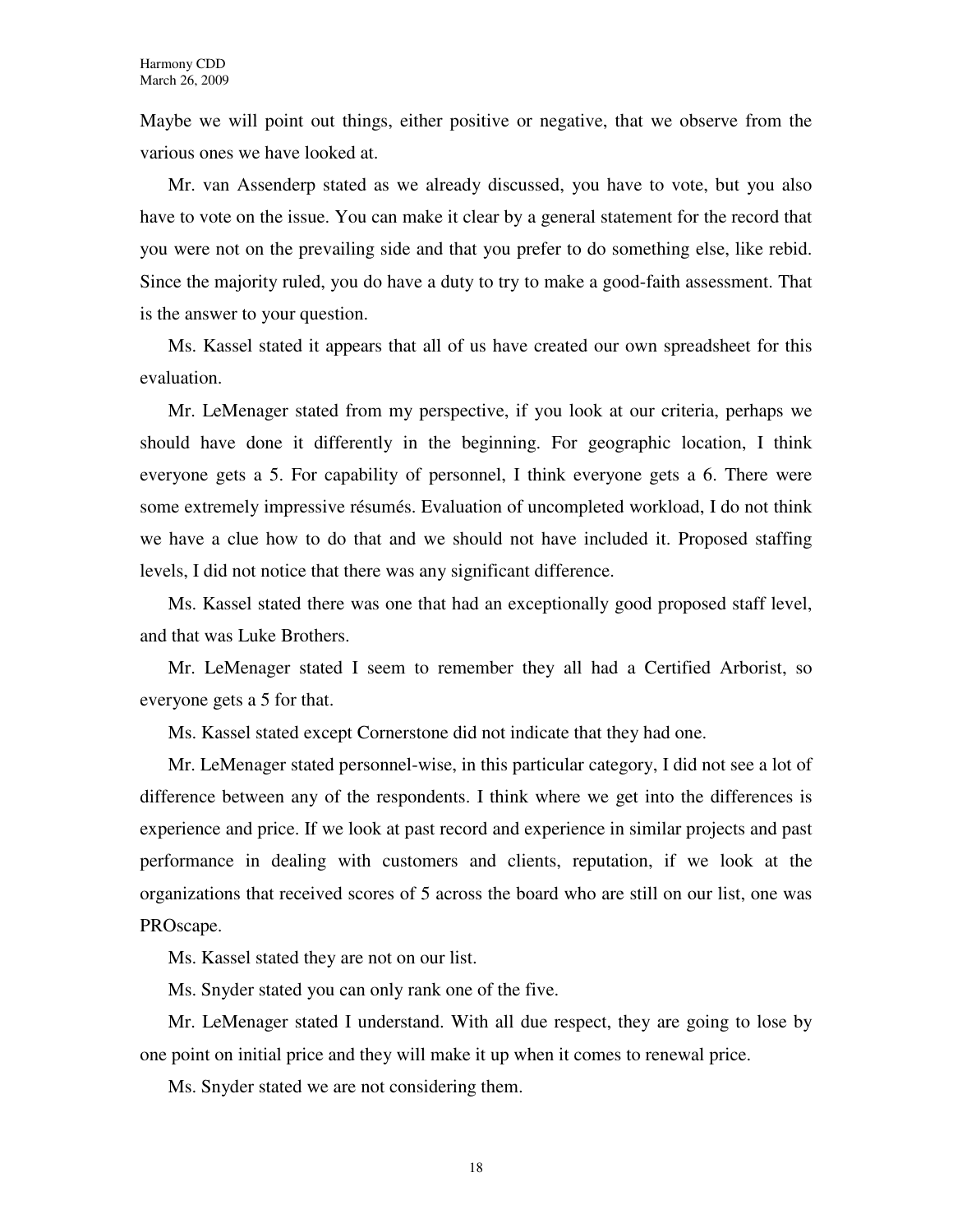Mr. LeMenager stated with all due respect, I disagree with you. The lowest bid for the initial year and year 2 is 15 points, proposed increase for total annual price for renewal term is 5 points. It absolutely is a criterion. They will lose the lowest price for the first period by a point and they will win the proposal by 5 points.

Ms. Kassel stated we voted to evaluate only the five.

Mr. Evans stated we all have had the opportunity to review and make our own determination, which is a culmination of the assessments and the review of the bids. Excluding pricing, how would you rank them in order, with 1 being the highest in order?

Ms. Kassel stated Luke Brothers is 1, Davey is 2, and Greater Outdoors is 3.

Ms. Snyder stated Davey and Luke Brothers were very close and I was back and forth as to 1 and 2, so I ranked them both 1 and 2.

Mr. Evans asked shall I give each of them 1.5?

Ms. Snyder stated yes. Cornerstone is 3. I really liked the scores of 5 for Cornerstone and they had a 5+. I was a little opposed to, which is the way they were chosen, the years of service on the project. The references were 1 year, 10 years and 1 year. It was hard with the two for 1 year included. I tried to look at the ones with a lot of years of service and that is how Davey won that category plus their price. Greater Outdoors is 4 and OneSource is 5 because of their reference scores of 3.

Mr. O'Keefe stated Cornerstone is 1, Davey is 2, Luke Brothers is 3, Greater Outdoors is 4, and OneSource is 5.

Mr. LeMenager stated in terms of the bids, the scores of 3 aside, I was quite impressed with OneSource's résumé and the broad scope of what they do. They would still be my number-one choice, then Luke Brothers as 2 and Davey as 3.

Mr. Evans stated for me, Luke Brothers is 1, Davey is 2, Cornerstone is 3, Greater Outdoors is 4, OneSource is 5. Of the five, we have three number-one votes for Luke Brothers. Actually there are two for first place, one for 1.5 place, and one for second place. Collectively when you add the totals, I think Luke Brothers is in that running.

Ms. Kassel stated I received the total landscaping expenditures that I requested for the previous two years. The total for two years for 2007 and 2008, January through December is about \$1,590,000. I want to be clear on something. The first year is five months, not six months.

Mr. Moyer stated that is correct.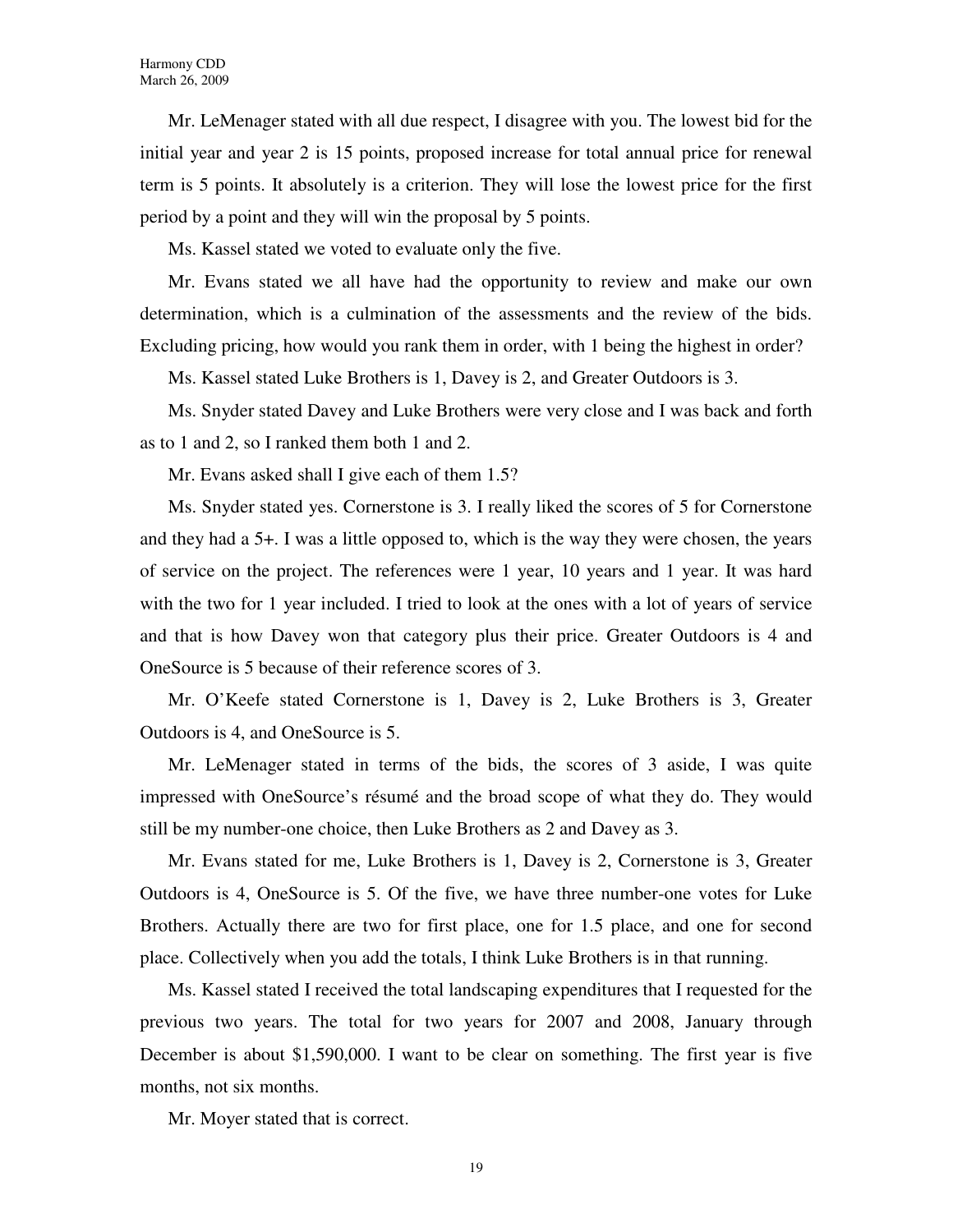Ms. Kassel stated we have to divide by 12 and multiply by 5 to get a reasonable comparison. It still looks like we will be saving almost 50%.

Mr., Evans stated this is a summary of what our current contracts are, not including irrigation repairs and those are ongoing. I would use the other number.

Ms. Kassel asked does that include mowing around the ponds?

Mr. Evans stated yes, it is the same scope of work, even though the scope of work has been enhanced a little.

Ms. Kassel asked is this an annual figure?

Mr. Evans stated yes, the total annual cost for 2008. That is what we are trying to compare to the total contract amount for year 2 as a reference. That is what I did.

Ms. Kassel stated it looks like we have the potential of saving about \$90,000. Do we have year 3 and year 4 figures in the proposals?

Mr. LeMenager stated yes we do. If we consider the third and fourth years, which is part of our specifications, then I think our results turn out significantly different. I am worried about how we are going to open ourselves up legally if we award the contract based upon just considering these five organizations when we have been told the other three submitted full bids.

Mr. Evans stated I defer to legal counsel. And I understand your concern.

Mr. van Assenderp stated please state your concern again.

Mr. LeMenager stated my concern is PROscape, Landcare and Vila & Son have made no mistake whatsoever. They have simply included a large number for the first five months. Rather than low balling it, they high balled it.

Mr. Evans asked how do we know it is not the opposite?

Mr. LeMenager stated because we also have their prices for the third and fourth years, and they are consistent. If we move our criteria out to include the third and fourth year prices, I think based upon the numbers we are looking at for the companies that have submitted full proposals, PROscape and Landcare are the two we should be talking about.

Mr. Boyd stated I will confirm the other two. I went back to the PROscape bid submitted just to double check to make sure we do not say something that is incorrect. PROscape did not include financial statements in their package. Since we are putting this on the record, I want to be sure we are factually correct.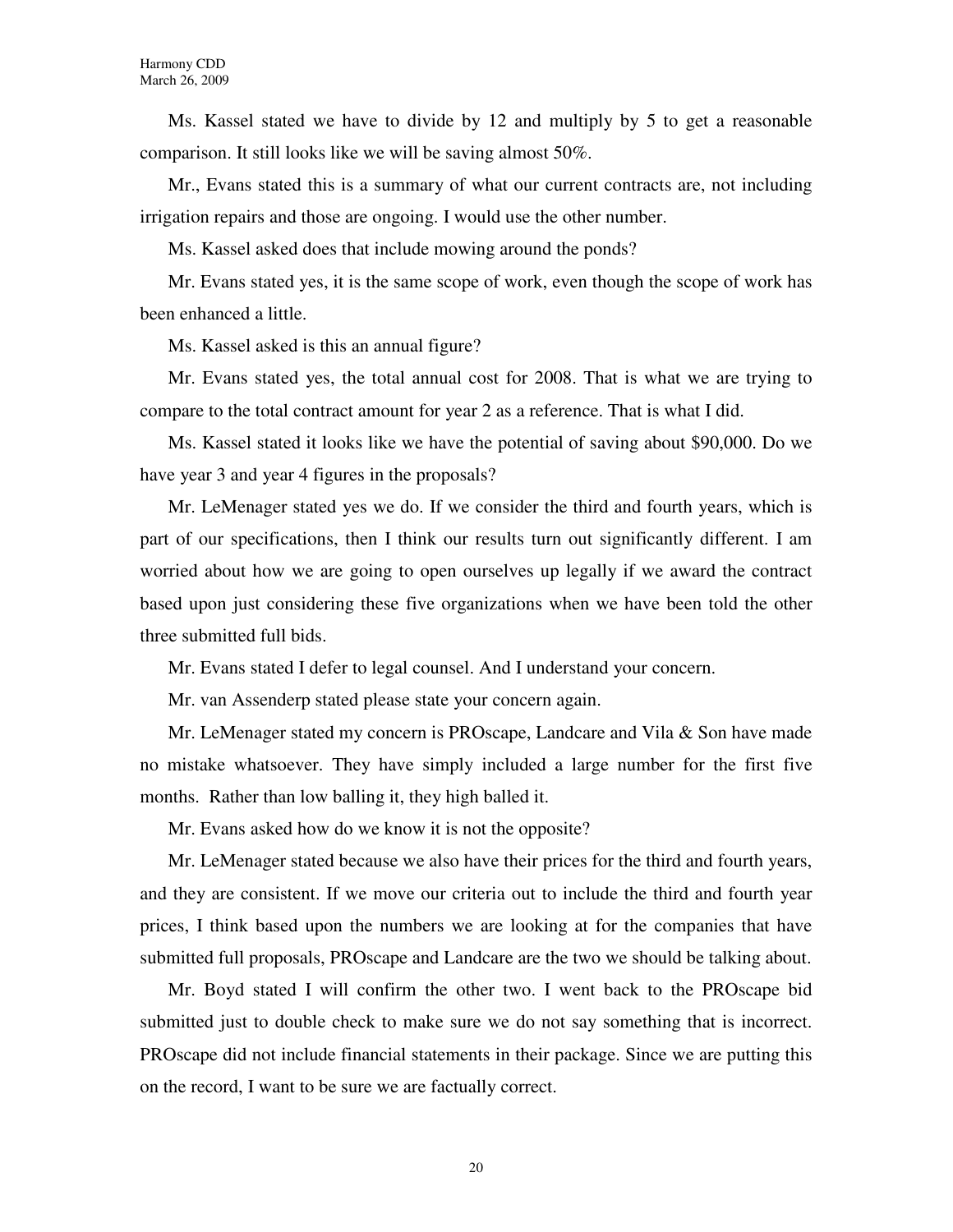Mr. LeMenager stated I am sorry but that is kind of a substantive comment. With all due respect, we are basing this on Mr. Boyd's letter, and he had just said he made a substantial mistake on one of the bids. That is pretty big.

Mr. Boyd stated no, the reason I disqualified PROscape in the first place was because their bid form was filled out incorrectly, based on the fact that they included a partial year at a full-year price. I did not check out the rest of the parameters. It should have been more complete, I will grant you.

Mr. Evans stated what the Board voted on is the evaluation of the five. We have gone through the first step of the evaluation and rankings based on all the criteria other than price. The conclusion of that consolidation is Luke Brothers as 1 and Davey as 2. Let us focus on those two for comments, based on the rankings, other than economics.

Ms. Kassel stated my biggest concern with Luke Brothers is that their years of service on the project was very short comparatively speaking,

Ms. Snyder stated I have the same comment. Where Celebration was 9 and 7 years for Davey, Luke Brothers was 1, 1.5, 4 and 2. Also the size of the property was an issue.

Ms. Kassel stated it was not too bad comparatively speaking. Some were much less.

Mr. LeMenager stated to be fair, that was based upon calling the first three. Almost all of these organizations listed a lot more projects. These are the people who answered the telephone. To a certain extent, smaller organizations might be the first to answer.

Ms. Snyder stated but we do not have anything else to go by.

Ms. Kassel stated by the same token, you would think that a bidder would want to include references that more closely match the qualifications or the criteria of the organization they are bidding for.

Ms. Snyder stated I think they were asked that in one of the statements.

Mr. Evans asked has Mr. Moyer had an opportunity to work with either of these two organizations?

Mr. Moyer stated I have worked with Davey for a number of years.

Mr. Evans stated from a pricing standpoint, they are very close.

Ms. Snyder stated there is a \$4,500 difference.

Mr. LeMenager stated I am not familiar with Luke Brothers, but I lived in Celebration over two years and had Davey take care of some of my own properties. At one point we fired them, but were not happy with the replacement so we took them back. I am not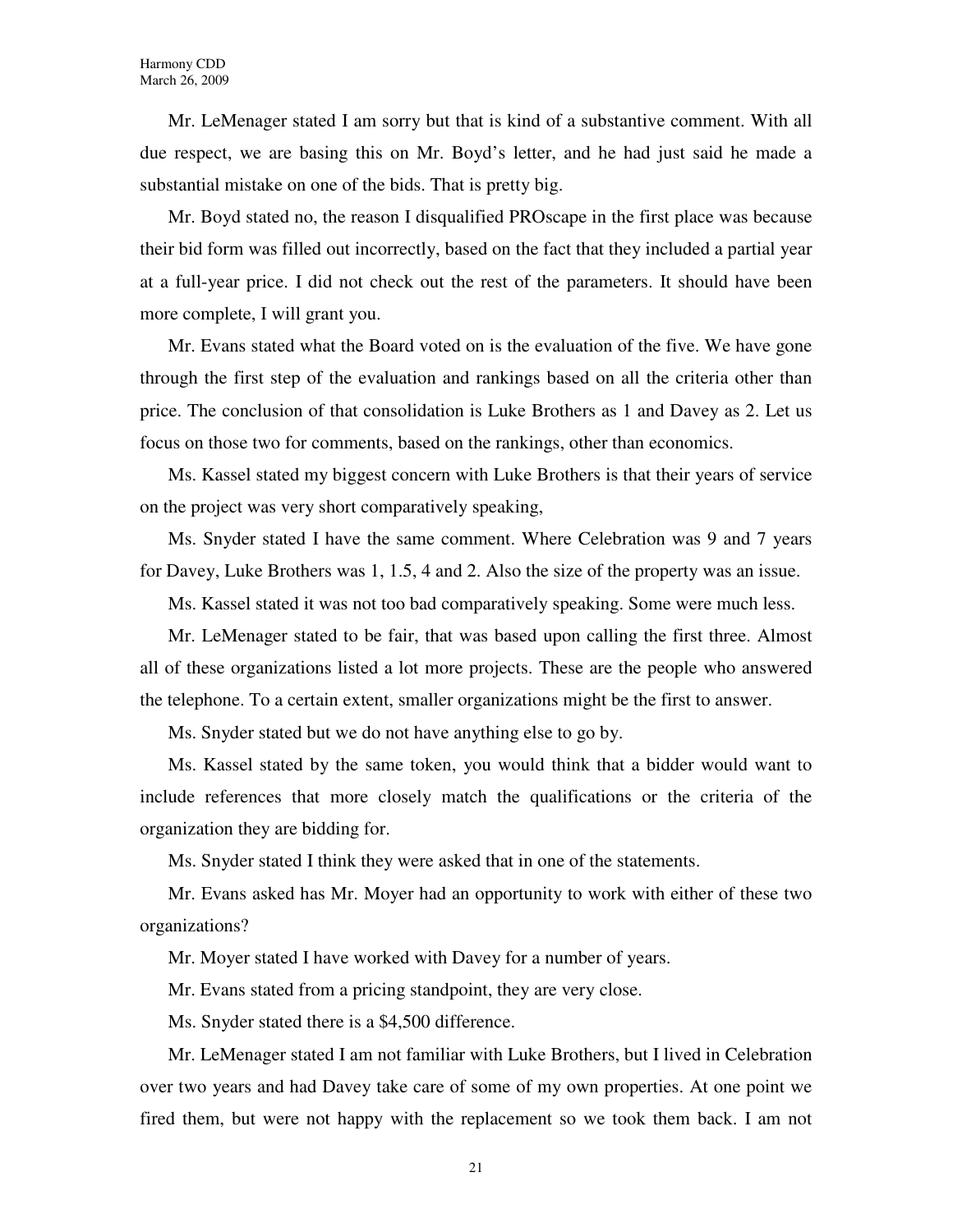overly impressed. I do not think their scores, after having been in Celebration for such a long time, are really that spectacular. They are not getting scores of all 5.

Ms. Snyder stated they received 4.5 across the Board from one reference and 4, 4, 4, 5 from the second.

Ms. Kassel stated both Davey and Luke Brothers scored about 4.5, which is equivalent in terms of their reference. One thing about Luke Brothers is comparatively speaking, their staffing levels seemed to show specifically their mow crew alone is 10 people, whereas most others had 4 to 6 and one firm had 8. It may be that one of the mow crew is also on the arbor care crew, but it looks like they have close to 30 people that they intend on staffing for landscaping.

Mr. LeMenager stated whereas Davey is talking 4 plus 2 extra for mowing during the summer. It is much different in terms of staffing.

Ms. Snyder stated Davey shows 12.

Ms. Kassel stated because of that, for me, Luke Brothers is considerably higher for my ranking.

Mr. Evans stated that is definitely something we want to consider. When you look at the totals for year 1 and year 2, there is a small difference between Luke Brothers and Davey, about \$5,000 when you combine the two years.

Ms. Kassel stated year 3 for Luke Brothers is \$508,000 versus Davey at \$538,000. Year 4 is \$520,000 for Luke Brothers and \$560,000 for Davey.

Mr. LeMenager stated I do not know that there is a huge difference in price between these two bids. They are the two who are coming out on top if we limit ourselves to the five. I think we are perhaps not looking at the two best companies.

Ms. Kassel stated I agree. I do have a preference for one of the organizations that did not submit a complete proposal. But that is not what we are talking about.

Mr. Evans stated going forward on optional year 3 and year 4, there is an economic advantage on Luke's proposal for renewal pricing.

Ms. Kassel stated by \$30,000 the first year and \$36,000 the second year.

Mr. LeMenager stated my concern is, if we look at the numbers that have been presented to us overall, we will end up spending \$300,000 to \$400,000 more than we need to, which is a substantial amount of money. We have a budget of \$1.7 million. We are talking about saving a substantial amount of money in our budget. Much as I would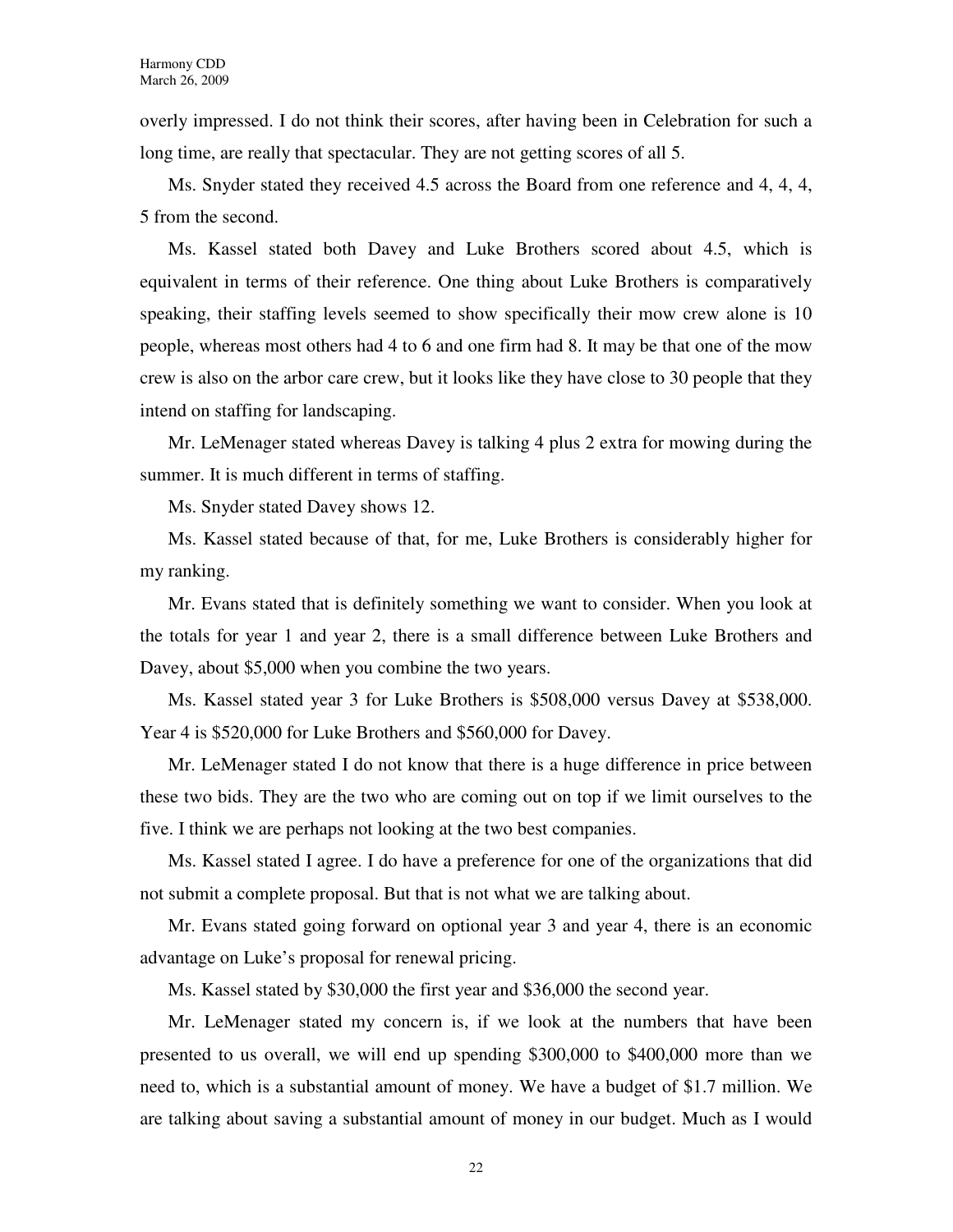hate to put the companies through it, I do not think we are getting the best prices by limiting ourselves to these two. Although looking at the five of them, I would not disagree that these are the best two of the five we said we should limit ourselves to. On the other hand, a two-month delay to save \$300,000 to \$400,000 over the next three years is real money.

Mr. Evans stated I do not see where you come up with \$300,000 to \$400,000 for any period of time.

Mr. LeMenager stated if we are looking at companies that want to charge us \$500,000 a year versus some that want to charge us \$400,000, that is a savings of \$100,000 a year. We are talking about the first year and a half plus two years after that, and 3.5 times \$100,000 is \$350,000. It is real money and that is my point. That also saves the developer money. We know the developer contributes a major portion of our budget and the biggest winner would still be the developer if we delay.

Ms. Snyder stated we also have to have a certain quality.

Mr. LeMenager stated I am in complete and total agreement.

Mr. Evans stated we are past that point. The Board voted to evaluate the five. I acknowledge the fact that you do not agree with that; however, we have moved on. We are down to evaluating five. We have gone through the process of evaluating, in order, our rankings. The rankings came out with Luke Brothers being 1, followed by Davey. Then we looked economically. As Ms. Kassel pointed out, Luke Brothers is the low bidder when you combine the two years for year 1 and year 2 pricing. Going forward, it is a savings of at least \$30,000 a year for year 3 and year 4. With that being said, what other information do we need to discuss. We discussed staffing. I think Ms. Kassel brought up a very good point in regard to the magnitude of staffing being offered by the two entities.

Ms. Kassel stated I have a question about staffing. Once they have made their bid and they have stated these are the staffing levels they intend to staff us with, do we have any recourse if they renege on that and they staff us with fewer people?

Mr. van Assenderp stated yes, but you have to make sure you all sign the contract. That will be the operative document. I always like to make sure the RFP and the responses are part of the contract or at least referenced by the contract.

Ms. Kassel asked would the staffing levels have to be in the contract?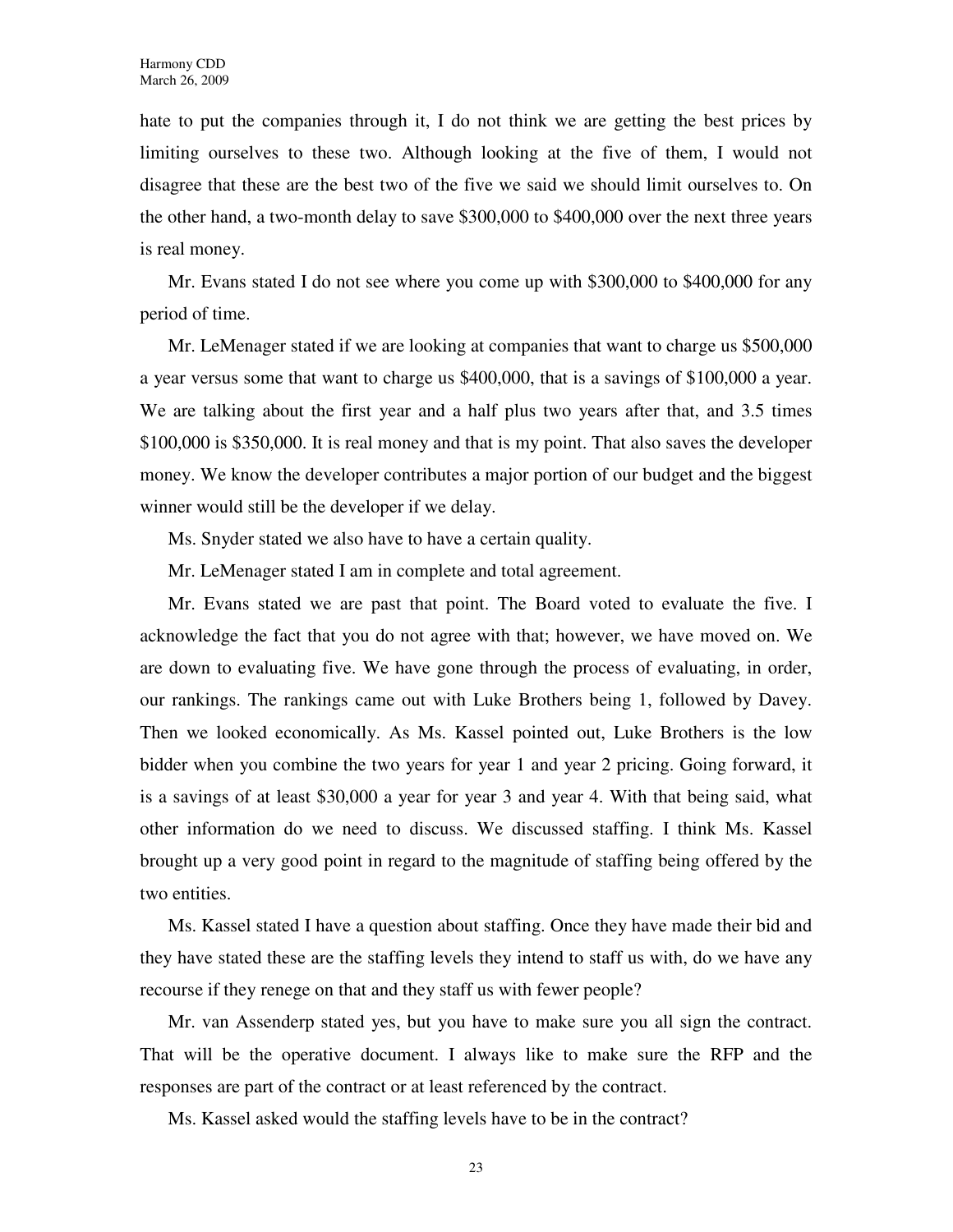Mr. Evans stated we will reference the bid and their proposal and it will become an exhibit to the contract.

Mr. van Assenderp stated it will be an operative part of the contract. The contract will say that, all these responses and bids are part of the contract. The contract does not have to be that detailed, but it says these bids are part of the contract.

Mr. Evans stated the information that was provided per their proposal is what we relied upon to make that decision.

Ms. Kassel asked therefore, they are obligated to abide by that proposal?

Mr. Evans stated that is correct; otherwise, they will be in breach.

Ms. Kassel stated we have been evaluating these five. The Board voted 3-2 that we were going to evaluate these five. We have evaluated these five and we have come to an informal conclusion about that. What are the options moving forward? How do we address the difficulties both Mr. LeMenager and I have in moving forward with just the five? Or have we already addressed that by making that vote?

Mr. van Assenderp stated there are two answers. The first is, did the Board make a decision and were properly advised of the three options? The three options were to evaluate the group of five, rebid the whole thing, or determine that any one or more of those others mentioned in the Engineer's Letter had a failure to supply information that was not major, or that was minor. With all that advice on the record, the Board made its decision. Second, you are not bound legally to choose someone. If you do choose someone, it has to be in this transparent process based on this evaluation system. Once that is done, the decision is made. A letter has to be sent by U.S. mail or overnight delivery to whomever you choose and the winner posted in the District Office for seven days. You go through a process. You have done it so that you can make an intelligent decision. If you make the intelligent decision to award it to someone, you do. If you cannot reach that decision, you are not bound to do it and then you are back to the monthto-month routine and you have to start over again, which you voted not to do.

Ms. Kassel asked we voted not to do that?

Mr. LeMenager stated I do not believe we voted not to do that.

Mr. van Assenderp stated you voted on the procedure.

Mr. LeMenager stated it sounds like we have a consensus on the one we like. Do we wish to award it, or do we wish to say no and rebid?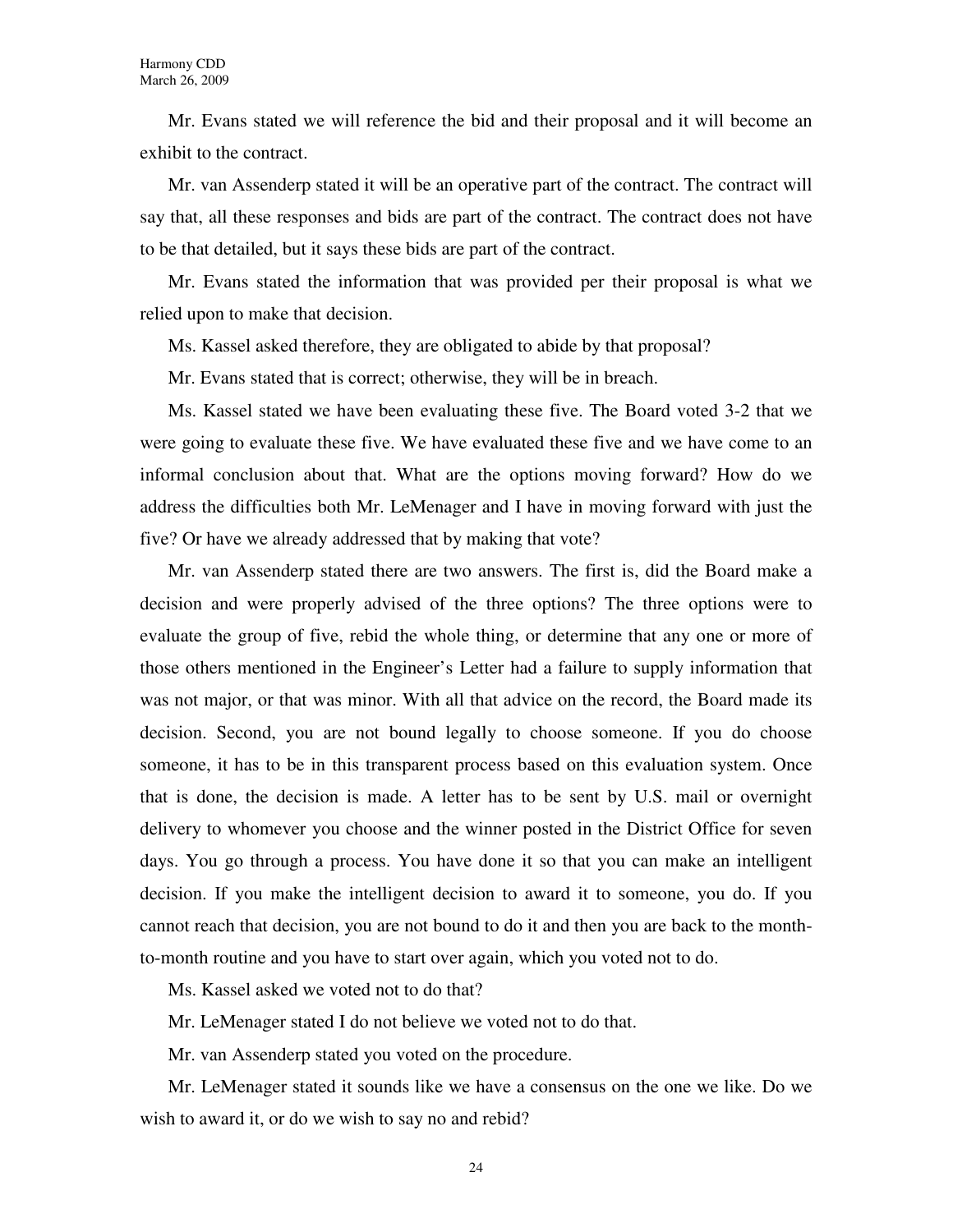Mr. van Assenderp stated you have to have a good reason to say no, but you are not required to award it to the one you like the best. You must have really good reasons why you are saying no.

Ms. Kassel asked have we made the decision to go with option 1, 2 or 3 already, and it was option 1 or have we not made that decision?

Mr. Evans stated we need to vote on that.

Ms. Kassel asked we have not made the decision on whether or not we are going to award this contract to one of the five, include additional ones to that five, or throw the whole thing out and start over?

Mr. van Assenderp stated you made that decision. You made the decision to go with one of the three options, which was to go with one of the five bidders. Now you have had a good discussion on all the criteria. If you decide that you are still not ready to award, you can say you are not ready to award, but you need to have some good reasons that I can defend. Otherwise, you need to choose the one you want based on the evaluation. Is that correct in Mr. Moyer's prior experience?

Mr. Moyer stated my only exception to what Mr. van Assenderp said is that we reserve the right in these documents to reject all the bids for any reason. Mr. van Assenderp is concerned that we have a good reason, but I think it is pretty clear that we can reject them for any reason.

Mr. van Assenderp stated I would agree with that.

Mr. Evans stated to reiterate, we had a motion and the Board approved to review five. We have subsequently had substantial discussion regarding those five on various elements of their proposal, from staffing, financial capabilities, and pricing and a list of other criteria. Based on that, we determined from our non-monetary evaluations, Luke Brothers was first and Davey was second. Based on the economic criteria, Luke Brothers was first as low bidder followed by Davey.

Ms. Kassel asked based on those two only?

Mr. LeMenager stated out of the five companies.

Mr. Evans stated based on this group of five.

Ms. Kassel stated but OneSource is lowest bidder.

Mr. Evans stated we ranked them as far as all the criteria.

Ms. Kassel stated that is correct, but you are saying economically.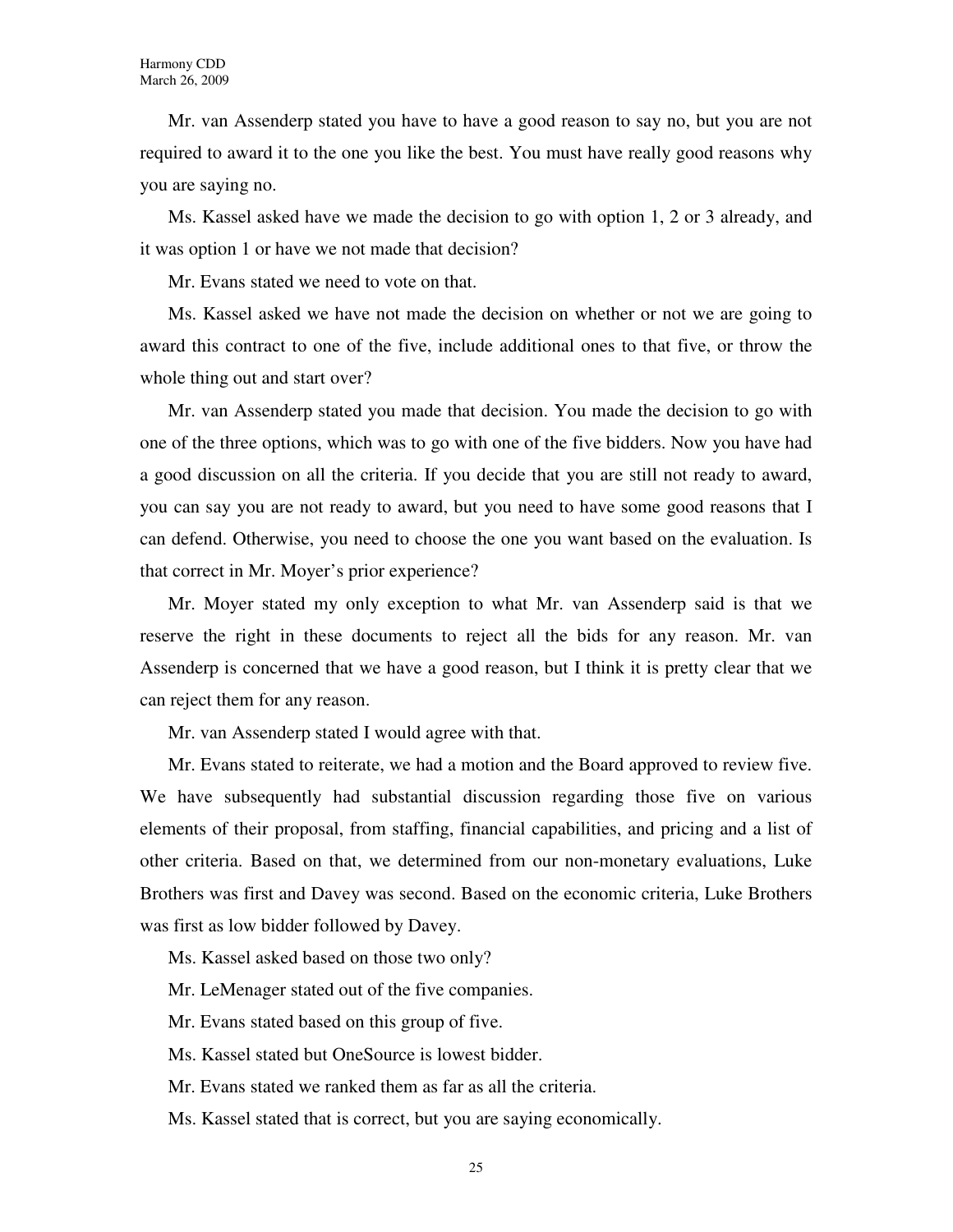Mr. LeMenager stated that is true. The numbers are the numbers. The lowest combined number is from OneSource. I agree completely with Mr. Evans. The price is the price for the first partial year and the next full year. I agree they low balled the number but the criterion is the combined number. They do have the lowest combined number.

Ms. Kassel stated I thought you were talking about them economically between the top two.

Mr. Evans stated those are the only two I am talking about, between the top 2, the choice between Luke Brothers and Davey. Luke Brothers economically is the low bidder.

Ms. Kassel stated if we use this point scoring system, just to be correct, the lowest price is a high-point count. That is something we need to be aware of. Under the economic criteria alone, OneSource gets a fair number of points for being the lowest bidder.

Mr. Evans stated if you believe that is an accurate bid. That is the question I raised. It comes down to, after all the discussion and after all the evaluation, who do we select. It is not an absolute mathematical formula; otherwise, we would not be having these discussions. We would plug the numbers in and see who the winner is.

### **B. Award of Contract**

Mr. Evans asked do we have a motion to award the contact to Luke Brothers based on the ranking criteria and the bid that is being submitted?

Ms. Kassel asked before we have a motion, I want to know if we choose someone, do we award them for a four-year contract or a two-year contract so we lock in the prices as per the bid rather than just awarding it for the two-year term?

Mr. LeMenager asked was that not included? Did we ask for the first period with an option to renew in the specifications?

Mr. Moyer stated that was in the specifications.

Mr. Evans stated years 3 and 4 are optional. What we are awarding the contract for is for years 1 and 2.

Ms. Kassel stated it is likely they would renew the contract and it is unlikely they would not renew.

Mr. LeMenager stated we would decide that.

Ms. Kassel stated of course, we decide, but they have a decision to make as well. They may make the decision not to renew.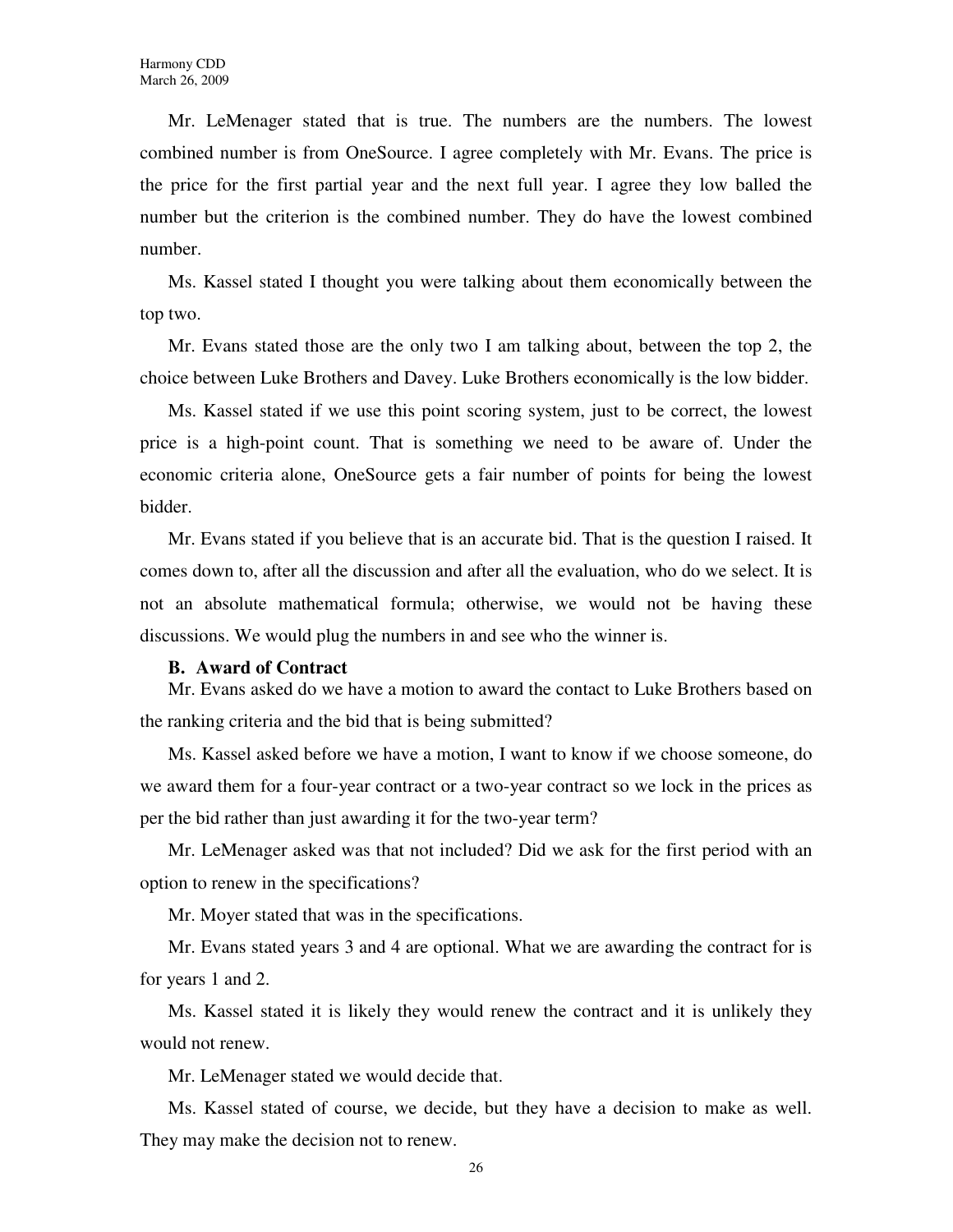Mr. Moyer stated no, it is more unilateral. We will award the option and they are committed to their option price.

Ms. Kassel asked are they committed to those prices?

Mr. Evans stated we would exercise that option.

Ms. Kassel asked they are committed to the renewal prices either way?

Mr. van Assenderp stated yes, they cannot negotiate that.

Mr. Moyer stated the real protection the Board has is if something does not work out and the contractor does not perform to your expectations, there are cancellation provisions within the contract.

Mr. George Schiro asked before you vote, may I bring an inconsistency to your attention?

Mr. Evans stated no, this is an issue for the Board to make this decision.

Mr. LeMenager stated you do not get to speak until the end of the agenda.

Ms. Kassel stated I would like to hear what the inconsistency is.

Mr. LeMenager stated this is not a public forum. The time for audience participation is at the end of the meeting, item 10.

> On MOTION by Mr. O'Keefe, seconded by Ms. Snyder, with all in favor, approval was given to award a landscape maintenance contract to Luke Brothers.

Mr. van Assenderp stated the vote has been made, the decision has been made. Staff and I have been discussing under your rule 1.10 how it will be announced, by U.S. mail and posted at District office for seven days. We want to make sure the record is clear we will have those two announcements of your decision.

Mr. Evans stated thank you.

Ms. Kassel stated the option for the residential easement mowing can be made at a later date. We do not have to decide on that now. Is there a deadline by which we must respond?

Mr. Evans stated no.

Ms. Kassel asked we can make that decision at any time?

Mr. Evans stated yes.

Ms. Burgess stated or not at all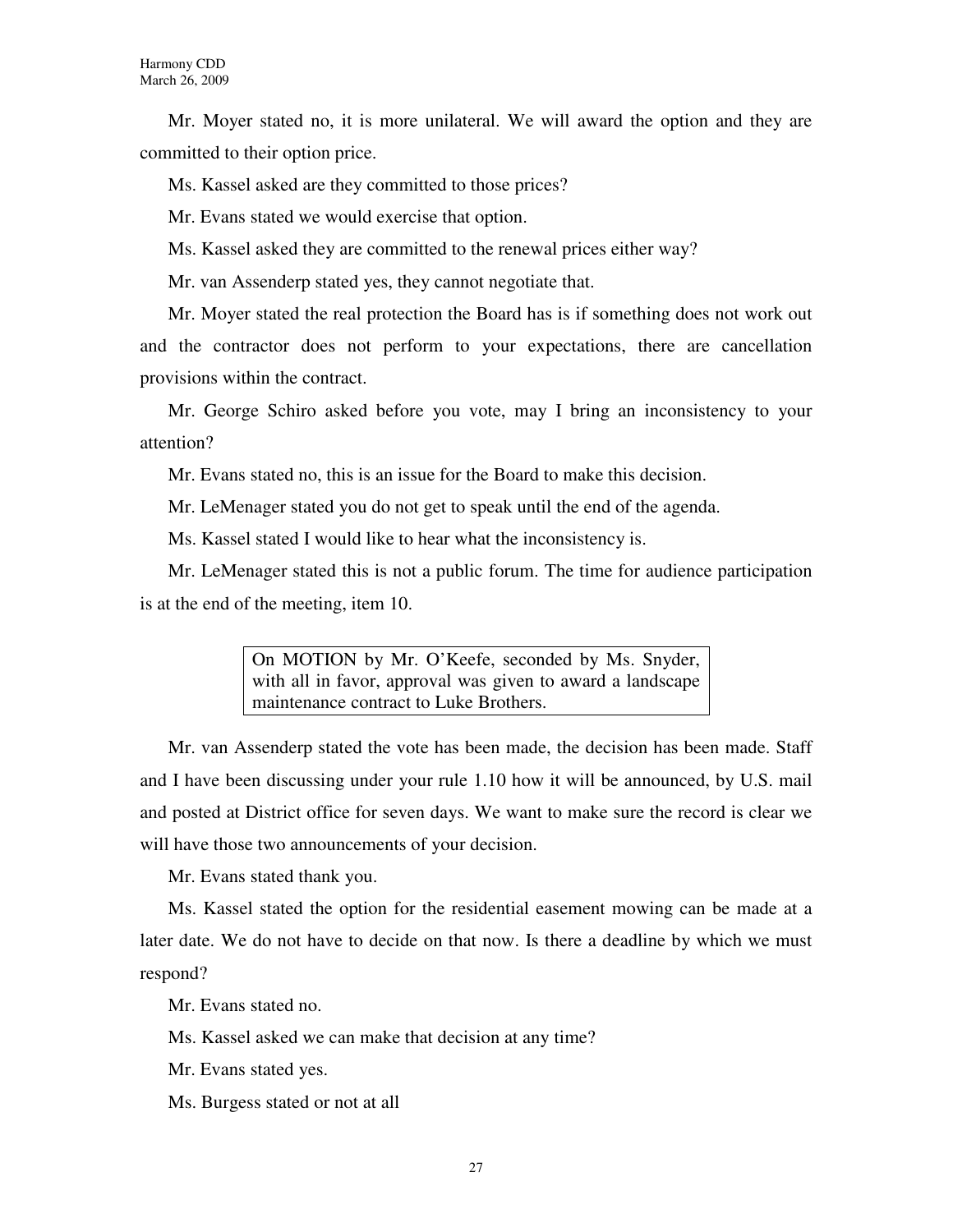# **FOURTH ORDER OF BUSINESS District Manager's Report**

**A. Financial Statements**

Mr. Moyer reviewed the financial statements are included in the agenda packet and available for public review in the District Office during normal business hours.

Mr. LeMenager stated the collection of our special assessments is substantially below budget, particularly the off roll assessments are below budget.

Mr. Moyer stated the reason for the off roll variance is not in the amount we collected. It is in the proration of the amount that is shown under the year-to-date budget. When the accounting staff did the proration, they assumed that all off roll assessments would be collected by the end of March, so they are showing it prorated over six months. The reality is that the off-roll assessment is billed on a monthly basis in 12 equal increments and the developer is current on that off-roll assessment.

Mr. LeMenager asked can we make that adjustment for the next agenda?

Mr. Moyer stated yes. The issue with on roll assessments may be due to a timing issue.

Mr. LeMenager asked has the County issued tax certificates?

Mr. Moyer stated that will not occur until June.

### **B. Invoice Approval #106 and #107 and Check Run Summary**

Mr. Moyer reviewed the invoices and check summary and requested approval.

Mr. Evans stated I notice there are a significant number of invoices from REW that are past due, and some of them are from August or September 2008. Did they forget to submit them or were they lost?

Mr. Moyer stated they should not have been lost. I will have to check with the accounting staff.

Mr. Evans stated I do not know whether they were lost or sent to the wrong address or the wrong recipient.

Ms. Burgess stated the reason some of them may have been received in February is if we have a statement of outstanding invoices and we do not have a copy of that invoice, we will ask them to resubmit it.

Mr. Haskett stated behind one of the last REW invoices, there is an email stream between Wendy Ritter and myself regarding those invoices. I needed to research the invoices for irrigation repairs.

Mr. Evans asked were they sent to the development company instead of the District?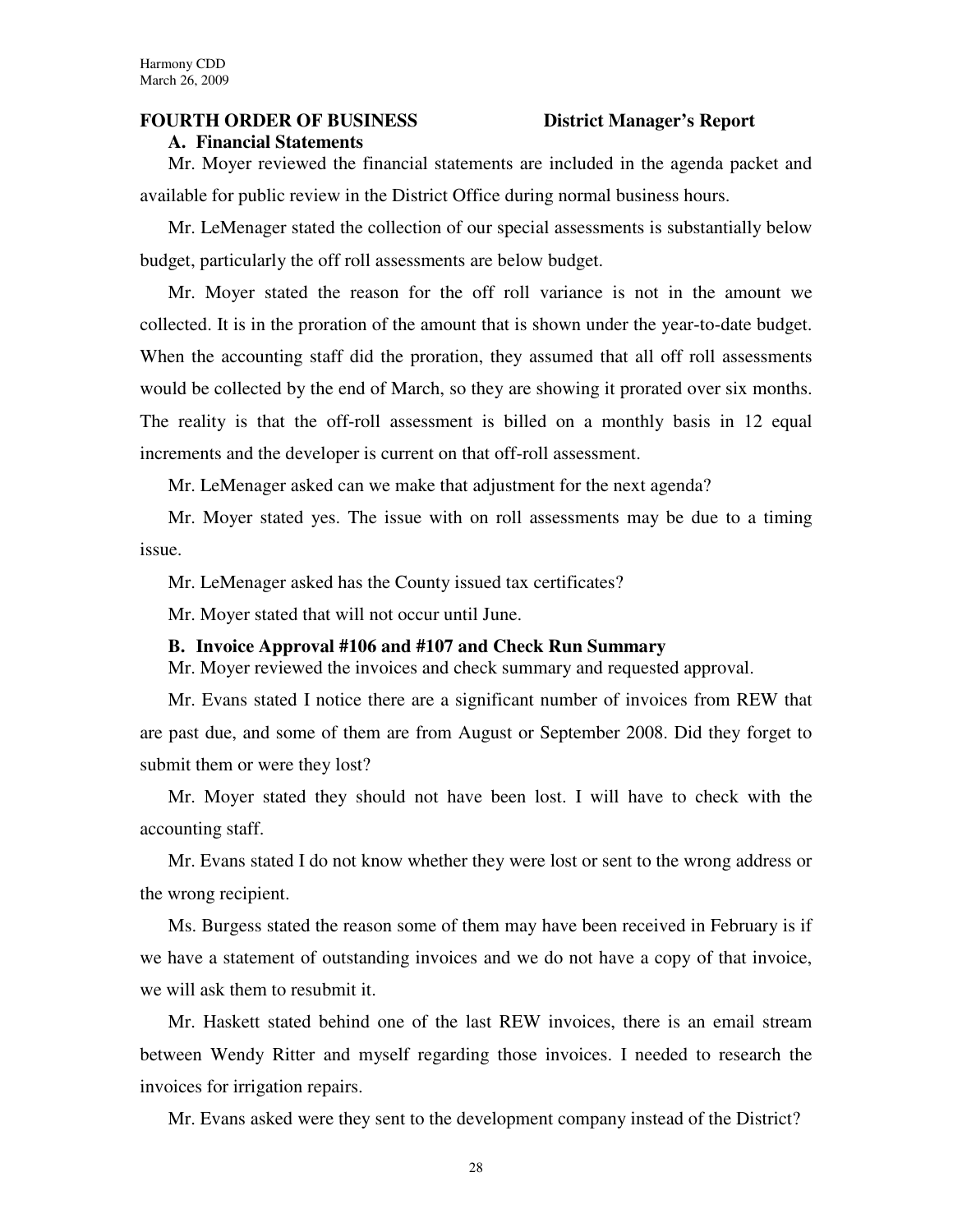Mr. Haskett stated no. We are not sure why they did not come through from REW the first time. We received their late notice. They started submitting their invoices through pdfs and that caused some issues. That problem has since been corrected.

Ms. Kassel stated on the Severn Trent invoice dated January 20, 2009, there is a charge of \$1,006 for copies. That is a huge amount.

Mr. Moyer stated it is a lot of money, but there is a lot of copying with these agenda books. I do not know if that is the reason for that many copies, but controls that are in place for making copies is before you can make copies, you have to enter a code on the copy machine for the appropriate District. I can get a record of the number of copies that were made.

Ms. Kassel stated I just went to Staples and had several hundred copies made for about \$50. I understand you make copies of things for us, but \$1,006 seems very high.

Mr. Moyer stated I will provide the background.

Ms. Kassel stated on the March invoices, we approved \$14,000 for A Cut Above for tree trimming services. Somehow there was an additional \$3,000 paid that we did not previously approve. I wonder how that happened and why did that happen.

Ms. Snyder stated it is for an additional 384 trees.

Mr. Haskett stated that is a proposal and not an invoice. It is for additional trees that were outside their scope of service, 384 trees. It is included as a proposal for the Board's approval and then it will be included in the invoices to be approved.

Mr. LeMenager stated we have not written the check for it yet.

Mr. Moyer stated the financial statements show that only \$14,000 has been paid.

Ms. Kassel asked why were these trees not included in the original scope?

Mr. Haskett stated we were going off the plans instead of counting each tree in the field. The tree count was off from what I provided to them.

Mr. LeMenager asked where are these trees?

Mr. Haskett stated it indicates 384 trees in Birchwood and Cypress. That is not where the mistake was made but that is where he ended up with his tree counts.

Mr. LeMenager stated I have driven all over and I am trying to think where there are 384 trees that they have not done.

Mr. Haskett stated they did them all. They did not want to split up their services.

Ms. Snyder stated so we owe them \$3,000.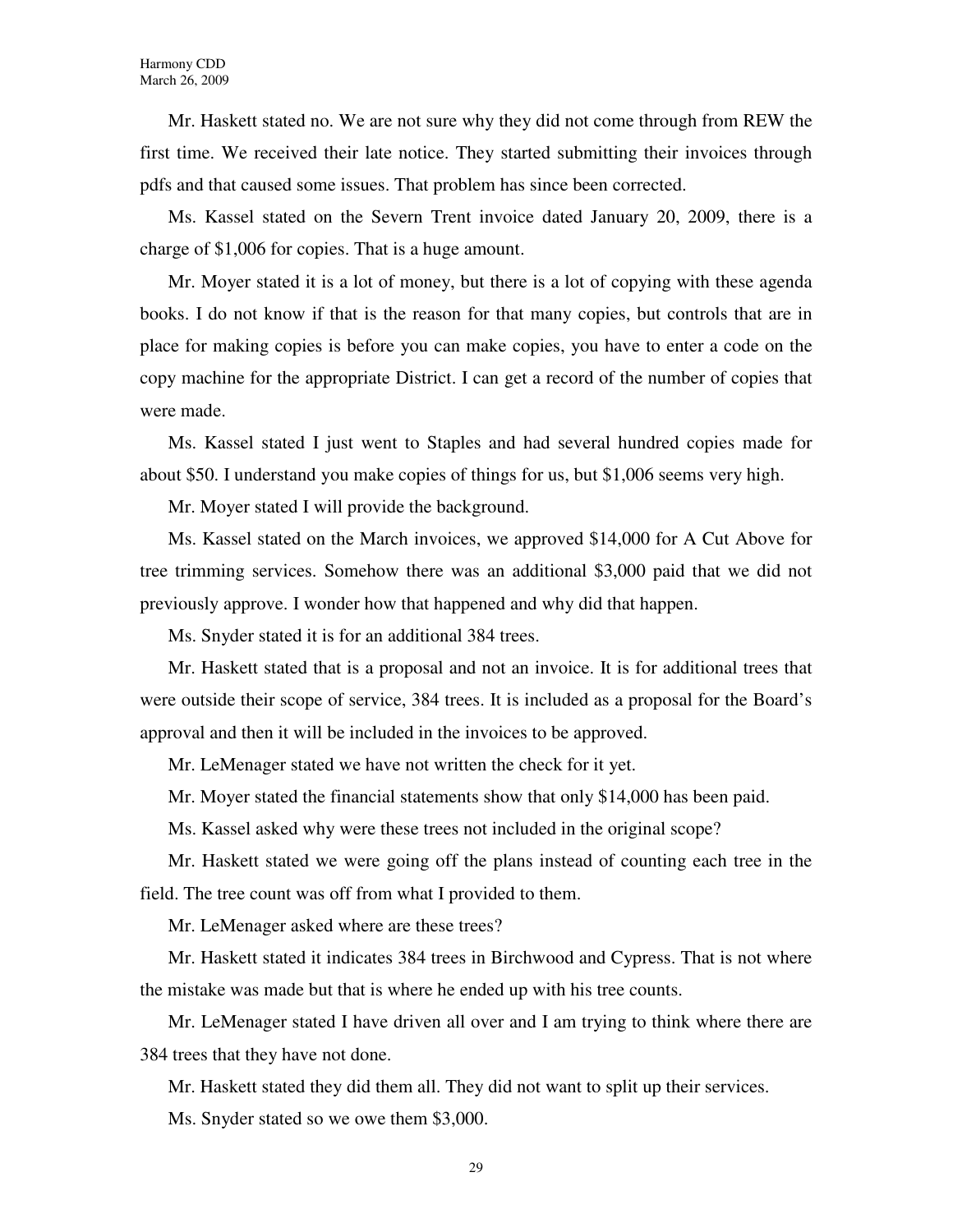Ms. Kassel asked do we owe them \$3,000?

Mr. Haskett stated that is for the Board to decide.

Mr. LeMenager stated I think we have to be fair and pay them.

Ms. Snyder stated I agree.

Mr. LeMenager stated I would pay it.

Ms. Snyder stated the cleanup was phenomenal.

Ms. Kassel stated all they did was to trim up from the bottom of the trees and their scope of services included thinning the balance of the tree. I did not see it.

Mr. LeMenager stated I saw a lot of that.

Ms. Snyder stated I saw it, too.

Ms. Kassel stated I looked at a number of trees and I did not see it.

Mr. Evans stated they cannot do it on trees that are on individual lots.

Mr. Haskett stated they did more work than what he originally charged for. He ended up with 1,400 trees and he did well above and beyond his written proposal. The wording that was in the proposal also stated an estimated 1,094 trees of varying age and size. There was a clause that did not give a specific number and it could be above or below a specific number of trees.

Ms. Snyder stated I really think we need to pay them.

Mr. LeMenager stated so it was your honest mistake and not his.

Mr. Haskett stated yes.

Mr. LeMenager stated I thought they did do a nice job.

Ms. Snyder stated they did an excellent job. Do we need to approve paying this proposal?

Mr. Moyer stated if you are agreement with the addition, you need to approve that proposal as part of the invoices.

> On MOTION by Mr. LeMenager, seconded by Ms. Snyder, with all in favor, approval was given to the invoices as presented, inclusive of the change order for A Cut Above in the amount of \$3,000.

# **C. Consideration of Resolution 2009-3 Designating Bob Koncar as Treasurer and Stephen Bloom as Assistant Treasurer**

Mr. Moyer reviewed Resolution 2009-3 designating a Treasurer and Assistant

Treasurer, both of whom are Senior Managers at Severn Trent.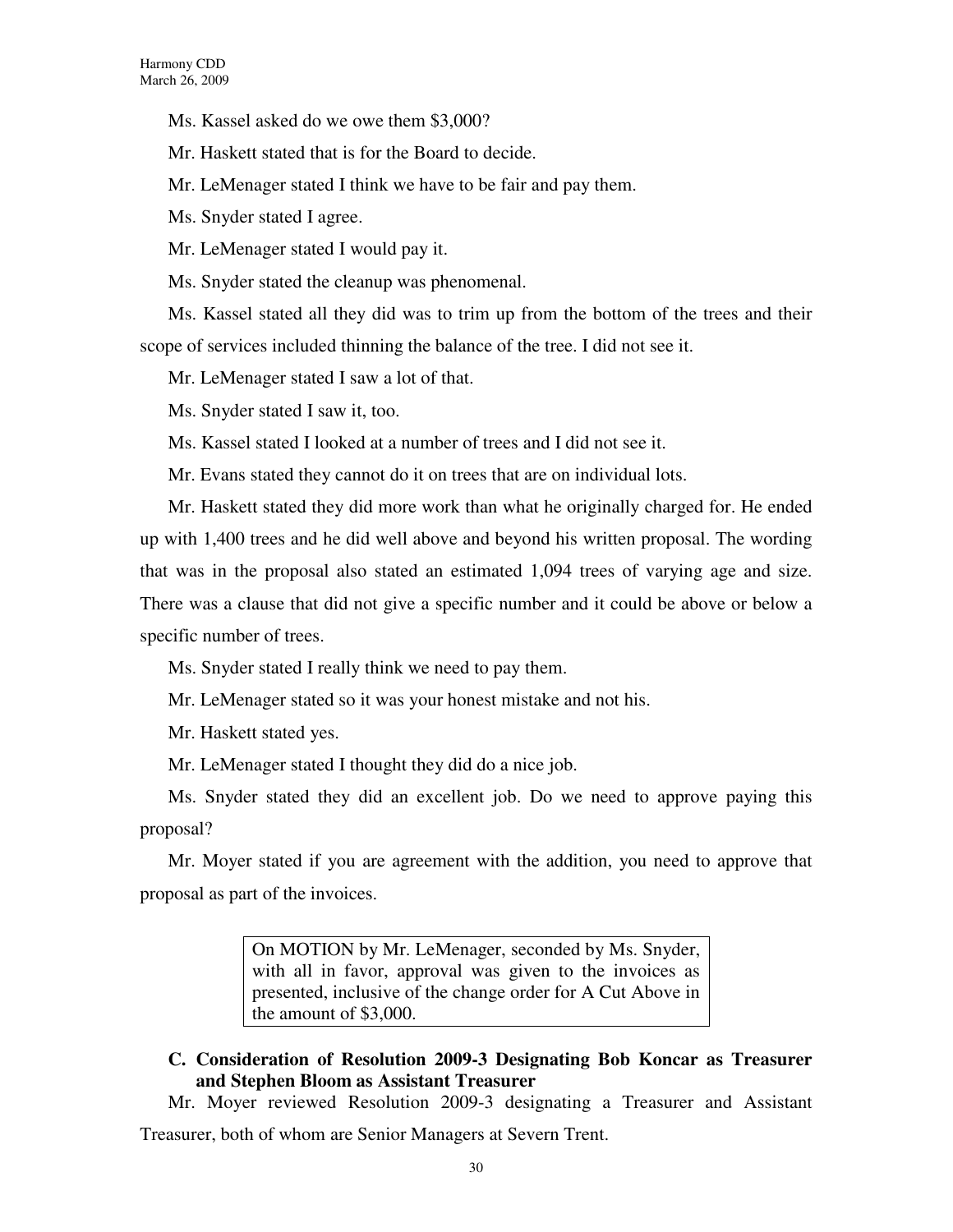On MOTION by Mr. LeMenager, seconded by Mr. O'Keefe, with all in favor, approval was given to Resolution 2009-3 designating Bob Koncar as Treasurer and Stephen Bloom as Assistant Treasurer.

# **D. Consideration of Amendment No. 1 to the Severn Trent Management Services Contract for the Dockmaster Salary**

Mr. Moyer reviewed the proposed amendment to add the dockmaster's salary to the Severn Trent management contract. This has been reviewed by legal counsel. The amount of \$3,568 per month covers his salary and all the related expenses related to employees, including health insurance, FICA, and worker's compensation.

Mr. Evans asked is this consistent with our earlier approval?

Mr. Moyer stated yes, this is to document what the Board already authorized.

On MOTION by Mr. LeMenager, seconded by Ms. Kassel, with all in favor, approval was given to Amendment No. 1 to the Severn Trent contract for the dockmaster salary.

# **E. Authorization to Prepare an RFP Package for Aquatic Plant Maintenance Services**

Mr. Moyer stated I would like the Board to authorize staff to prepare an RFP package for aquatic weed maintenance within the community.

Ms. Kassel stated I would like to have the Florida Friendly guidelines in our landscaping contract and then state *"Unless current facilities or landscaping do not comply with those guidelines."* I would like to move ahead with an RFP for pond maintenance services but that we look to address environmental issues in that RFP so we are not stuck with a contract that does not address those issues and, therefore, we have service that does not comply with what we would like.

Mr. LeMenager stated we have to approve it before it goes out anyway.

Mr. Moyer stated we will look at that. I struggle a little with the applicability of that, given aquatic maintenance, which is usually regulated very heavily by the Department of Environmental Protection (DEP) and the Environmental Protection Agency (EPA) on the types of materials you can use. You select the material based on the plant you are trying to eradicate. We can look at it. If we can do that, we will do it.

Mr. LeMenager asked is this for lakes or ponds?

Mr. Golgowski stated the ponds.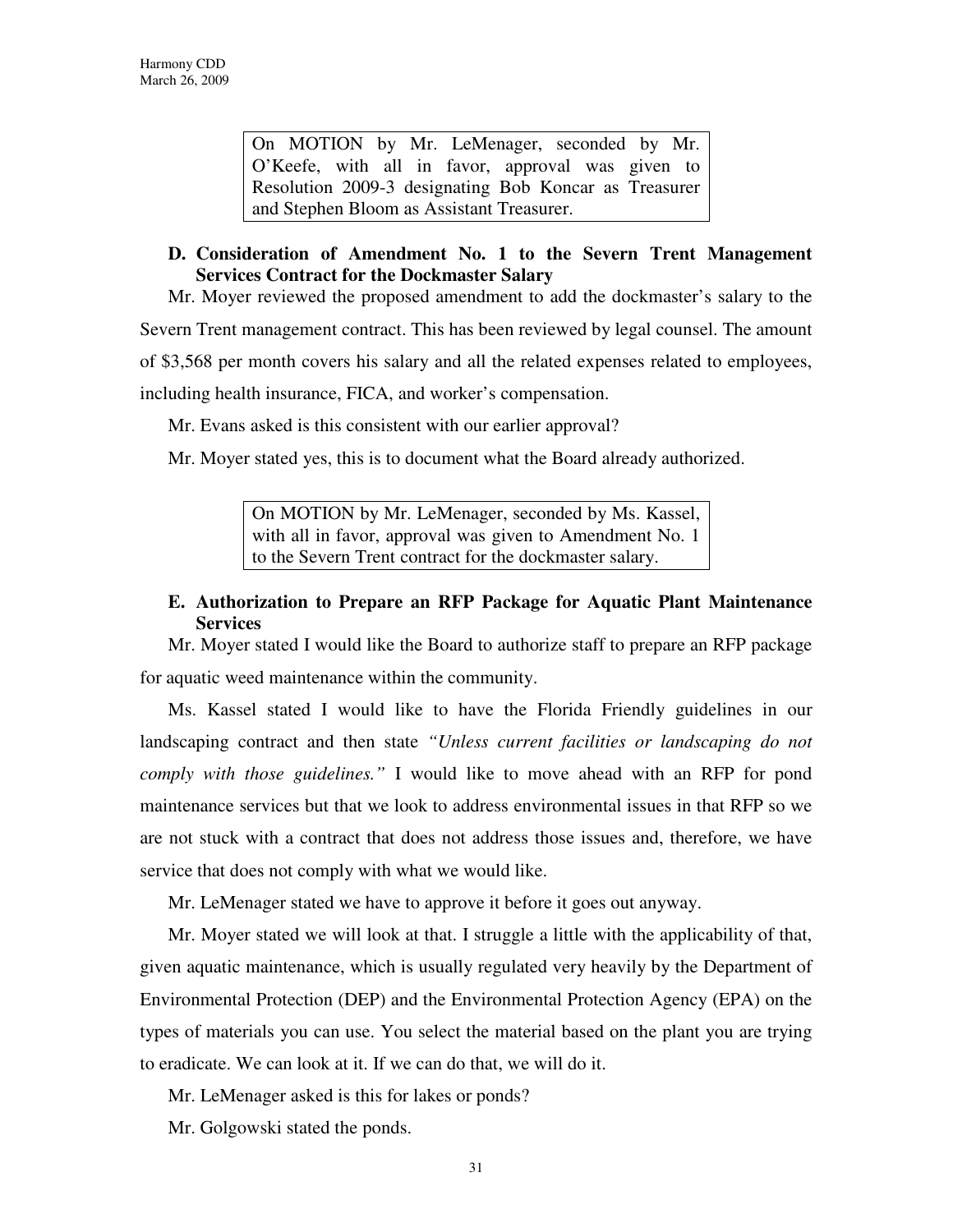Ms. Kassel stated to clarify, our ponds do not include the lakes or the ponds on the golf course.

Mr. Boyd stated the maintenance of the ponds on the golf course is part of the stormwater system. Those ponds on the golf course are not being mowed by the CDD, but the aquatic maintenance needs to be treated as a uniform drainage system.

Mr. Evans stated it is the function of the ponds as a drainage system.

Mr. Moyer stated we can just take your direction to staff to prepare the RFP.

Mr. Evans stated Mr. Boyd will work on language for Florida Friendly with Mr. van Assenderp to see what extent we can take Florida Friendly in this RFP.

### **F. Assessment of Alleys**

Mr. Moyer stated we are starting to get calls on alley repairs, which is not budgeted. We will look at those requests. If they are minor, I have someone I can send to repair potholes. If it is more extensive, it will need to be a budget item for the Board to consider as part of the budget process.

Ms. Kassel stated we have a reserve fund of about \$23,000.

Mr. Moyer stated it is not a lot.

Ms. Snyder stated I think a lot of them are potholes, the ones that I have seen.

Mr. Evans stated perhaps we should look at all the alleys like we did the assessment for the sidewalks. That assessment gave us a better idea of what it would cost to do the repairs. We are getting close to another budget year. We should ask Mr. Boyd to do an assessment of the alleys, as opposed to doing patchwork repairs, and give us his recommendation of the magnitude. We are responding to individual complaints, when the scope may be larger than one or two isolated issues.

Ms. Snyder stated I agree.

Mr. Boyd stated we will provide a similar report to what we did for the sidewalks.

Mr. LeMenager stated I think it is a great idea. It is much better than doing it piecemeal.

Mr. Evans stated then we can determine what we need to do immediately and what needs to be budgeted for next year.

Ms. Snyder stated I think we will need to do some sooner than others. It is dangerous for bicycles.

Mr. Boyd stated similar to what we did for sidewalks, we will create a standard as far as what requires immediate repair and what can be put off until next year.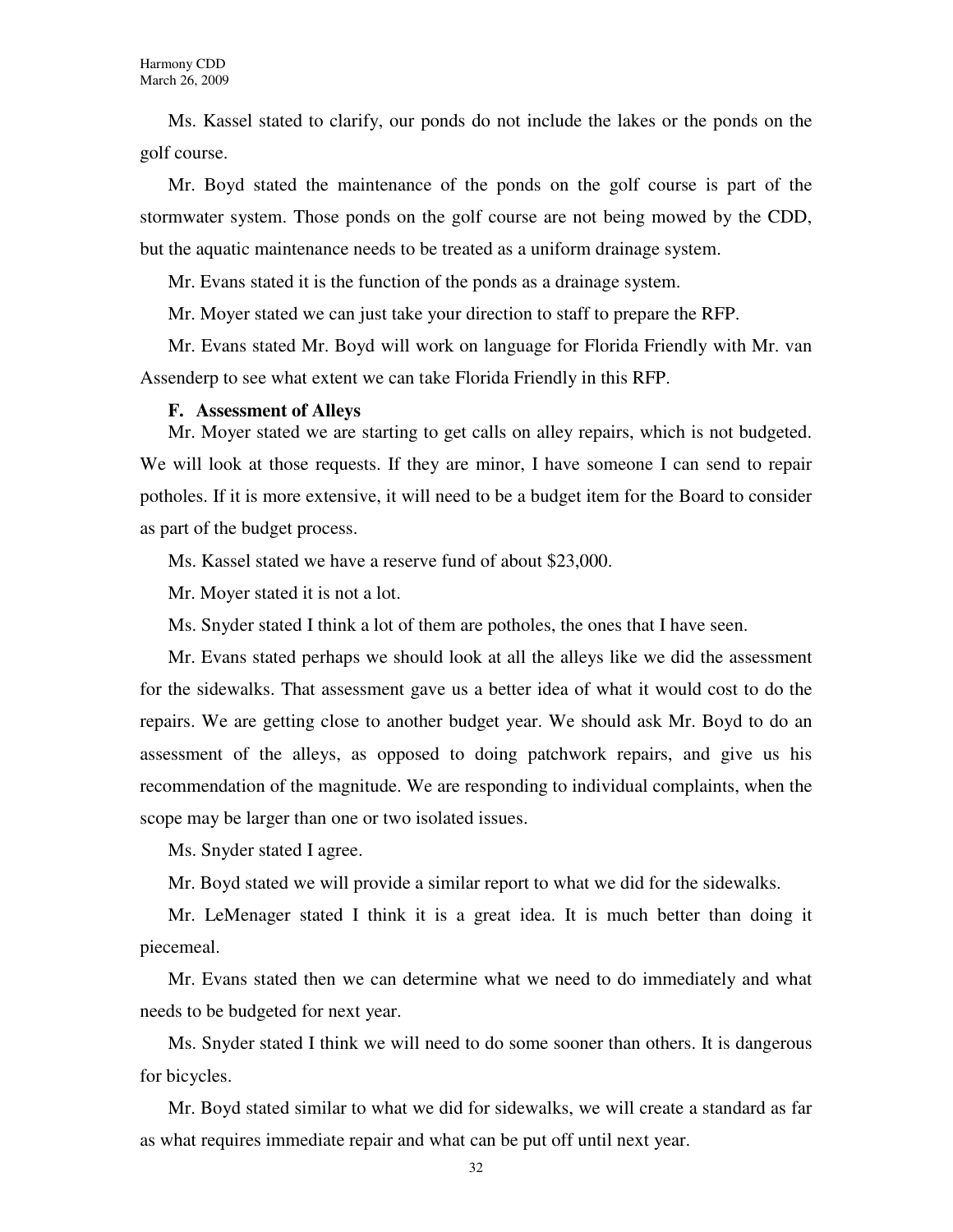### **FIFTH ORDER OF BUSINESS Attorney's Report – Consideration of Agreement for Legal Services**

Mr. van Assenderp stated I would like to expand the assignment to Mr. Boyd and myself, not just for the aquatic plants but in general as to future legal applicability of Florida Friendly and provide report.

Mr. Evans stated yes, that will be helpful.

Mr. van Assenderp stated I was asked to send an updated version of our contract, which I distributed to you. We are eliminating meal expenses for travels and are reducing mileage from the IRS mileage to the State mileage which is \$.445. The hourly fees are the same or have been reduced.

Ms. Kassel asked can we sometimes have you or Mr. Qualls available via conference call rather than travel and save that expense on our part and time on your part?

Mr. van Assenderp yes. The Attorney answers to the Board and should be present at all meetings because you never know when something could have a legal issue or problem raised. To be there or participate does not mean it has to be physically in same room. As long as there is good faith in looking at the agenda and deciding whether to attend or not. You can formalize the procedure and have it approved by the Chairman.

Ms. Kassel asked is there any detriment or downside?

Mr. Moyer stated it is pretty common, especially on routine business meetings.

Ms. Kassel stated we would want you here for issues such as tonight.

Mr. van Assenderp stated certainly we can also let you know if we think it is important for Mr. Qualls or myself to be here. I think our fee is a small amount. I drove to and from this meeting. That is 10 hours of driving and we will not charge you for that but I will charge \$.445 for mileage. I will charge 1.25 hours for travel during the day, but if you want that to discontinue, you can let me know. That is how this contract is setup for now.

Mr. LeMenager asked why are we being asked for this at this time?

Mr. Moyer stated only because it was something Mr. Qualls volunteered at our last meeting.

Mr. LeMenager stated we just spent two hours discussing an RFP and we just authorized another RFP. I note our legal costs are \$6,000 over budget for the year so far. We are spending a fair amount and I think we are getting excellent advice. If we are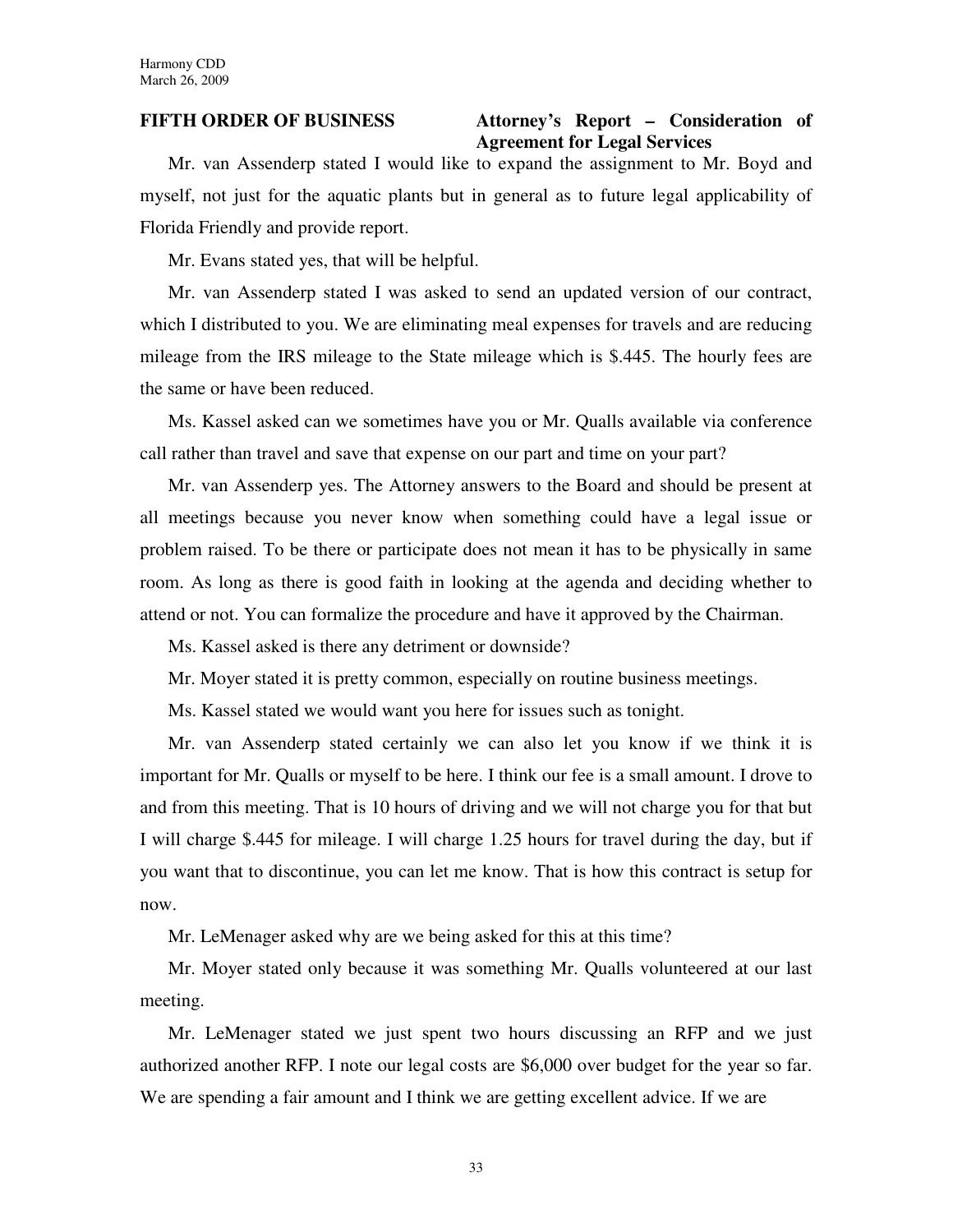going to do this, should we do an RFP and see what other options are available? I am sure we are getting a wonderful deal but I do not know what we are comparing that to. I have no complaints whatsoever with the service. However, if we are spending this much money, we should check with some local companies.

Mr. van Assenderp stated I welcome the opportunity.

Ms. Kassel stated perhaps instead of doing an RFP, we can get some competitive prices from other firms.

Mr. LeMenager stated that is fine, whatever the process is. I think we have set a precedent that for major contracts, we want to get proposals.

Mr. van Assenderp stated I do not have a problem with that. It is a good idea and I am proud to have our fees compared to anyone's. I work for you and if you want me to adjust them, I will.

Mr. Moyer stated I will caution the Board in terms of doing a broad solicitation of Attorneys, this is a specialty area. There are only a small number of firms in Florida who have a clue of what CDDs are. If you want to do that, I will ask that you limit it to the people who could provide the proper service to the Board. There is another firm out of Tallahassee, Hopping Green. Shuffield Lowman is an Orlando firm. Scott Clark is an individual in Orlando with a smaller partnership.

Ms. Kassel asked can you request proposals from them?

Mr. Moyer stated yes, if the Board requests that I do that. I already have that information and I can provide it to you.

Mr. LeMenager stated that might be a better way to do it. My concern is I have no idea what anyone else is charging.

Mr. Moyer stated I will provide a memo on it and if you want to go through the process, that is fine.

Mr. LeMenager stated I would be more comfortable.

Mr. Evans stated I have had the honor of working with a number of law firms for CDDs where I have served as Supervisor or Chairman. In the dealings I have had with Mr. van Assenderp and his firm, he has by far a superior knowledge and capability and history of working with CDDs. Mr. van Assenderp was instrumental in the drafting of much of Chapter 190, Florida Statutes, that governs CDDs and has the longest history of working with CDDs. Personally, I do not think we can find representation that is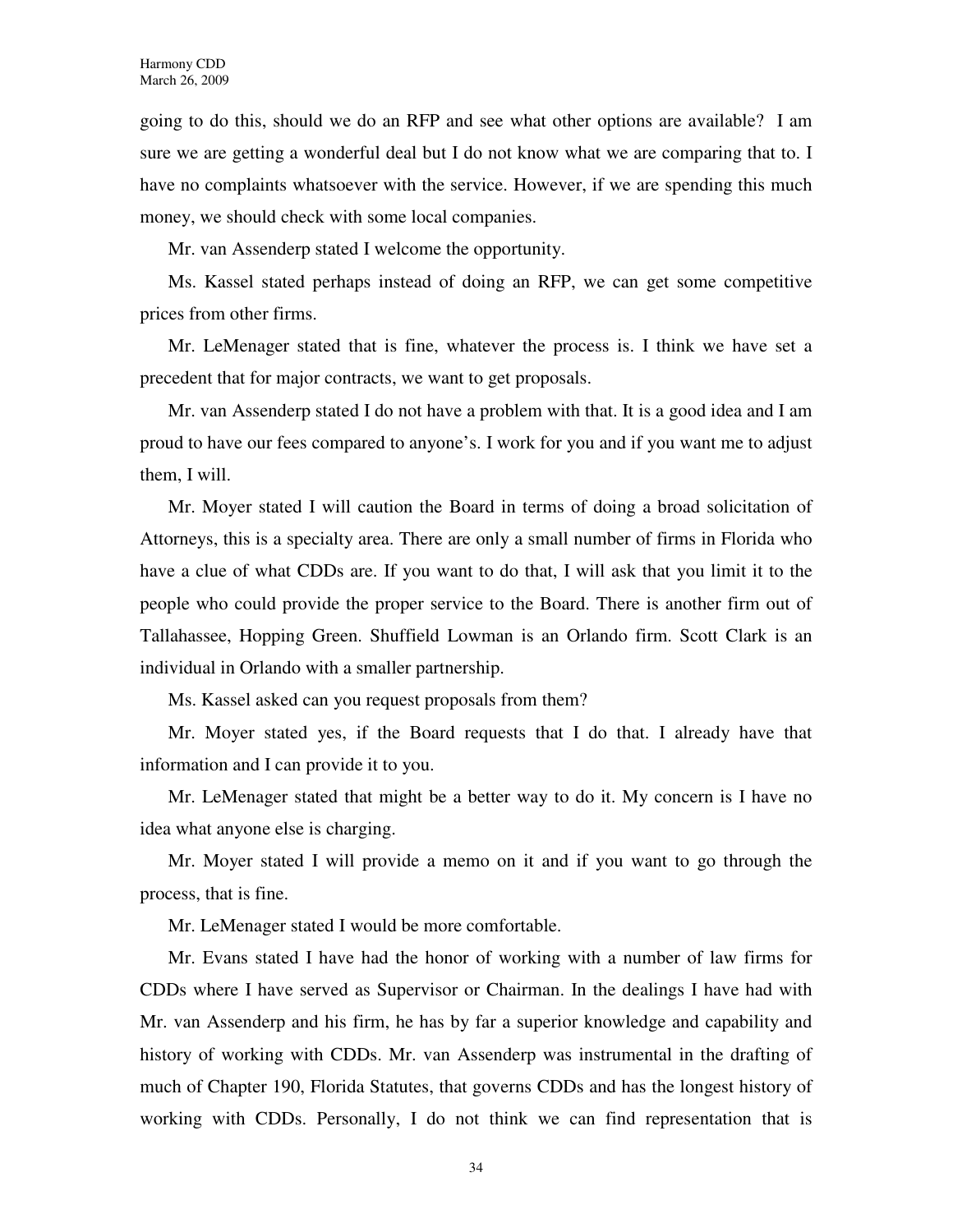comparable to his expertise especially compared with what we are charged for the quality of service that we have received. We cannot expect other firms to give us a grace period for travel and some other things his firm has offered to us. We have a longstanding working relationship, he has an extremely extended knowledge of this District from its inception, and that is extremely hard to put a price on. If we are solely price shopping, I think that is a disservice.

Mr. LeMenager stated that is not my intention.

Mr. Moyer stated I know the results of the memo that I will provide to you.

Mr. LeMenager stated I just think we have established a precedent of doing RFPs for services.

Ms. Kassel stated I think it is being responsible as Supervisors.

Mr. O'Keefe stated as one of the oldest members of this Board, I have been here since the inception of the District since we have had Mr. van Assenderp. We have had excellent service all this time, and I do not think you can match the service and the quality of what we get from him.

Mr. Moyer stated we should have asked for an addendum to address the travel issues Mr. Qualls discussed with the Board. Perhaps we asked for the wrong thing.

Mr. LeMenager stated I would feel more comfortable with that.

Mr. van Assenderp stated I thank all of you for your comments. It is normal when a District makes the transition to a qualified-elector Board from a landowner-elected Board. I do not take anything negative and it is healthy.

Mr. Evans stated we appreciate that. Is there any urgency to address this tonight?

Mr. Moyer stated no, not at all. It is a housekeeping item.

# **SIXTH ORDER OF BUSINESS Engineer's Report**

### **A. Consideration of Proposals for a 10-Inch Watermain Extension**

### **i. Geotechnical Engineering Services**

### **ii. Surveying Services**

Mr. Boyd stated these proposals are follow up from the work the Board approved in January to connect the east side of the property to the west side of the property. The proposal you authorized us to provide is for design services to design and permit that facility. There are two other pieces of work that have to be performed. They can either be performed under our contract, where we will administer those services, or you can contract directly with those consultants, which is more economical to you since they go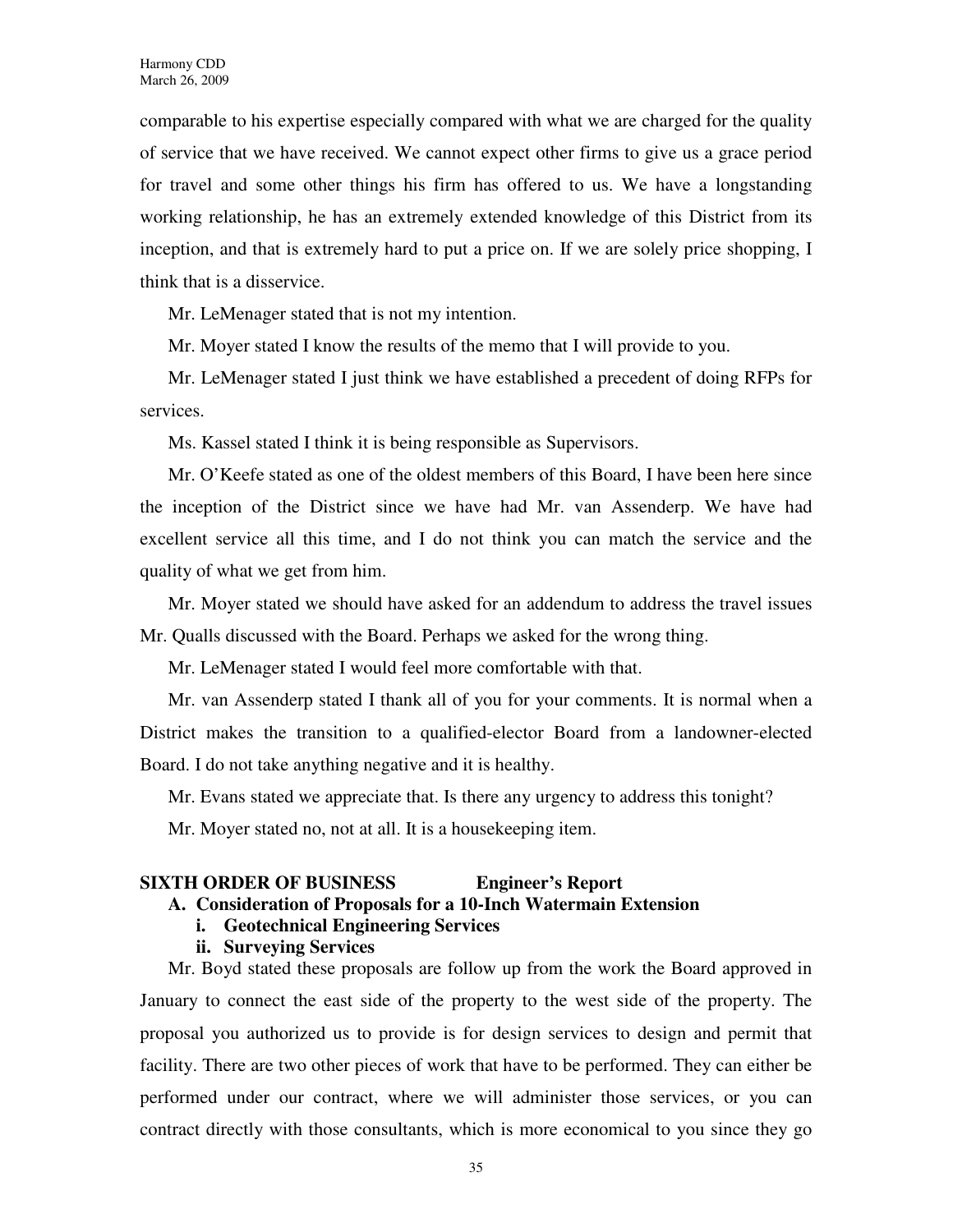through the Board and not through us, which lowers the overhead costs. The first is for geotechnical services, which is soil borings and mucking protocols. We need to evaluate whether we are going to directional bore under the wetlands or whether we are going to permit an open cut. The second is for the associated surveying work. They will also prepare the sketch that will be used once the construction is complete. These will complete the design work.

Mr. LeMenager asked what we approved last month was not for the whole process?

Mr. Boyd stated I would liked to have had all three proposals together for the January meeting. What you approved in January was for our engineering firm to provide civil engineering services for design and permitting. There are two other consultants who have to be employed to complete the project. Geotechnical engineering is a specialty area, and this is to do the field investigation of the soils to be sure there are not any excessive muck pockets or other geotechnical hazards that will be a problem once construction starts.

Mr. LeMenager asked this is out of capital funds and not our operational funds?

Mr. Moyer stated that is correct.

On MOTION by Mr. LeMenager, seconded by Ms. Snyder, with all in favor, approval was given to the proposals from Devo Engineering for geotechnical services and Brown & Johnson for surveying services, as described.

# **B. Approval of Invoices for Series 2004 Project**

Mr. Boyd reviewed the engineering invoices for December and November.

Mr. LeMenager asked why are these not part of the normal check run?

Mr. Moyer stated these requisitions are paid from the capital account.

On MOTION by Ms. Kassel, seconded by Mr. LeMenager, with all in favor, approval was given to the invoices for the Series 2004 project, funded from capital funds, as described.

# **SEVENTH ORDER OF BUSINESS Developer's Report**

Mr. Haskett stated Ms. Kassel had spoken with Mr. Belieff about the pavilion at the small dog park. There was a wash out area where there is no turf growing. The development company had some excess pavers from another jobsite that they donated to the CDD. Mr. Belieff is in the process of installing them around the brick line and other areas where there are dirt issues.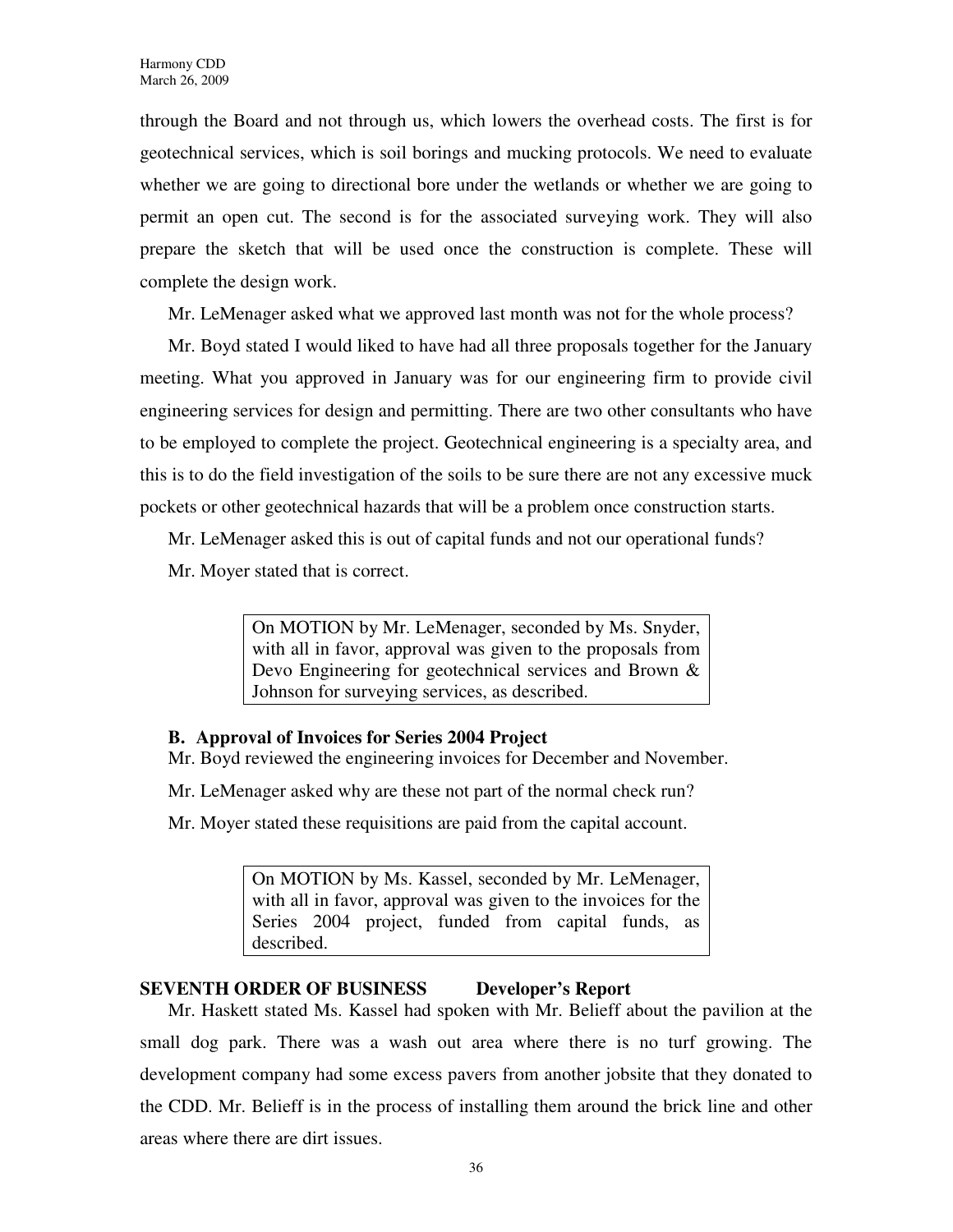### **EIGHTH ORDER OF BUSINESS Monthly Boat Report**

Mr. Belieff reviewed the monthly boat report as contained in the agenda package and is available for public review in the District Office during normal business hours.

Mr. Belieff stated things have slowed down a little but are going well. There was a good fishing event last week, and a resident caught a record 9–pound bass. This has given me time to concentrate on other areas of the property that need to be done.

Ms. Kassel stated I want to commend Mr. Haskett and Mr. Belieff on the paving stones.

Mr. Belieff stated we are going to add more around the corners to come out farther.

Mr. Moyer stated I distributed correspondence that I received from a resident that identifies some concerns he has, nothing against our dockmaster. It describes some issues in the way we have structured the system. We can discuss them now or we can put it on the next agenda. In some respects, we have discussed some of these already.

Ms. Snyder stated I think we should discuss it now.

Ms. Kassel stated I agree that I have heard rumblings that the reservation system is rather unwieldy and difficult. There seems to be something wrong with hiring someone and the CDD paying a full-time salary and having one less day. We were thinking of hiring a part-time person for times when Mr. Belieff was not going to be there, but that has not happened yet. I think the reservation system was not up and running and has not been up and running, and I would like to know what the status is. Can people go to a website and make their reservation and have a pre-authorization for the deposit?

Ms. Burgess stated no, that is not available on the website. They need to stop by the office, send an email or call the District Office. They cannot reserve the boat on the website because we need a copy of their photo identification and a copy of the front and back of their credit card. We cannot do that through the website. We can also handle everything by mail. We will try to make it as easy for people as possible, but they need to either email us or call us. We have had people doing that.

Ms. Snyder asked is that made known?

Ms. Burgess stated that information is on the website.

Ms. Snyder asked are they reading that on the website and following it?

Ms. Burgess stated I spoke with Mr. Belieff before the meeting and he said people are following the procedures.

37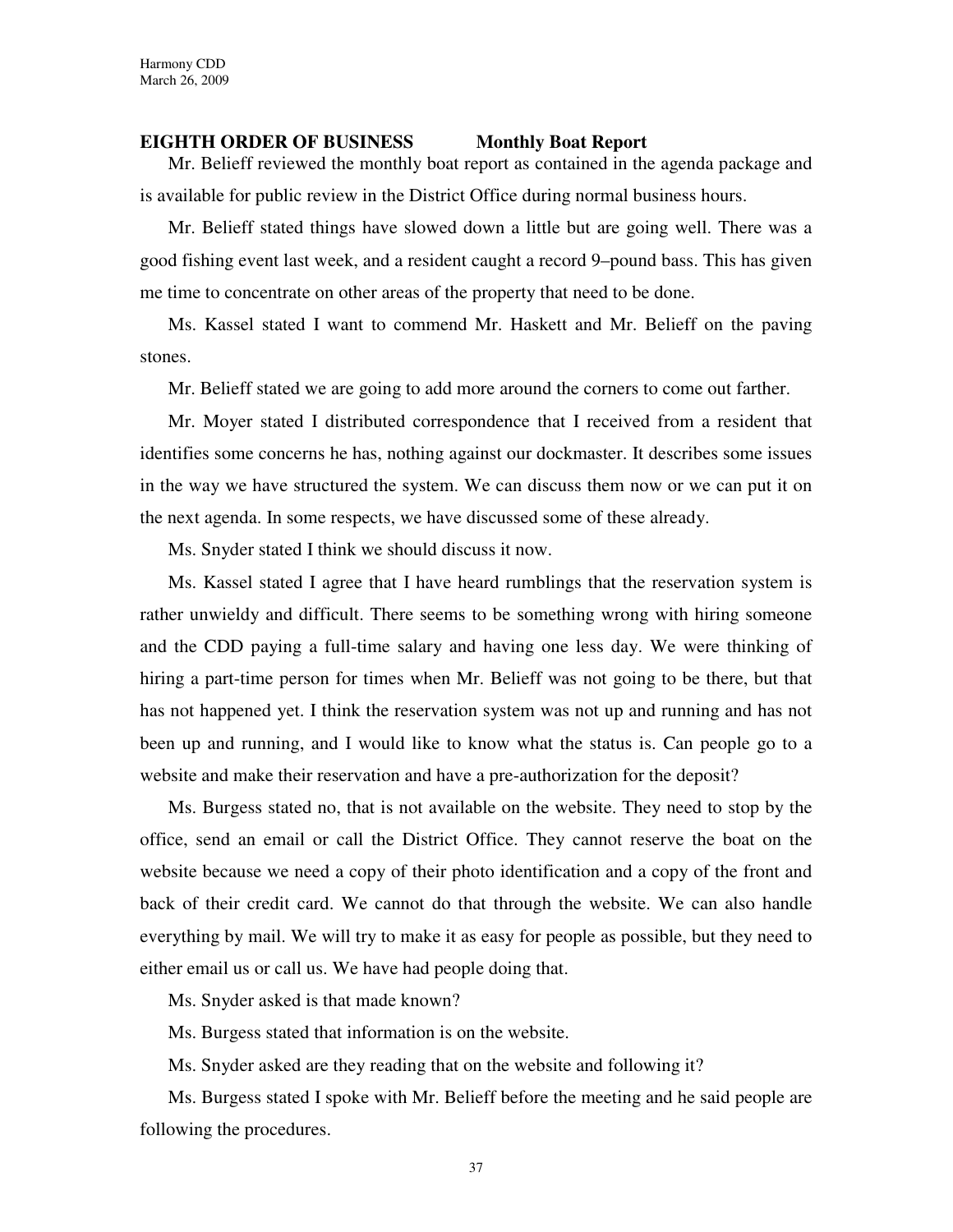Mr. Belieff stated for most people, it just takes five minutes.

Ms. Snyder stated maybe the process just needs a little time for everyone to get used to.

Mr. Believe stated it is going along a lot better now.

Ms. Snyder asked are you getting as many negative remarks?

Mr. Belieff stated it is about equal. Some people just do not have the money to put down for the \$250 deposit.

Ms. Snyder asked do they know it will not be charged if the boat comes back with no damages?

Mr. Belieff stated they understand that. For some people, it is taking a little time to get that point across.

Ms. Kassel asked is there a pre-authorization charged on their credit card?

Ms. Burgess stated no, we need a valid credit card number in the event that something happens. I told Mr. Belieff before the meeting that it reassures the residents that we will not cash their check and we will not run any credit card numbers without contacting them. For example, we charge a deposit of \$250. If they have \$15 worth of damage, I am not going to cash the \$250 check. I will give them their check back and exchange it for a \$15 check. In no way will I run authorization for a credit card number or cash a check without contacting them first.

Ms. Kassel asked so there is no pre-authorization system? Someone could potentially give you a credit card number that is not valid. So we are not actually taking a \$250 deposit; all we are taking is a credit card number. That is a big difference. If we are not actually taking a deposit, then we should not say we are taking a deposit.

Ms. Burgess stated the Board can direct a different procedure for taking credit card numbers. The Board previously discussed having an agreement with Point and Pay or Wells Fargo or other credit card service but they will actually pull that money out of their account and will put a hold on the card. The Board did not approve having that agreement.

Ms. Snyder stated I think you will eliminate some people from using the boats because of the economy. It is pretty tough out there.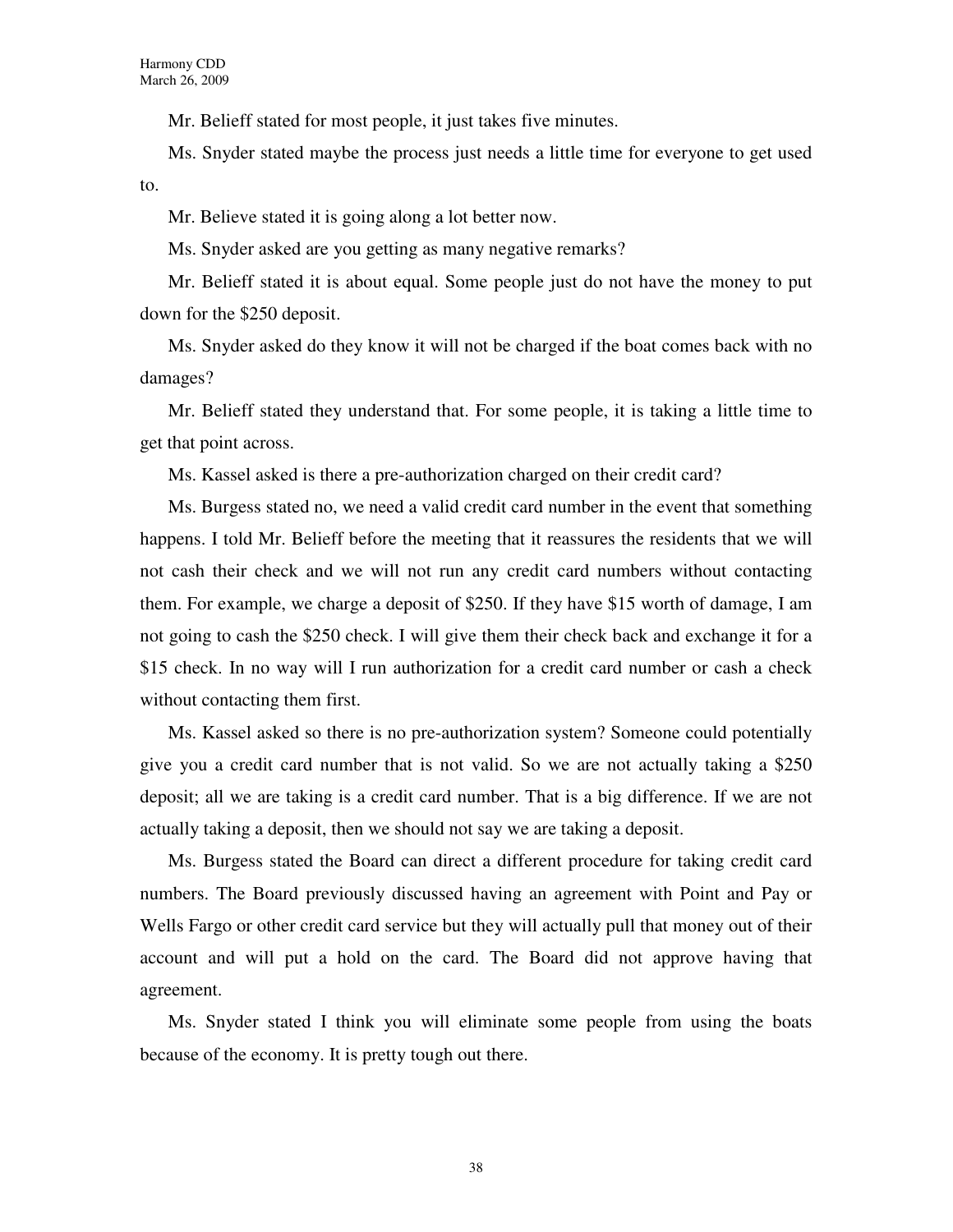Mr. LeMenager asked why did we institute this? Some people abuse the privilege and damage the boats. We could not get them to pay for it. This is economics as to why we ended up instituting the deposit.

Ms. Kassel asked are you saying that we should take a \$250 deposit?

Mr. LeMenager stated no, I am saying what we do now is fine.

Ms. Kassel stated we are not actually taking the deposit in accordance with the rules.

Ms. Snyder stated in the event that it is necessary, we would charge the credit card or cash the check.

Ms. Burgess stated yes, but we will contact them first.

Ms. Kassel stated we are not actually taking a \$250 deposit, yet our rules say we are supposed to be taking a deposit. We are not doing that. By saying we are doing it, we are putting up barriers that are not necessary because we are not actually doing it.

Mr. Evans stated if someone gives her a check, she can cash that check at will. If someone provides a credit card number, she can charge that credit card at will. In essence, she has the power to collect that deposit. That is at her discretion.

Mr. Moyer stated that is correct, and it is based on the damage. One thing I want to caution the Board on, and we had this discussion on using Point and Pay or PayPal, we do not want the system to be more expensive than the damage to the boat. It needs to be reasonable. We are in this process of learning and studying it, but we have not been burned in this process yet where someone gave us a bad check or an invalid credit card number. If that happens, then I think we have to revisit it. As you are aware, it is pretty expensive to do these transactions on such a limited basis.

Mr. Evans stated I think we did it as a deterrent.

Ms. Snyder asked can Mr. Belieff tell the residents that the check will not be cashed or the credit card will not be charged if the boat comes back in the same condition as when it left?

Mr. LeMenager stated I think they actually contact the District Manager's office.

Ms. Snyder stated it sounds like Mr. Belieff is having to explain everything.

Mr. Belieff stated I try to explain that to them. I was telling Mr. Golgowski that a lot of people want to be able to put up their deposit like they do for the pavilions. It seems someone wanted to do that and they had a deposit check on hold for the pavilions and technically it was not for the boats.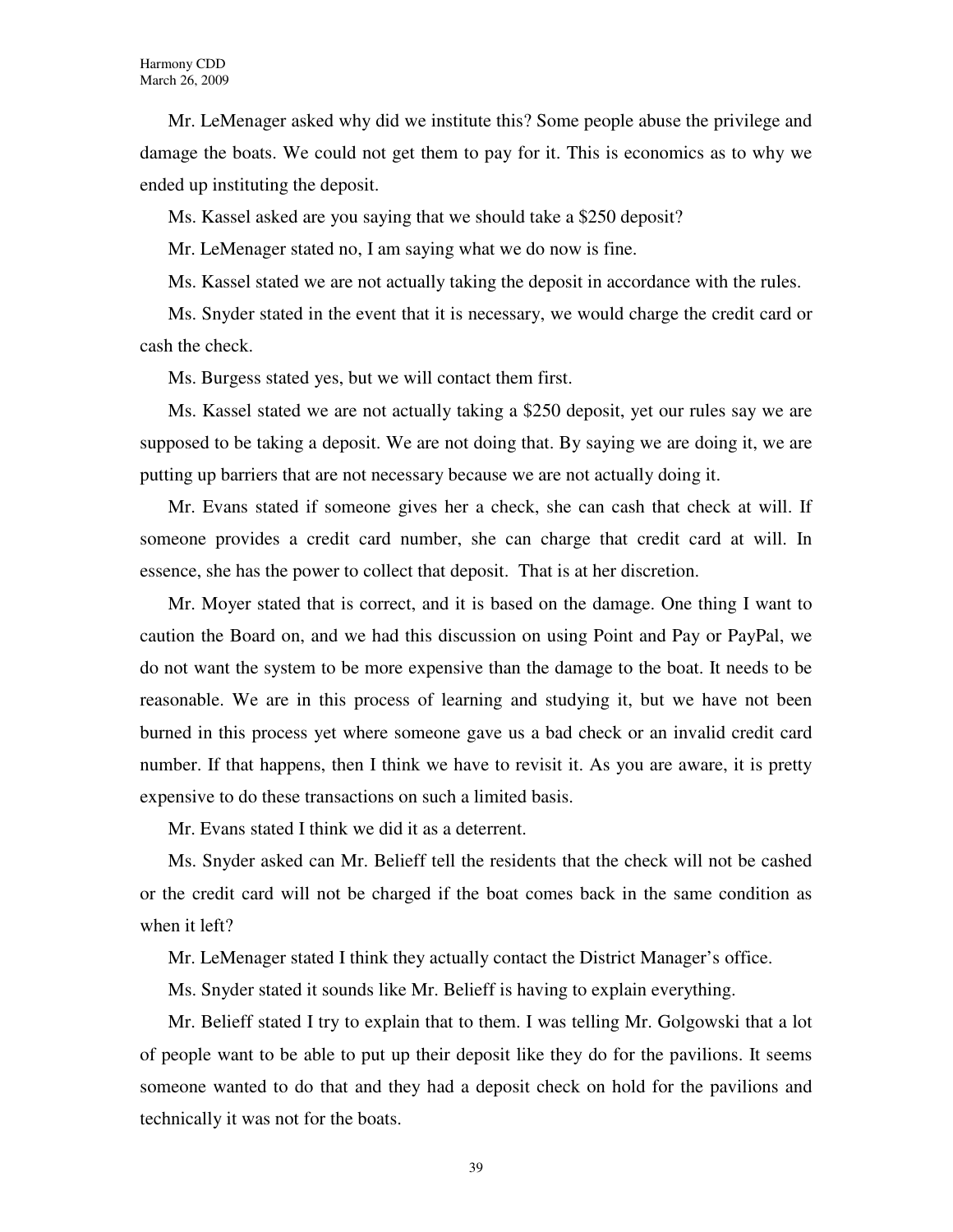Ms. Kassel stated my question still stands as to whether or not we need to be clearer that we are taking information or a check but we are not taking a deposit. We are not removing or charging any funds. We are only reserving this information in case we need to use it.

Mr. Evans stated perhaps this is just a difference in interpretation. If I give someone a check and they have the ability to cash it, that is a deposit. If I give them a credit card number, then I gave them a deposit. They decide in their sole discretion if they are going to redeem that. In my mind, that is a security deposit. I cannot retract it automatically without putting a stop on the check or taking other actions.

Ms. Kassel stated that is not my understanding. Pre-authorization, which we are not even doing, is where you call the credit card company and request a pre-authorization to charge this card if you need to, and they will say yes. You are not actually putting a charge on the card and you are not actually cashing the check so that money is taken from your account and you no longer have access to it.

Mr. Evans asked can you call the credit card company and request putting a dollar amount on that card?

Ms. Kassel stated pre-authorization is something that is done regularly.

Ms. Snyder stated some of them hold the money out until the hold is released.

Mr. Evans stated that is what I am wondering.

Ms. Burgess stated they will put a hold on the card for that dollar amount.

Mr. Evans stated that is the point. In essence to a certain degree, you are redeeming it.

Ms. Kassel stated my understanding is that they remove that amount from your available credit line but you are not actually charged the amount.

Ms. Snyder stated that is a true statement.

Ms. Kassel stated you do not actually have to pay that amount on your credit card bill. If you have a credit line of \$10,000 and someone pre-authorizes \$5,000, now you can only spend \$5,000 until that preauthorized amount is removed. You are not charged that \$5,000 and you do not have to pay that, but you cannot charge that amount toward your credit line.

Mr. Evans asked is there a problem? I understand your point.

Ms. Snyder stated I think we need to look up what is in the rules. But I do not think there is a problem with it.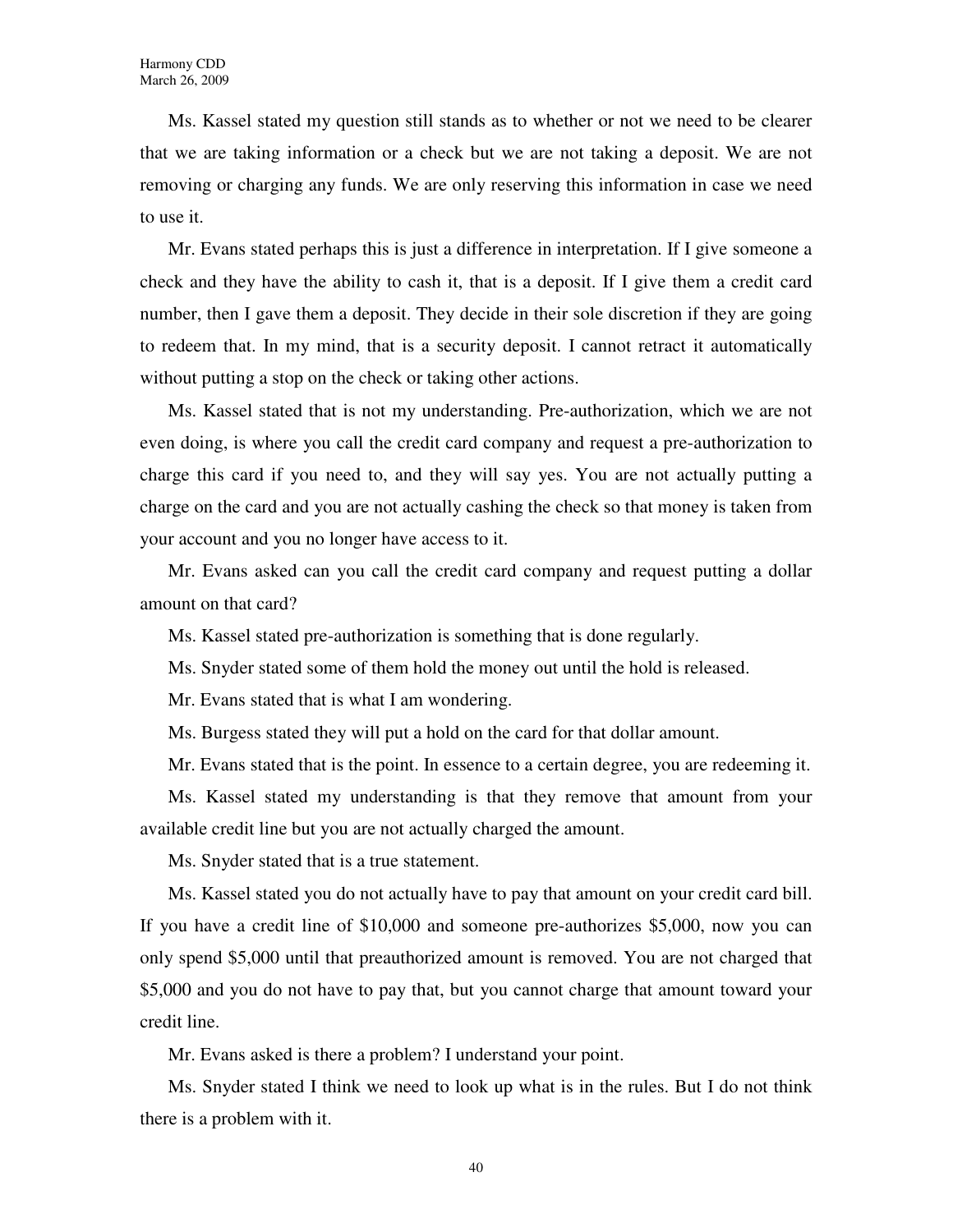Mr. LeMenager stated let us look at the rules.

Mr. Golgowski stated I do not think there is a problem with the deposit. If there is any hesitancy, it is because it is a new program and they are not sure how it is being applied. I would think over time, when we have a good track record of collecting for damages, people will feel more comfortable with it.

Ms. Kassel asked what about paying someone full-time now, which we were not doing before, yet we are getting use of the boat one day less. Are we going to do anything about that?

Mr. LeMenager stated although Mr. Belieff is called the dockmaster, we have greatly expanded the scope of what he is doing. He is not doing just the docks. Our thought to have a CDD employee here for other tasks as well.

Mr. Evans stated I think we are in the process of getting a greater utilization and better response time for the five days it is open, as opposed to trying to be everything to everyone by being open more days. They have three days during the week plus the weekends. At this point, based on the number of residents and the utilization, I do not think we need to go through the expense of having it available one more weekday.

Mr. LeMenager stated there were only eight trips in the last month. The basic question seems to be whether we should be closed Monday and Tuesday instead of being closed Tuesday and Wednesday. There are not many people who come during the week, so ask them if they prefer different days. I do not have a problem with the actual users requesting days they prefer to use the boats.

Mr. Golgowski stated Monday was not selected because weekends are busier and we have a number of holidays on Mondays.

Mr. LeMenager stated if anything happens, it gives you a chance to take care of it.

Ms. Snyder stated it is still available five days. But we are open on weekends when more people are available to use them.

### **NINTH ORDER OF BUSINESS Supervisor Requests**

Mr. LeMenager stated in terms of the landscaping, I noted that REW is doing a lot of sod replacement along the easements on the boulevard and some side streets, but it does not appear they have done much in the small parts, such as parks and alleys. The park behind my house has an area that is at least 15 feet by 15 feet where it is just dirt. As you go to other areas, we have turf areas with problems.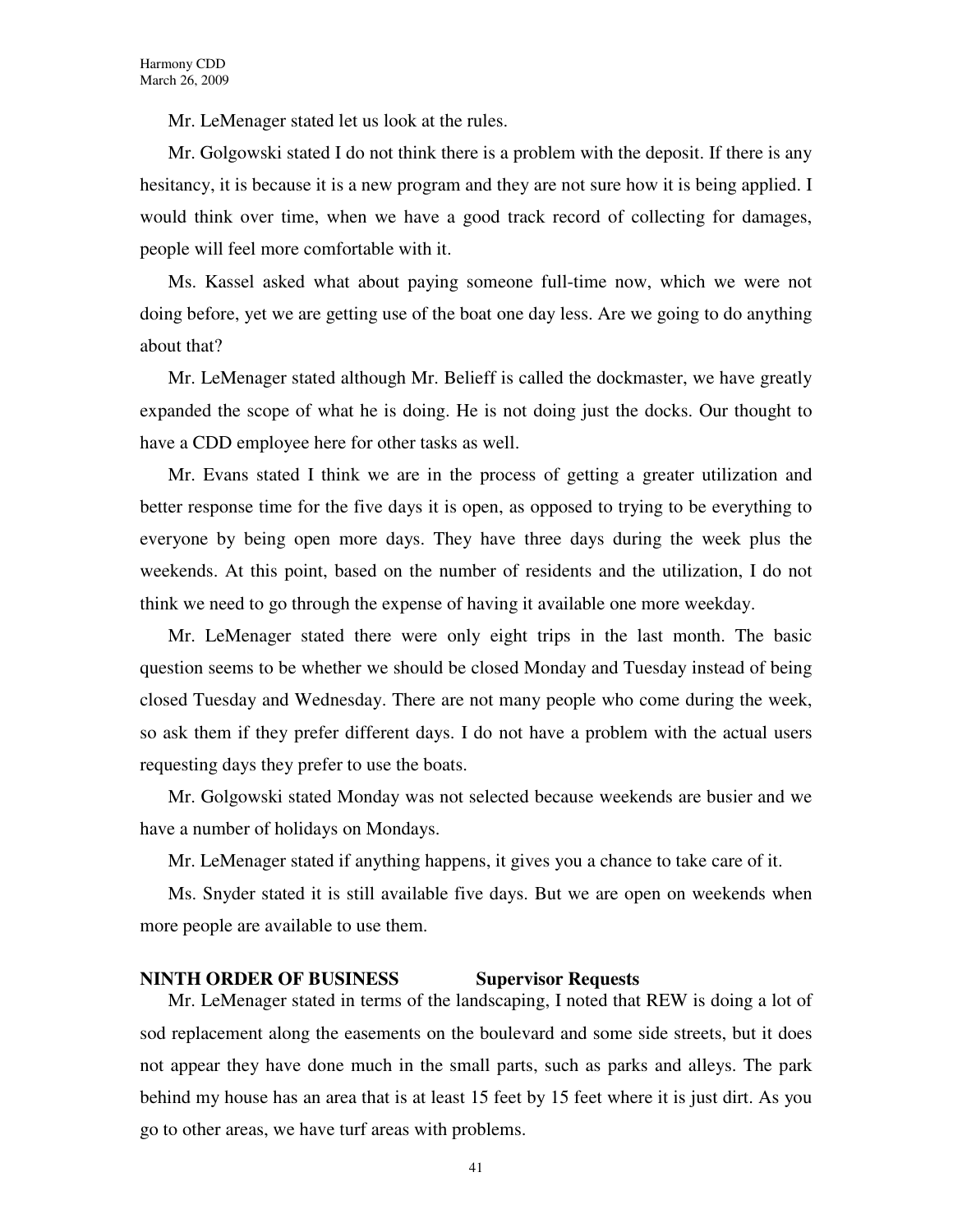Mr. Haskett stated the turf is being replaced at their expense due to pest issues, including cinch bugs.

Mr. LeMenager stated the park behind my house and others is probably due to cinch bugs. Please take a look at that. We discussed the trees being trimmed above and below ten feet. On the main boulevard into the community, it would appear that REW has done the trimming below 10 feet. I am still concerned with the cleanliness of trees. Lichen is covering the trees.

Ms. Kassel asked is that a bad thing, or is it just the natural process? It will not kill them, but it is part of how they grow.

Mr. Haskett stated the Arborist who did the trees did not advise that there were any diseases or additional treatment for those trees.

Ms. Kassel stated it is a natural biosynthetic symbiotic partnership.

Mr. Golgowski stated now that some of those branches are gone, that should dry it out a little.

Mr. LeMenager stated I do not think it looks very good.

Ms. Kassel stated in the minutes from the last meeting, we talked about sleeves on the dog park gates. It appeared that the sleeves were intended to shut the gate so that they would not remain open. I may have misinterpreted the verbiage in the minutes.

Mr. Haskett stated the sleeve is where the hinge connects to gate post. There was not a sleeve in there, so the hinge clamp is spinning on the post instead on the sleeve, which was causing friction and it was not free flowing. Because of the sleeves, they welded a little ring above the bottom hinge so it will not slide down. It was too stiff for people to be able to get open.

Ms. Kassel stated the inside gate at the large dog park is very tight. I was noting the boat report says that we have about 100 people a month using the boats, but 50 to 75 people a day are using the dog parks. There are a number of things that would be helpful to add in addition to the wonderful things you are doing. Because it is Florida and dogs run around, they need a place to cool off. We have been buying small wading pools but over time, because of the dogs' nails and the heat of sun, they break and develop leaks. That water leaks into the soil, then there is a muddy hole and the dogs dig in the muddy hole. I wonder if we can get a pad installed with a drain so we can dump the pool water onto the pad so it drains down. We can hose off the pad, it will drain down, and we can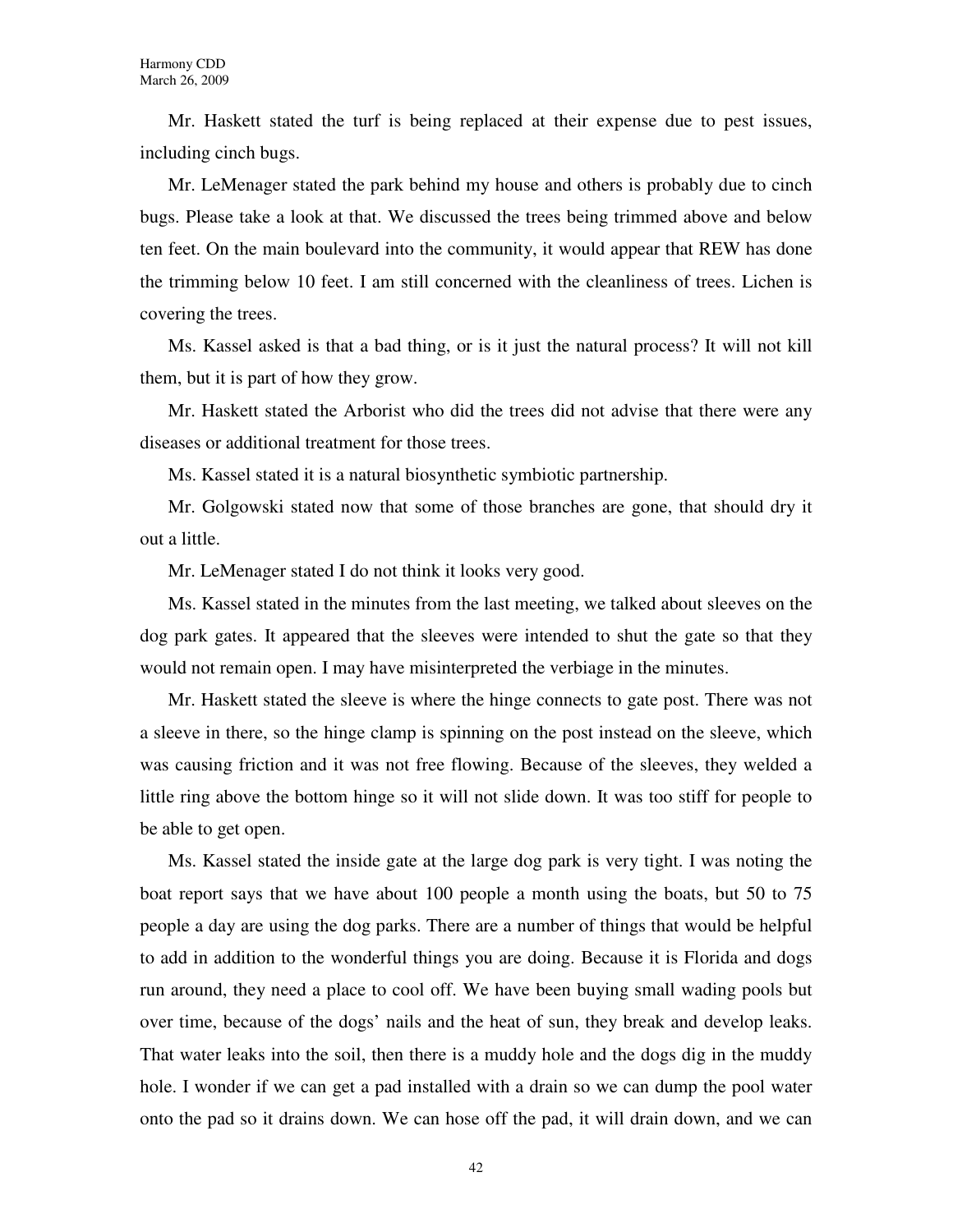refill the pool and we will not have a muddy spot that the dogs dig in that also becomes an unsafe place because of a hole.

Mr. Haskett stated the Board can direct me to get proposals or I can just go out and do it.

Mr. Evans stated this is not a monumental request that requires Board approval. You can call Mr. Moyer and say it is something to address.

Ms. Kassel stated it is the kind of expenditure I do not want to make without discussing with the Board.

Mr. Evans asked how big of an issue is it?

Mr. Boyd stated you can form up something for the pad. The tricky part will be the drain. You do not want to do something expensive that will need to tie into the sanitary system. You can dig a hole and put perforated pipe in the hole that will give water a place to go. We will not know how well that works until you do it. The groundwater table is high.

Mr. Evans stated that means it will not percolate very well.

Ms. Kassel stated it is not a lot of water at any one time.

Mr. Evans stated staff can assess it and make a recommendation to the Board.

Mr. Haskett stated I will meet you at the dog park and we can discuss it further.

Ms. Kassel stated people are not picking up after their dogs in the dog park. Maybe we can have signs at each dog park saying *"You must pick up after your dog."* Maybe we can get cameras that do not necessarily operate. Is that something I can talk with Mr. Haskett about?

Mr. Evans stated I think education is the best start, and we can put up some signs to be a good neighbor and pick up after your dog.

Ms. Kassel asked do we know when the sidewalks will be completed?

Mr. Moyer asked have we received the sidewalk report?

Mr. Boyd stated yes, three places are priority one.

Mr. Moyer stated we will have the same contractor come out to repair those three locations, and that will be complete before the next meeting.

Ms. Kassel stated regarding the community garden, I noted that Mr. LeMenager made the comment about the garden club wanting to bring a proposal to the CDD Board to put in a facility. I agree with him and I went to the Florida Statutes and Section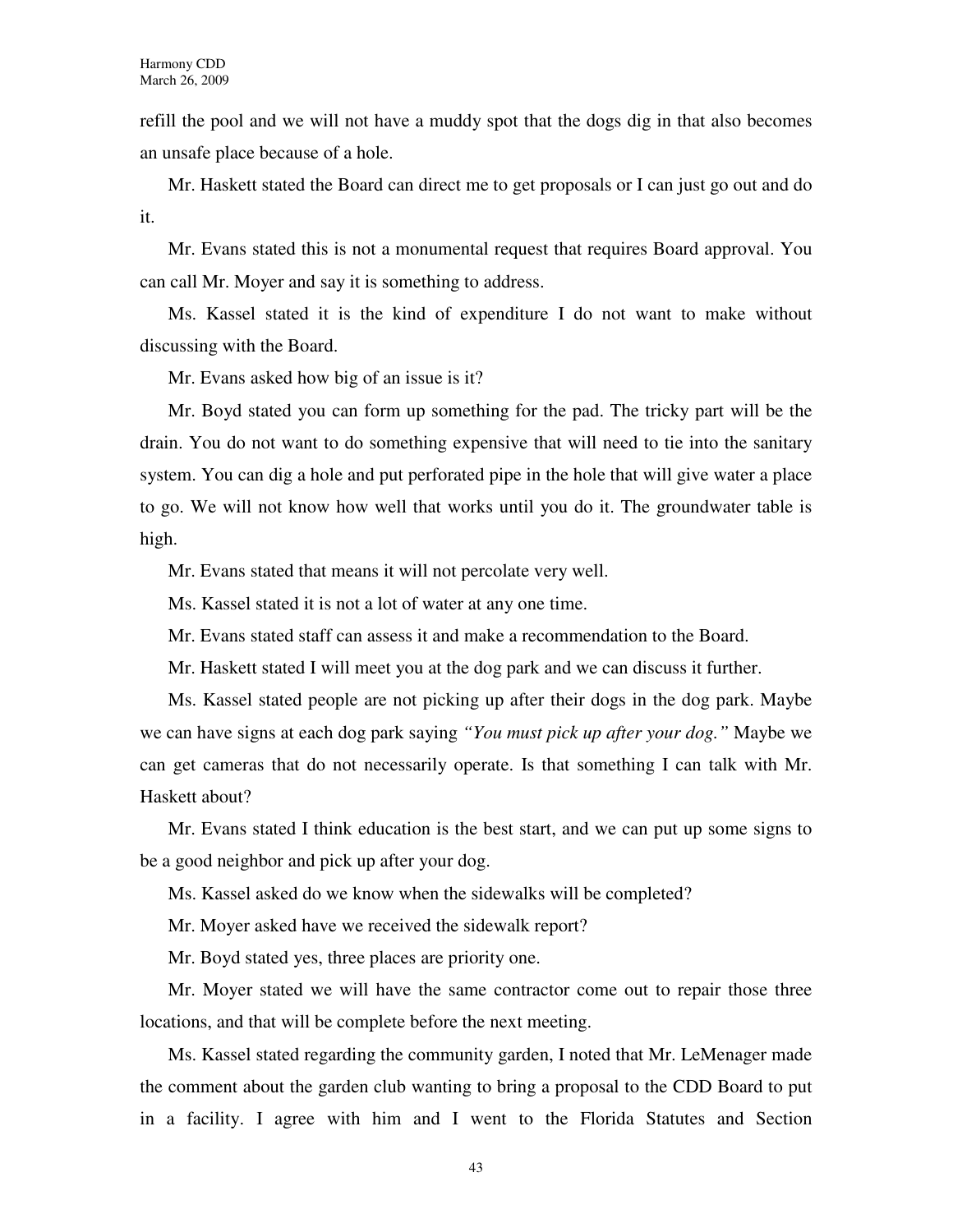190.012(2)(a), Special Powers, refers to parks and facilities for indoor and outdoor recreational, cultural and educational uses. I feel that the community garden definitely falls within that purview and we can make a rule that says if we have more families than plots, then families will have to share plots on a lottery basis so that we are not making it exclusionary in any way. I support that as well.

Mr. van Assenderp stated the section she mentioned is correct and a facility or system is a legal power of this District to do. It also should be implemented by rule because the consent has already been received in the Statutory reference. You have that power and do not need to do anything to get the power. But you misstated Federal law. You have started approaching it by not making it exclusionary. Any community garden or any such public recreational or educational facility that is on District property or that has been built or constructed or acquired using tax-exempt funds is public property. It is open to the public. It is built or owned by a government, under both State and Federal Law. That is where you get the comment that you cannot be exclusionary, and you are correct about that. It is more involved but it is doable. The public cannot be denied, and "public" is anyone in the world at anytime. The limitation is reasonable rules and regulations that may manage or regulate access but not to the degree of denial. Whether it is the swimming pool or a community garden, you will have to figure out a way to manage it and do the logistics of not denying the public. If you want to proceed, I think you should appoint a task force to look into how to deal on a practical basis with that legal requirement.

Ms. Kassel stated right now we restrict the pools to people who are residents.

Mr. van Assenderp stated no, you do not. I made sure that you did not when you adopted the rules. They are open to anyone in the world but you have rules and regulations that you have adopted that regulate access, including charging fees as long as it is fair and reasonable. I can go to a municipal pool in my hometown where I have an identification card. But I can also go to a municipal pool in Kissimmee even though I do not live in Kissimmee. It is still subject to certain rules and regulations and a fee.

Ms. Kassel asked a member of the public can come here and request a key?

Mr. van Assenderp stated yes, I do not know if they will receive a key but they can have access to the pool.

44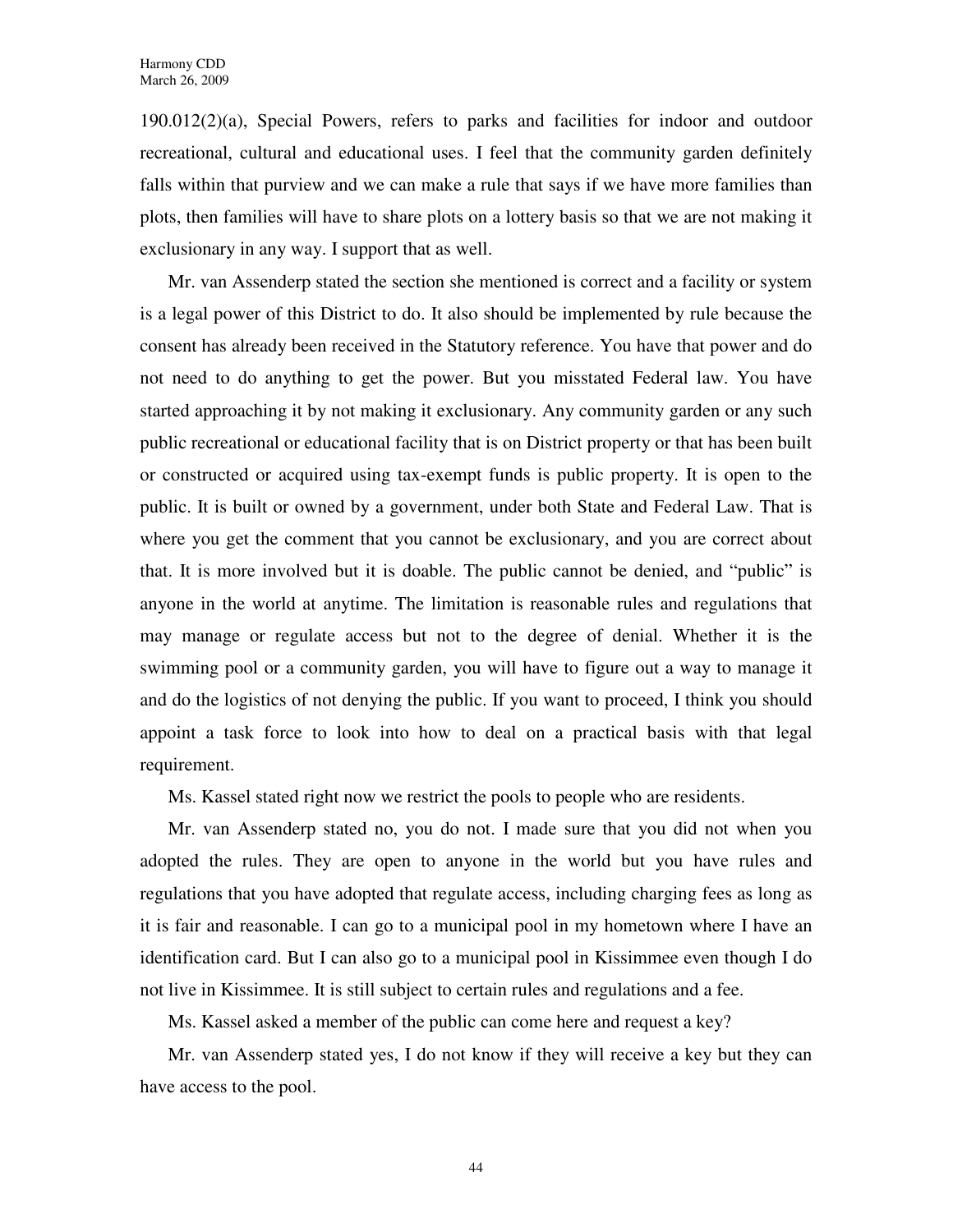Mr. Moyer stated included in our rules is a fee schedule that this Board adopted and if you want to use our facilities, you have to pay as if you were a resident on an annual basis, and the dollar amount is \$1,000.

Ms. Kassel asked can the same thing be applied to the community garden?

Mr. van Assenderp stated if you decide to do this as a project, you want to be sure it meets the legal muster of not denying access to the public, and there is no limit on the public. You then have to write rules and determine the logistics as it relates to all the activities of a community garden and how many people can participate. There are practical things that have to be addressed. Everything you said was legally correct, but I wanted to add that one point, and you need to figure out how to do it.

Ms. Kassel asked we can follow the same criteria as is used for the community pool?

Mr. van Assenderp stated they are substantially the same but not exactly the same because a community garden is different than a pool, but that is something we can look into. You provide a report to the Board on how you would regulate access and use of the garden.

Ms. Kassel stated I would like to talk about it at the next meeting.

Mr. Evans asked if you have 100 plots that are all occupied and five people from Kissimmee come and want to participate, what do you do?

Ms. Kassel stated people agree up front that there is a lottery. If there are more people than there are plots who want plots, then all plots go into a lottery and any plots that are picked have to share their plot with the newcomers.

Ms. Snyder stated if it was someone from Kissimmee, then I would think we charge them \$1,000.

Mr. Evans stated it has to be reasonable and fair.

Ms. Snyder asked is that what we charge for use of the pools?

Mr. van Assenderp stated yes.

Mr. Evans stated if you try to charge someone an exorbitant fee for the use of that garden, then in effect, you are barring them from access. It has to be reasonable.

Ms. Kassel stated it is no different than the pool.

Mr. Evans stated it is very different. You can qualify a pool. If this was a private club, there is a range of annual membership fees that you can expect to pay. To be a member of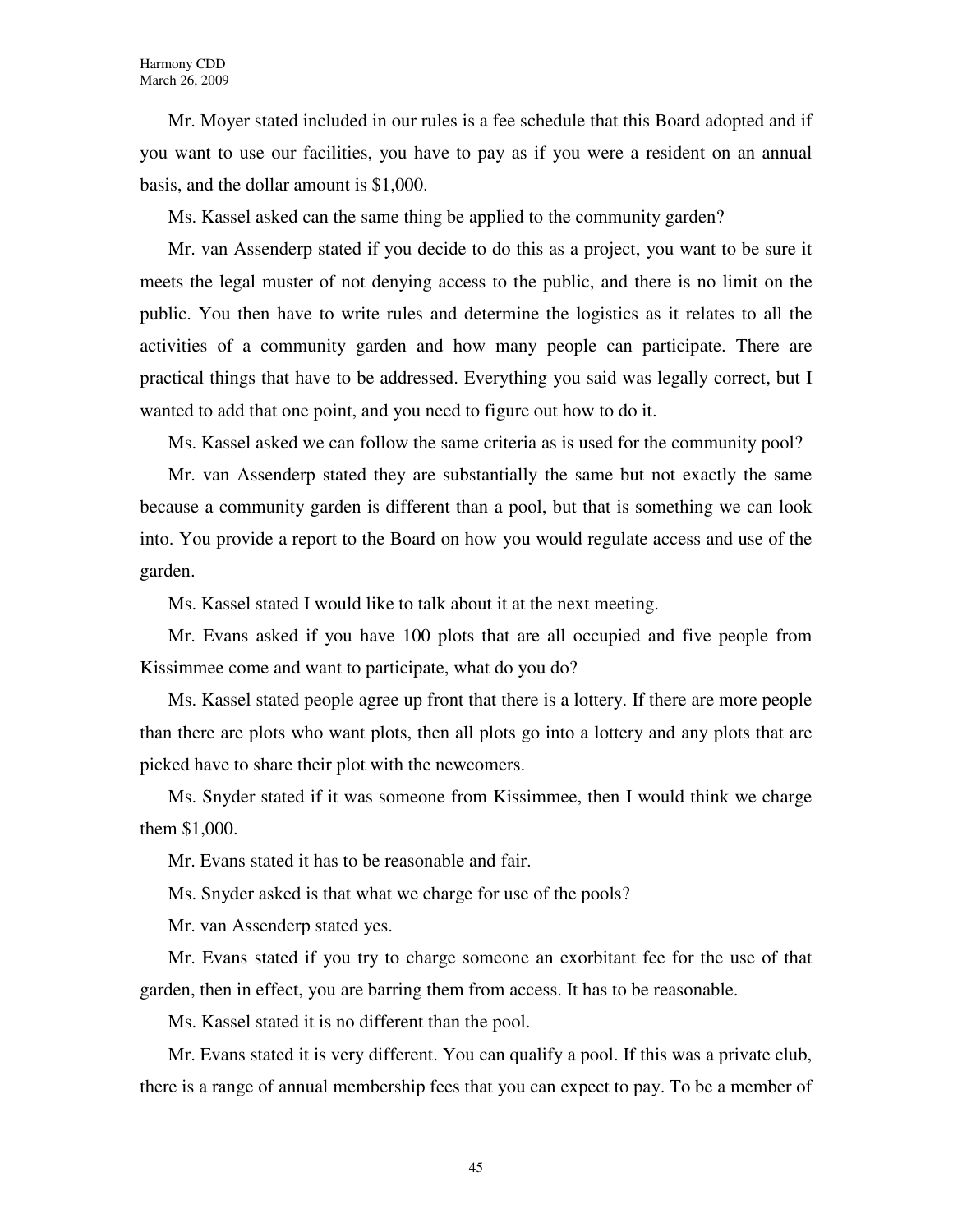a garden club, you will have to keep that cost in a reasonable manner not to exclude other people. You cannot make it cost prohibitive to have it as a deterrent.

Ms. Kassel stated the fee should include the cost of construction and maintenance and watering and other things. That alone may dissuade people.

Mr. Evans stated at anytime a resident wants to go in there and pick something, they are a resident and they do not have to pay any additional fees. Can they come into the garden and start colleting food?

Ms. Kassel stated we will want to limit that because we have people who are putting in their private funds into their plot and their own effort and labor to weed and water and plant. We certainly want to limit it by education or similar to the pool, where you have a key.

Mr. Evans stated then a resident comes and says they have as much of an interest in that dirt as any other resident. At some point in time you will run into how you avoid restricting users, whether or not it is growing season. At anytime a member of the public wants access to that garden, you have to provide them access.

Mr. van Assenderp stated yes, but the access has to relate to what the facility is, whether it is a pool or a golf course or a community garden. It has a set of rules and regulations that have to be dealt with and promulgated and you will go through the rulemaking process. A set of rules and regulations for a pool or golf course or passive park is different than the rules for a community garden. All the things raised here must be raised and are legitimate things to be raised. After the workshop, the Board will decide if you want to do it.

Mr. LeMenager stated I want to clarify what I said at the last meeting. What I said was if the garden club brings us a proposal that makes financial sense, then I would look favorably on it. I was not suggesting that we have a workshop to do it. If there is enough demand for a community garden, then let them get together. That was the point I was making. I was not suggesting this Board invent the community garden. There are enough people who are interested in it so let them put the proposal together.

Ms. Kassel stated once they do, we have to decide as the CDD whether or not to support it. That is when all of this will come up.

Mr. LeMenager stated we will deal with that when it comes up.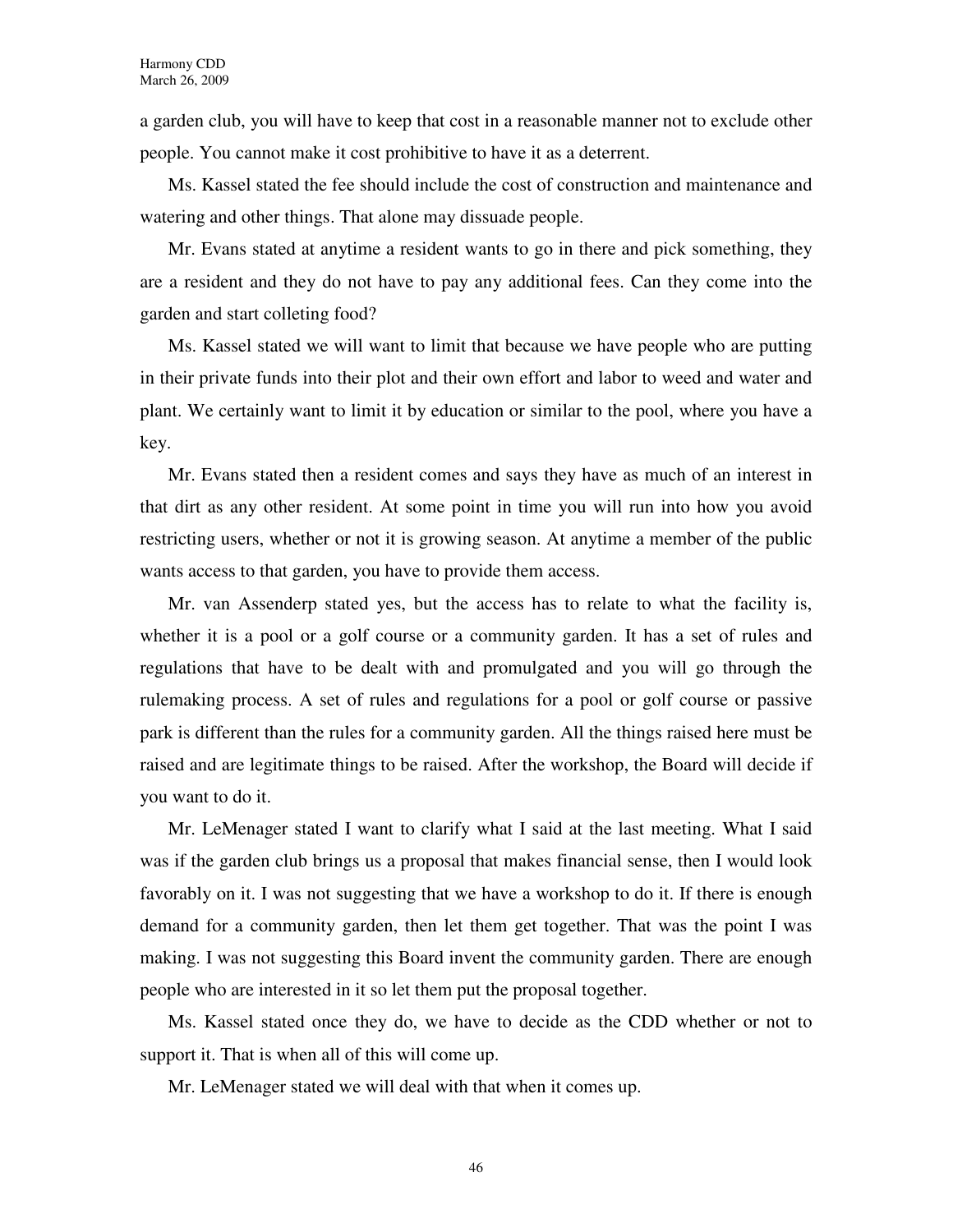Mr. Evans stated I agree with Mr. LeMenager. If the garden club as an entity can address how you will not be exclusionary, I would be very interested to understand how they do that.

Ms. Kassel stated Harmony has a policy of removing alligators larger than 8 or 10 feet from our ponds. Obviously there is nothing we can do about lakes, but I would like to recommend that we do not remove alligators larger than 10 feet from ponds unless they are problematic. I have a problem with the automatic removal of alligators over 10 feet just because they are that long. I do not think it is right that an environmentally intelligent community should kill alligators when they get to be that age and length.

Mr. Moyer stated I am sure it is not the District that is harvesting the alligators. It is the Florida Game and Fish Wildlife Commission (FWC) who decides that, and we do not have the right to veto their policy.

Ms. Kassel stated the District owns and manages the ponds.

Mr. Moyer stated anyone can call them to come out and harvest alligators that meet those criteria.

Mr. van Assenderp stated that matter is regulated by the FWC. It is not any power the District has other than to recommend if the District wants to. The District cannot do anything unless it is decided at a noticed meeting to ask FWC to remove them. They are simply removed to another habitat under their policies. If someone is doing something else here, that needs to be reported because it is not consistent with the law.

Mr. Evans stated FWC engages local trappers. When they harvest an alligator that falls under their guidelines, they have to be a licensed trapper, they need to have a permit, and they have to go through all the guidelines to harvest that specific alligator. There is that balance.

Ms. Kassel stated I have been told that the trapper who takes the alligator does not receive monetary payment; the alligator is payment and the alligator does not live. I understand we do not have total control, but as a community, whether it is through the CDD who owns the ponds, I would like to have a policy that we do not automatically remove alligators of a certain size.

Mr. Evans stated there has been an enormous amount of debate with FWC and other on this same subject matter. They made the determination that once an alligator reaches 8 feet or beyond, there is a greater potential threat to humans or pets. I do not want to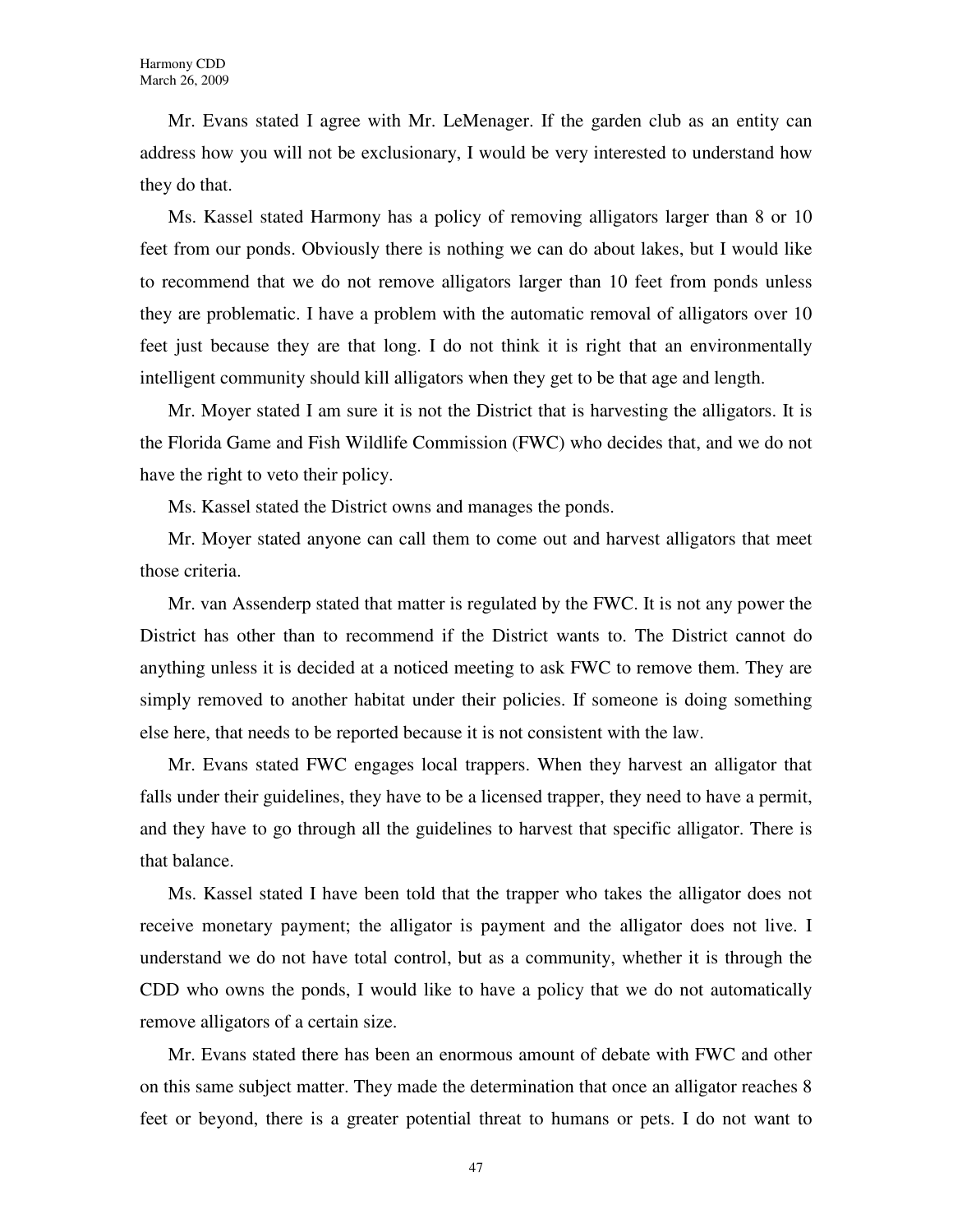impede their ability to exercise safety issues in the community. We already had one dog caught by an alligator. I do not want it to be a child. I will sacrifice a lot of alligators in favor of children. I will not take that chance.

Mr. Golgowski stated I have been involved with the debate on this policy, and it is tough because of our general philosophy versus public safety. If you look at the records in the State of incidents where an individual has been killed, 10 feet seems to be the trigger. There have not been any 8-foot alligators killing anyone. At 10 feet, they have a much greater girth and power. They have taken cows off the banks. It is balancing safety with our philosophy. That does not mean we are looking for 10-foot alligators, but if one appears to be acting aggressive, then a State Trapper is called and it is removed and harvested. They are not relocated. We have not had any that big in these ponds.

# **TENTH ORDER OF BUSINESS Audience Comments**

Mr. George Schiro stated the irrigation on CDD property next to my property has been running the past couple days on Buttonbush.

Mr. Haskett asked have you reported it on the website?

Mr. Schiro stated no.

Mr. Haskett stated all issues related to CDD property can be handled much quicker by reporting it on the website or making a phone call than to wait for a meeting.

Mr. Schiro stated I noticed the CDD landscaped area looks weedy, more than it has in the past. Regarding the community garden, since it will be a potential amenity that will be regulated, one of the rules will be not to steal vegetables. My comment about inconsistencies near the beginning of the meeting, Ms. Snyder said she wanted to focus on the top five bidders and then move onto other items if it seems appropriate. She did not say anything about restricting it to only five.

Ms. Snyder stated no, it was to move onto the optional service. I had no intention of talking about any of the other firms. It was the optional service and I clarified it.

Mr. Schiro stated I think that was a mistake. Mr. Tome expressed an opinion that an online forum is not a proper venue for citizens to ask questions of the people who represent them. At that time, the administration of the United States government would have agreed with him. But times are changing. Now we have new leadership at the highest level showing how the internet brings people closer to their government. A new age of transparency and accountability is at hand. Are you willing to reconsider Mr.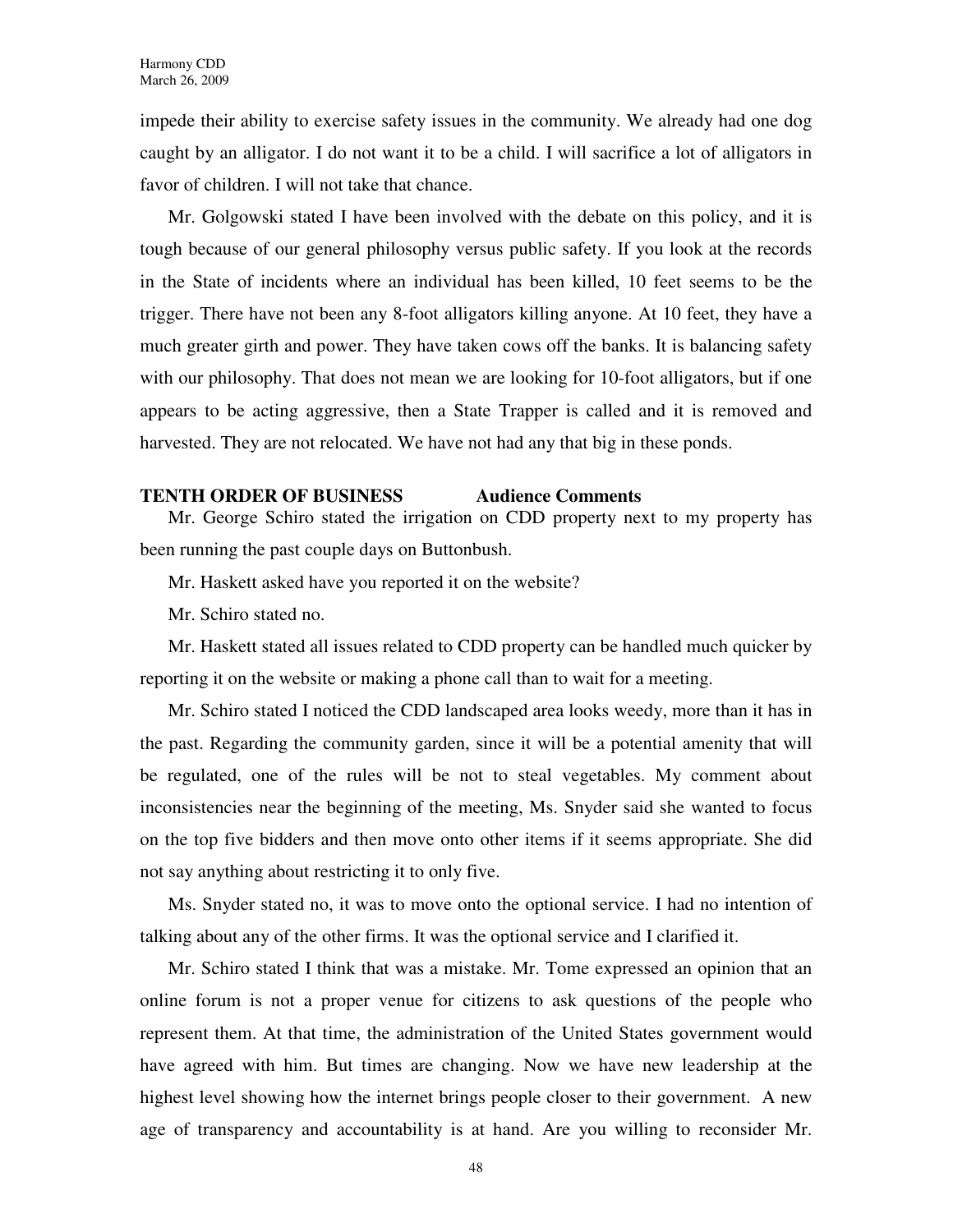Tome's position? Are you willing to answer questions in an online public forum? Will the Harmony HOA and the Harmony CDD be willing to answer questions in an online public forum? How about the Management Company?

Mr. Moyer asked would you be willing to pay additional money for that service?

Mr. Schiro stated I would be willing to volunteer my services free to the Board.

Mr. Moyer stated I am talking about whether you would be willing to hire someone to sit there and if there is a significant volume of questions, to answer those questions. Would you as a resident be willing to pay additional fees?

Mr. Schiro stated yes.

Mr. Moyer stated that is not covered in our contract. Unlike Barack Obama, I do not personally have the time to spend eight hours a day to do that. If you want that type of service, those are the things you need to bring to the Board and we will have to staff up for it.

Ms. Kassel stated I wonder if he is asking for us to do something illegal. If you are asking for individual Board members of the group to give you their opinion on something, that is against Sunshine Laws.

Ms. Snyder stated we cannot do that.

Mr. Schiro stated the residents will give you our opinion, and then all the residents can see their opinion and the Board can read them, and then you can act on them when you get to the Board meeting. Through your meeting minutes, we can go back to each opinion and question. It is a common forum where everyone everywhere can read it in advance and you can know what the community is talking about.

Ms. Snyder stated that is tough, because right away you have misinterpreted what I said earlier in the meeting, so that would be very hard to have that on the internet.

Mr. Schiro stated I disagree but it is something you should think about. Harmony's Activity Director has been in place for about a year and I think he should be commended for his efforts. I have participated in some activities that I thought were good and some I thought were not so good. I know he reports how many people participate in various activities. I also know they have performed surveys of residents in the past. Can this information be shared with the public?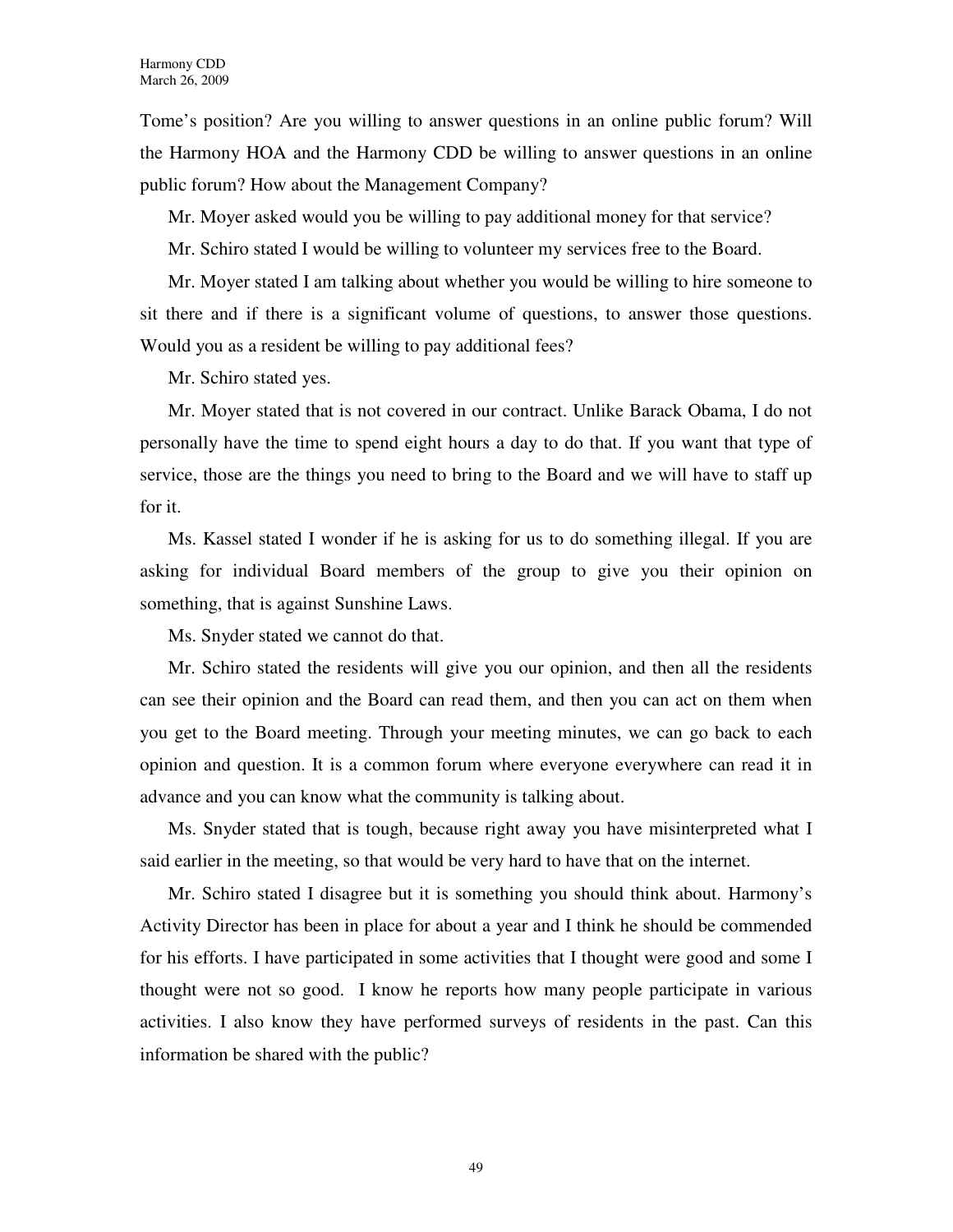Mr. Evans stated that has nothing to do with the District as far as the cost for the Activity Director. The developer is paying for his salary.

Mr. Schiro asked would you convey that to the developer? You do represent the developer.

Mr. Evans stated at this meeting I represent the District, and it is not a District issue.

Mr. Schiro stated it would also be helpful for residents to express their opinions about various activities for all other residents to see what we are talking about regarding CDD issues. This way, ideas about new activities might develop and ways to improve the existing activities might be shared. Could the developer or the CDD develop a mechanism by which everyone can openly share their opinions and ideas about activities in Harmony?

Ms. Kassel stated we could put up a suggestion box.

Mr. Schiro asked an online suggestion box?

Ms. Kassel stated no, a physical suggestion box.

Mr. LeMenager asked did we not actually see that today? One of our residents sent an email to Mr. Moyer and asked for it to be brought up. He brought it up and we discussed it. It will be in the minutes and the resident will know what we have done.

Mr. Schiro asked would it not have been better if that email had been posted three or four weeks ago so that everyone could read it and be prepared for the meeting?

Mr. LeMenager asked why? We are the only ones to get to deliberate it.

Mr. Schiro stated there are other residents reading this information in advance.

Mr. LeMenager stated that is why there is only six of you here.

Mr. Schiro asked on an ongoing monthly basis, how much money do residents pay to board their horses at Harmony?

Mr. Evans stated the District does not have anything to do with horses.

Mr. Schiro stated there are horses boarded in Harmony.

Mr. Evans stated there are no horses boarded on District property.

Mr. Schiro asked is this a developer issue?

Mr. Evans stated this is a CDD meeting and there are no horses that are boarded on District property.

Mr. Schiro asked is this a question for the developer?

Ms. Kassel stated it is not a question that is relevant for the CDD.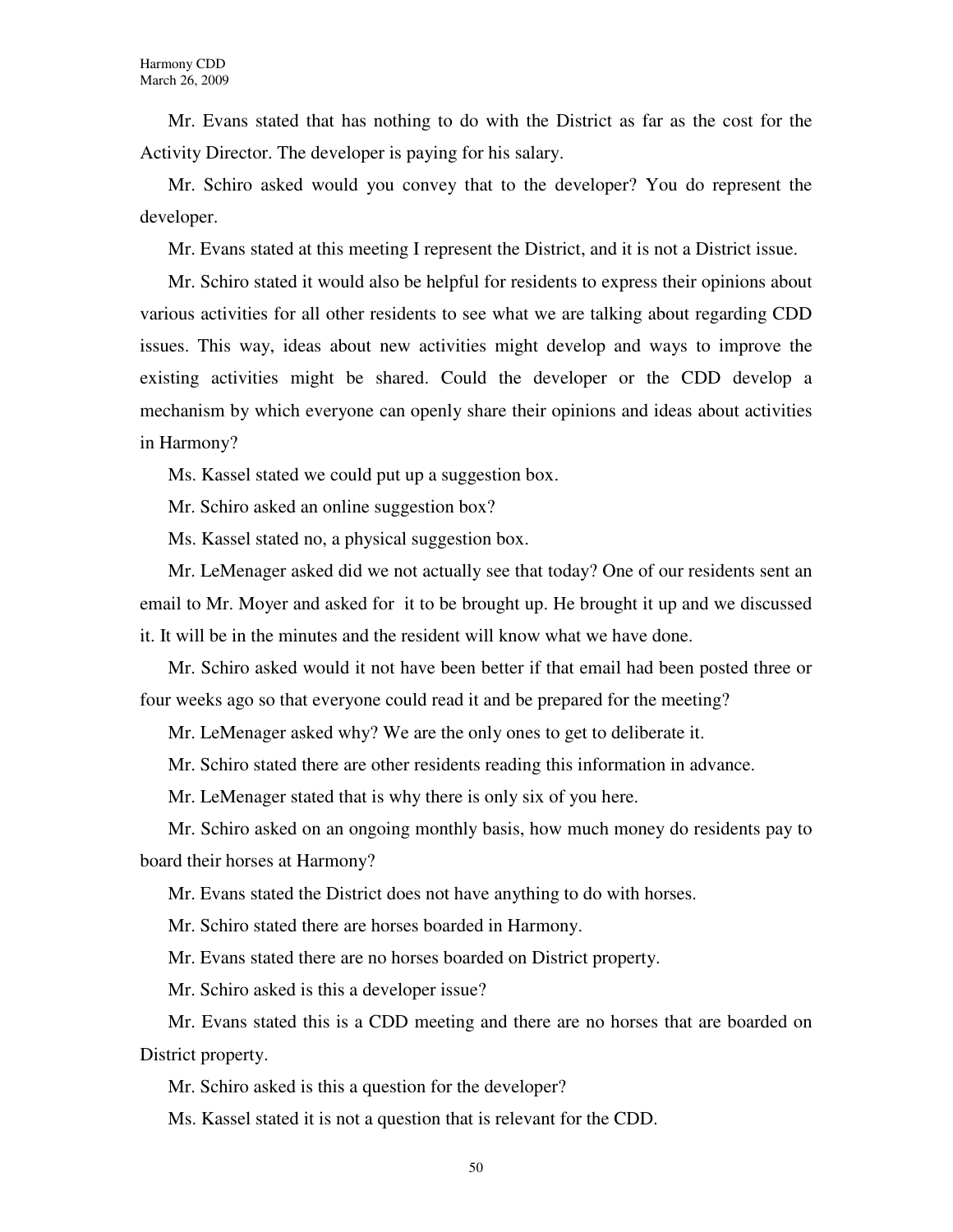Mr. Joe Bellish asked what is going to happen to the site where the old school was?

Mr. Evans stated that is still undetermined. That was designated as a commercial site from the beginning and the developer owns that site. There were a number of things they considered doing but they put the charter school there on a temporary basis. It has been cleared. As far as future plans, that is still undetermined because it is too early to tell.

Mr. Bellish asked who is responsible for the way it is now?

Mr. Evans stated the School Board is supposed to clean it up, but we will maintain it.

Mr. Haskett stated wildflower seeds were planted in the berm areas.

Mr. Bellish asked what about all the construction debris that was not cleaned up? The storm drains are below elevation with sand running into the storm drains, and some grates are off and are big enough for a child to fall in.

Mr. Evans stated I am not familiar with any of the grates.

Mr. Haskett stated we will look into it since there is a safety issue.

Mr. Bellish stated it is a mess down there. The only way you can change the grading is to elevate the collection basins.

Mr. Boyd stated those drains can be abandoned in place and ultimately removed.

Mr. Bellish stated they are segregated from the main storm drains and blocked off.

Mr. Boyd stated the openings are small in diameter.

Ms. Kassel asked are they a hazard now?

Mr. Bellish stated there were no grates off when I looked yesterday, but before there were three of them that were off.

Mr. LeMenager stated there are a lot of kids that play there.

Mr. Evans stated we will look at it.

Mr. Bellish stated as far as the construction debris that was left over there, I have seen pipe and cinder blocks.

Mr. Haskett stated I have driven by and have not seen anything.

Ms. Kassel stated it is not visible from street.

Chris Sorrough stated I recently heard comments from neighbors and decided it was time to get involved to see what is going on. I can tell you that from being in the community and in talking with neighbors and my wife who is a stay-at-home mom and is in the parks every day, you were commended earlier by the Attorney for your openness and compliance with the Sunshine Law, but I can tell you the people I have talked to, no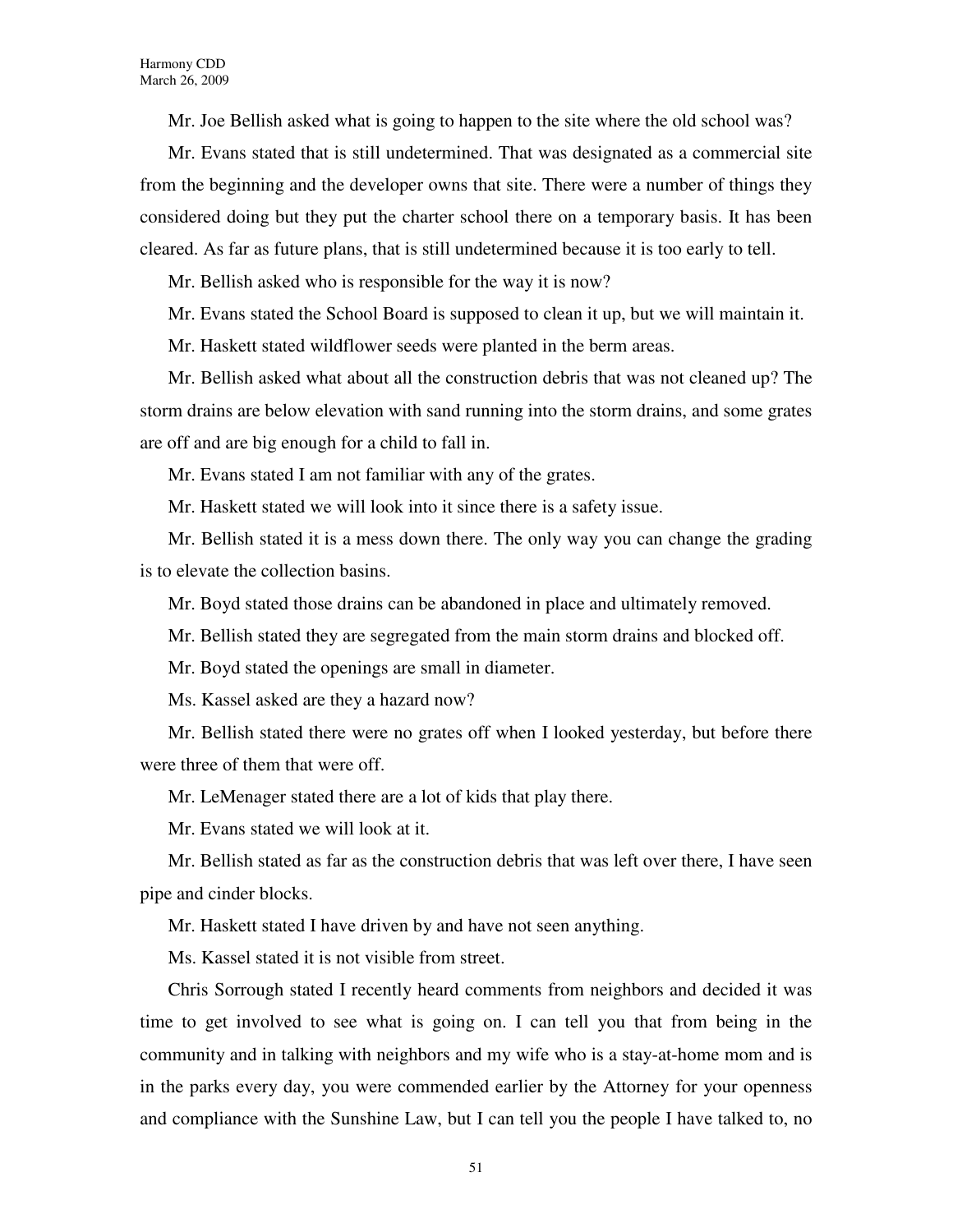one knows what is going on. It is obvious because no one is here at the meeting. I am not sure if Mr. Schiro's methods are right, but something has to be done to get the information out to the community and the homeowners and allow them the opportunity to voice their concerns, besides coming here to a meeting and sitting for 3.5 hours.

Ms. Kassel asked do you have a suggestion as to how that could be done that is cost effective?

Mr. Sorrough stated I do not know. You mentioned a suggestion box and I do not know how that will work or be effective. You could all have email addresses and people can send you emails with their concerns. Someone will have to go through the suggestion box and read them, but you can log into your email account at anytime. I know most City Council members have emails where the City residents can email their Council members with concerns and questions. City Council members have office hours when people can talk to them and not have to sit through a long, cumbersome meeting for a five-minute concern.

Ms. Snyder stated we do have a website where you can go and you can send questions on the website.

Mr. Sorrough stated it is a matter of getting the information out. I was shocked in November when I was voting for the landowners election. I did not vote because I did not know anything about it. There is no campaigning. No one else I talked with knew what it was about. We did not know it was for a CDD position. There is a lack of knowledge. It is partially our responsibility to take an interest, but you have a responsibility to disseminate the information.

Mr. Moyer stated we do have a website and there is a full history of what a CDD is.

Mr. Sorrough stated I have seen it and it is there. I do not think a lot of people know about the website.

Ms. Snyder stated perhaps we can put it in the paper again.

Mr. Sorrough stated it would be wonderful to have an article in the paper.

Ms. Snyder stated maybe it should be in every issues of the Harmony News.

Mr. Haskett stated that information is on every billboard in every park with the website and phone number. The information is out there and people need to look at the bulletin board. Other than doing a direct mail, I cannot see how much more we can do to provide that information.

52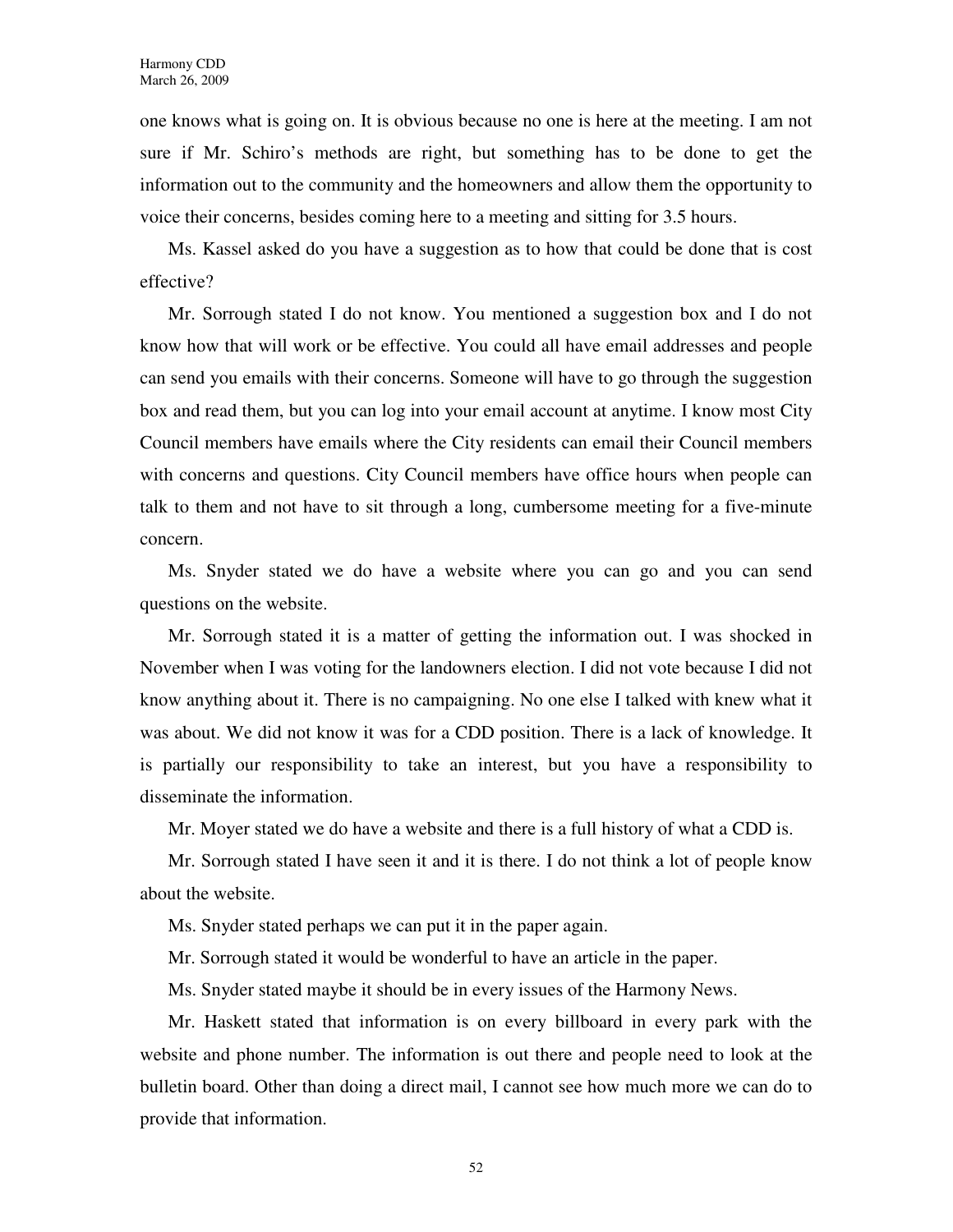Ms. Kassel stated we can have suggestion boxes in one or two other places for comments and suggestions, and the CDD members will receive a copy.

Mr. LeMenager stated sure, send me an email.

Mr. Sorrough asked do we have your email addresses? Is there a place for people to send an email on the website? I have not seen it.

Mr. Moyer stated yes. The exception I took to Mr. Schiro's comments was that he said *"and someone to reply"* which means you want to carry on a debate and want to discuss things and want feedback.

Mr. Schiro stated I did not say you had to reply.

Mr. Moyer stated then I misunderstood. If it is just a matter of providing those emails, I brought an email to the Board tonight that I received relative to the dockmaster. If you send them to the email address, we will disseminate them to the Board for their information.

Mr. Evans stated there is a mechanism in place but it is a matter of whether or not you use it.

Mr. Sorrough asked is there some information of how the Board functions and the terms?

Mr. Moyer stated it is all on the website.

Mr. Sorrough stated it seems some decisions were made when I was not here at the last meeting. It was mentioned about the contract for the dockmaster. My family and I use the boats all the time, and I have not noticed any problems with the service we are receiving. Now we are paying \$3,500 per month for his salary?

Mr. Moyer stated no, 30% of that number is health insurance. The total is for salary and benefits.

Mr. Sorrough asked what are we getting now that we were not getting before? I had no issues with Mr. Belieff. He did a great job. I do not see how you can justify \$40,000 in extra expense.

Ms. Snyder stated keep in mind \$12,000 is for health insurance. He is also doing more than just the boats now.

Ms. Kassel stated the point is we were not paying him before. He was not paid by the CDD until recently. The developer was paying the cost for Mr. Belieff. The developer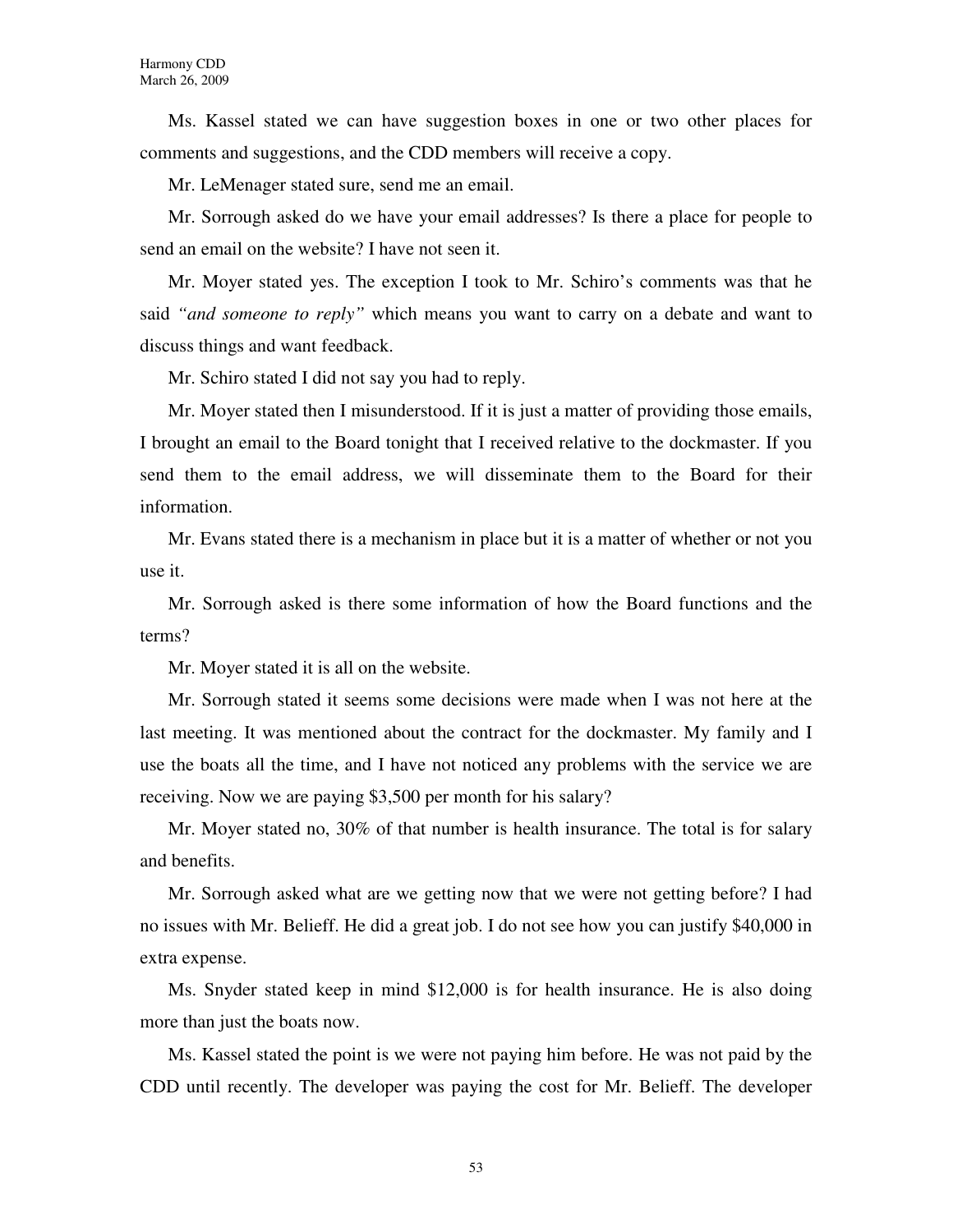said that they have been paying this cost for all these years and it was time for the CDD to start incurring the cost for this CDD amenity. That is why it was changed.

Mr. Sorrough stated that makes sense. Are we really justifying these expenditures in our minds? I did not know that and I agree that the CDD should pay for it. How much will we incur with the garden and how many residents are really going to benefit from this? I am glad you said for them to bring the proposal for it to see how many people will benefit from it. We need to be careful during these times to incur expenses for a small percentage of the community. We need to make sure these funds are being used very carefully to justify the expense and everyone receives the benefit of them.

Mr. Patrick Condon stated it was mentioned about the alleys. For the last three years, I have contacted the County and the garbage collection company by phone and email about the alley in the back of my house. As the years have progressed, it has become a big mud pit where the garbage truck goes through every two days. It is becoming a safety hazard. They are cutting big chunks of asphalt out of my driveway. Someone put a safety cone in the alley to keep the truck from running over it, but he started running over the cone and now the cone is a hazard for the kids. If you look at the other alleys that are designed correctly, none of that occurs. Instead of turning right, he turns left and they poured the asphalt such that the truck does not have to negotiate around a utility box. It is a physical impossibility for the truck driver. There is an easy solution if someone would actually fix it. I will submit it to the website again and I will submit pictures to you.

Mr. Boyd stated show me on the map where it is and I will look at it.

Ms. Kassel stated I received a complaint from another resident, as well.

Mr. Condon stated when you go to City Council meetings, for every topic there is an opportunity for public comment. Everyone gets two to five minutes to speak their piece and them you vote. I did not see that here. Is that because you are a different kind of organization?

Mr. Moyer stated no, when you go to a County or a City meeting, if they have public hearings, that is when the public gives input. But once the public hearings are done, they transact business just like this Board did tonight. Not every agenda item is open for public comment. We have mandatory hearings on the budget and when get to that hearing, we will open that for public comments. We do not have many public hearings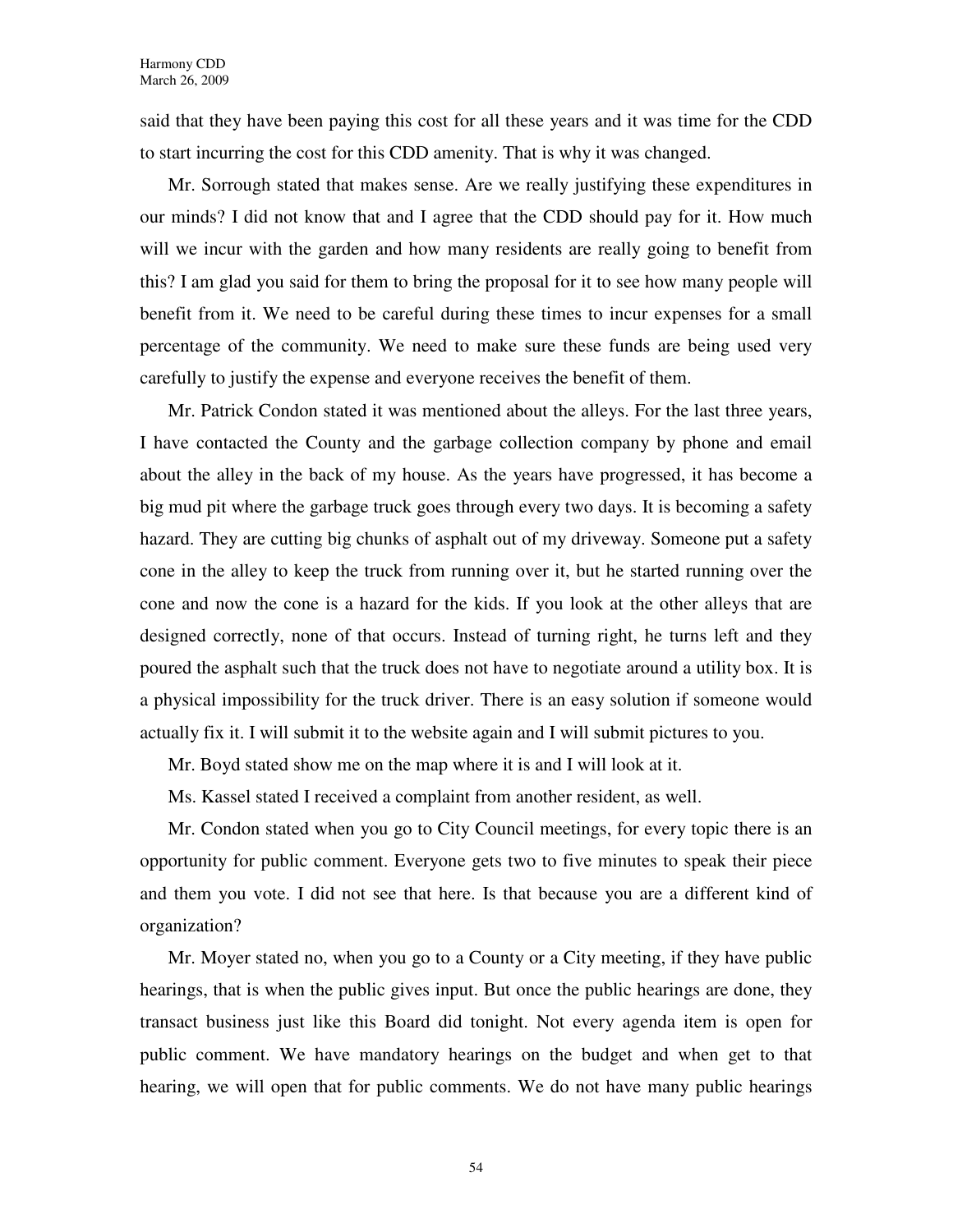because we are not involved in land use decisions or zoning or other things that require a public hearing by Statute. We are primarily involved with infrastructure management.

Mr. Condon asked where is the 10-inch water main going?

Mr. Boyd stated it is part of the original overall master infrastructure plan. It connects the west side of the CDD to the east side of the CDD and provides redundancy of the water system. If one of the water mains needs maintenance or has a water break, right now the neighborhoods would be shut down.

Mr. Schiro asked assuming you do not have to reply and the cost is free, would you add a forum feature to the website?

Mr. Moyer stated we will consider that.

Mr. van Assenderp stated as with any forum for any form of government, the Sunshine Law is very restrictive.

Mr. Schiro stated that means we have public access.

Mr. van Assenderp stated no, that means they cannot respond.

Ms. Kassel stated none of us can respond because it happens outside of a public meeting.

Mr. van Assenderp stated I think it raises a serious Sunshine Law violation.

Mr. Schiro asked is it acceptable as long as they respond to the questions in meetings?

Mr. van Assenderp stated it has to be a noticed meeting.

Ms. Kassel stated you are welcome to collect all of them and bring them to a meeting, unless there is a trigger to send the CDD members to that forum if there is something there. Otherwise, there is no system.

Mr. Schiro stated it comes in as an email.

Ms. Kassel stated then bringing it to the meeting is another story. Just because I see it does not mean I am going to remember it. I may not print out all 75 to 80 pages and bring them to a meeting.

Mr. Schiro stated that is up to you. If you want to ignore it, you can. It just gives you an opportunity.

Ms. Snyder stated just know that we cannot respond to it.

Mr. Schiro stated the way you respond is you address the issues during the meeting.

Mr. Sorrough asked can they reply to emails?

Mr. van Assenderp stated not under the Sunshine Law.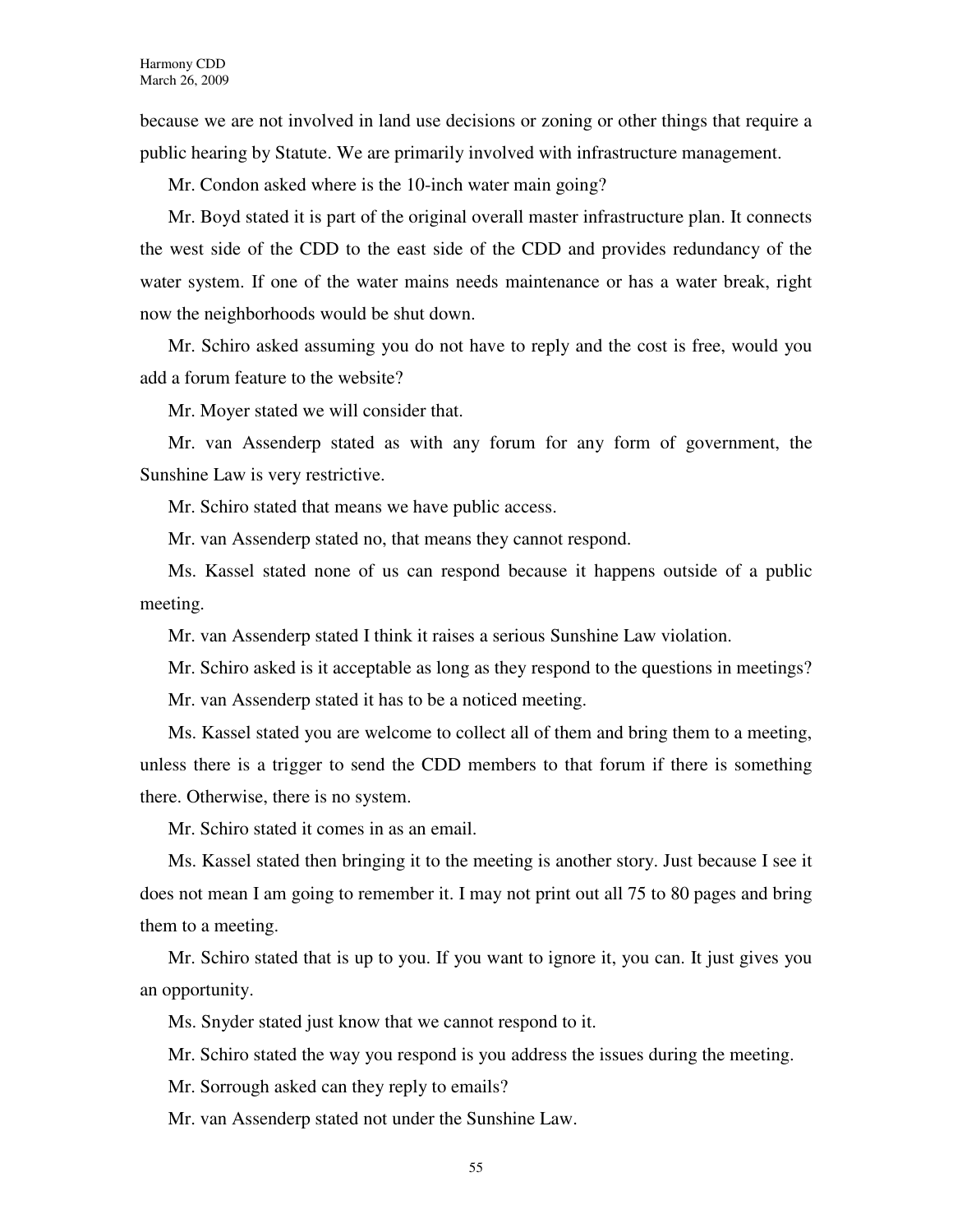Mr. LeMenager stated we have to be very careful.

Ms. Kassel stated I can respond to you privately.

Mr. Sorrough stated City Council members receive and respond to emails.

Ms. Kassel stated they can respond

Mr. Sorrough stated I thought emails are public record. I thought you could respond and say you will bring it up at a public meeting.

Mr. van Assenderp stated that is about as far as it can go.

Mr. Sorrough stated you are saying you cannot respond whatsoever.

Ms. Kassel stated we cannot give an opinion or share our thoughts on anything.

Mr. LeMenager stated we can say anything we want to a private person but not to any of the other Board members outside of this meeting.

Mr. van Assenderp stated if it gets on a public document and you have seen it, that is a Sunshine Law violation. There are Board members around the State who have had to hire criminal lawyers for inadvertent, but nevertheless, failure to abide by the Sunshine Law.

Mr. Sorrough stated I thought it was satisfied by the fact that emails are public.

Mr. van Assenderp stated that just makes the public discourse at a non-noticed meeting public record and it makes it easier to convict them. This is pretty serious.

Ms. Kassel stated I wanted to respond to Mr. Schiro that this is not the forum to answer your questions. It is not a "yes" or "no" answer; it is a very complex question and this is not the place for that conversation.

A Resident asked as a homeowner, how do we know what is CDD property, what is developer property and what is other property?

Mr. Boyd stated there is a difference between the CDD boundary and CDD property. The boundary is the boundary under which the CDD operates. CDD property is property that is owned by the CDD. Your property is in the boundary of the CDD but it is your property; not CDD property.

Ms. Kassel stated I think her question was how can we let residents know what is CDD property versus private property.

Mr. Boyd stated we do have a map that shows that. Unfortunately I did not bring it with me tonight.

Ms. Kassel asked would it be helpful to have that map on the website?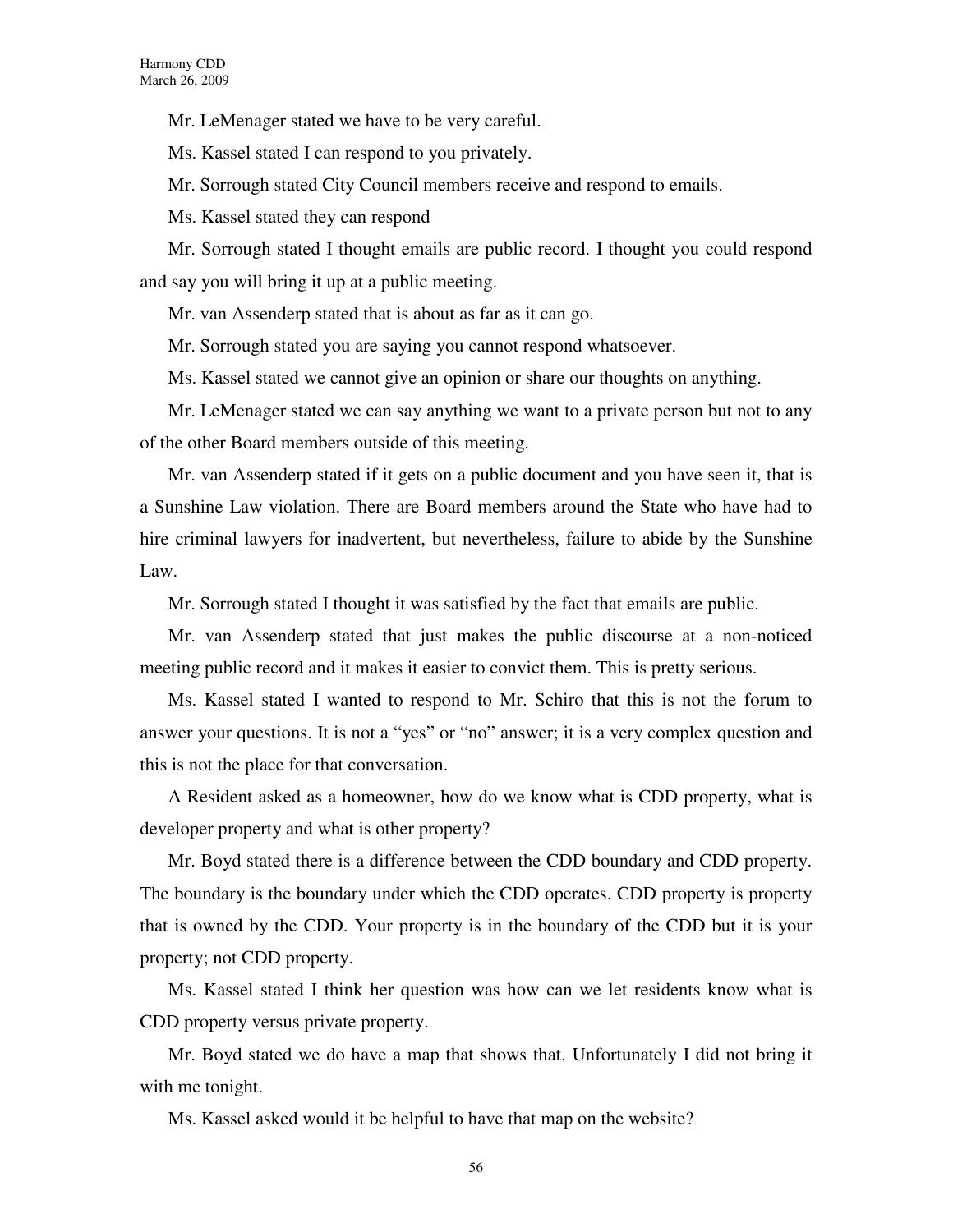Mr. Evans stated when you put that map on the website, it is so small that trying to read it is very difficult. Essentially the CDD owns the pool, the park in Town Square, and the other parks.

Ms. Kassel stated perhaps in every Harmony Notes you can include where residents can address issues as well as a paragraph depicting what is CDD property and what areas are private property.

Mr. Boyd stated I will bring a map to the next meeting that describes those areas.

Mr. Evans asked when should we have our next meeting?

Mr. LeMenager stated I would like to have another evening meeting. Our meetings typically are only an hour. I cannot commend you enough for staying this late. We had a lot of residents for the HOA meeting. if they knew we were just meeting for an hour, I think we had a terrific turnout.

Mr. Evans asked do we need a meeting next month?

Ms. Kassel stated yes. We will have the check run summary and issues that come up during the meeting. I was very uncomfortable not meeting for two months. I know there are always things that come up at meetings and I do not want to wait two months.

Mr. LeMenager asked do we need to do any preparation for May. This is our first time through the budget process.

Mr. Evans stated we will have a workshop. There is a lot of information you will receive in preparation for the budget process.

Mr. Moyer stated you will receive the preliminary budget in May.

Mr. LeMenager stated I would like to go through the process when we can talk in April just to make sure I understand.

Ms. Snyder stated there is a separate workshop for the budget.

Mr. Evans stated that was the whole purpose of the workshop and it is a very voluminous worksheet. I prefer to have meetings during the day unless we have a major issue.

Ms. Snyder stated I do, too.

Mr. Sorrough stated that goes right to the concerns of the residents. That is one of the main complaints. There are a lot of people out there with the impression that there are people on this Board making decisions for residents who are not residents. The other